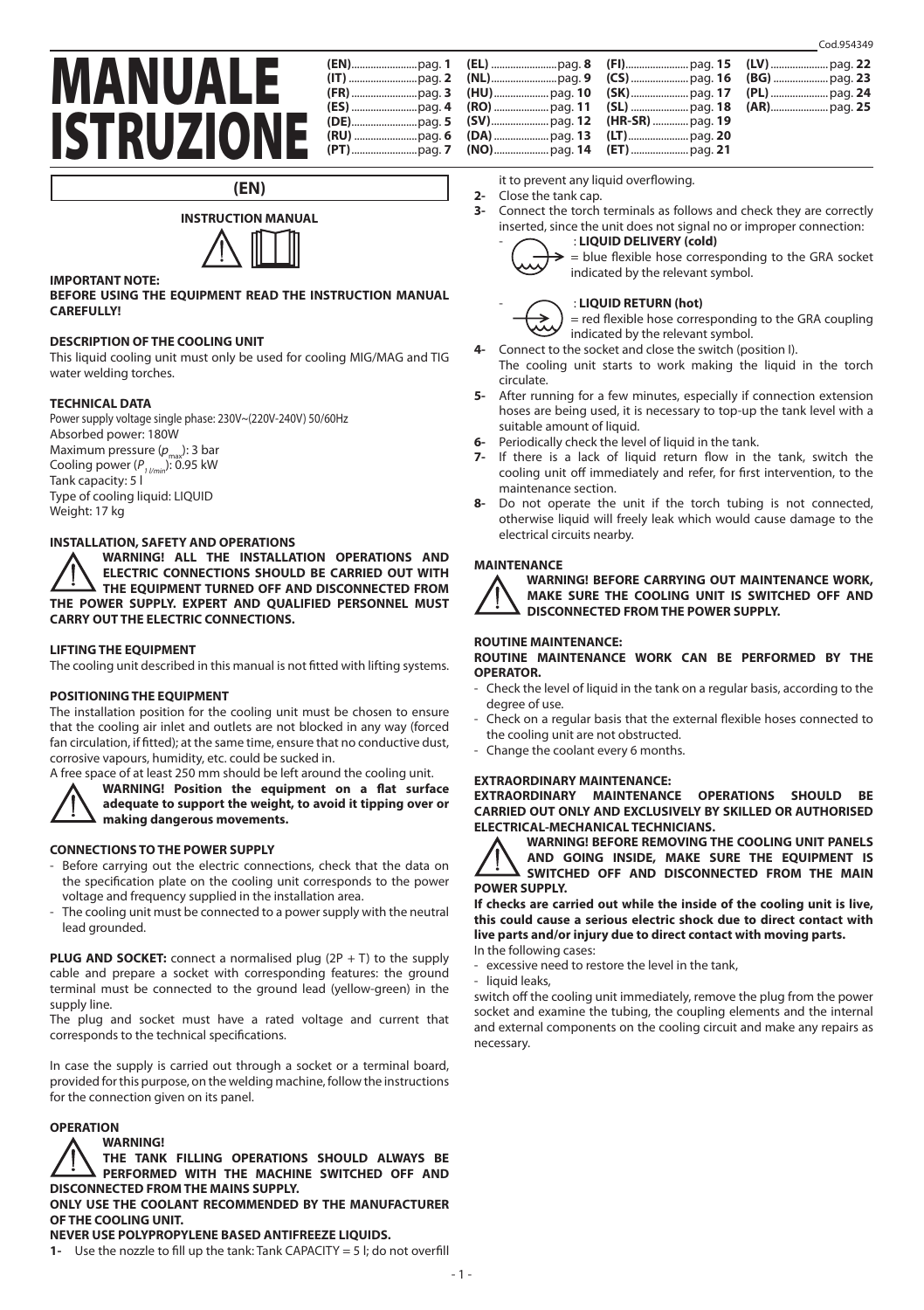

# **MANUALE ISTRUZIONE**



**ATTENZIONE: PRIMATE L'APPARECCHIATURA LEGGERE ATTENTAMENTE IL MANUALE DI ISTRUZIONE!**

# **DESCRIZIONE DELL'UNITÀ DI RAFFREDDAMENTO**

Questa unità di raffreddamento a liquido deve essere esclusivamenete utilizzata per raffreddare torce ad acqua per impianti di saldatura MIG/ M<sub>AG</sub> e TIG

#### **DATI TECNICI**

Tensione di alimentazione 1ph: 230V~(220V-240V) - 50/60Hz Potenza assorbita: 180W Pressione massima (*p<sub>max</sub>*): 3 bar<br>Potenza di raffreddamento (*P<sub>1 l/min</sub>*): 0.95 kW Capacità serbatoio: 5 l Tipo di liquido di raffreddamento : A LIQUIDO  $M$ assa  $\cdot$  17 kg

## **INSTALLAZIONE, SICUREZZA E FUNZIONAMENTO**

**ATTENZIONE! ESEGUIRE TUTTE LE OPERAZIONI DI INSTALLAZIONE ED ALLACCIAMENTI ELETTRICI CON RIGOROSAMENTE SCOLLEGATA DALLA RETE DI ALIMENTAZIONE. GLI ALLACCIAMENTI ELETTRICI DEVONO ESSERE ESEGUITI ESCLUSIVAMENTE DA PERSONALE ESPERTO O QUALIFICATO.**

# **MODALITÀ DI SOLLEVAMENTO DELLA APPARECCHIATURA**

L'unità di raffreddamento descritta in questo manuale è sprovvista di sistemi di sollevamento.

# **UBICAZIONE DELLA APPARECCHIATURA**

Individuare il luogo d'installazione dell'unita' di raffreddamento in modo che non vi siano ostacoli in corrispondenza della apertura d'ingresso e d'uscita dell'aria di raffreddamento (circolazione forzata tramite ventilatore, se presente); accertarsi nel contempo che non vengano aspirate polveri conduttive, vapori corrosivi, umidità, etc..

Mantenere almeno 250mm di spazio libero attorno all'unita' di raffreddamento.

#### **ATTENZIONE! Posizionare l'apparecchiatura su di una superfice piana di portata adeguata al peso per evitarne il ribaltamento o spostamenti pericolosi.**

#### **COLLEGAMENTO ALLA RETE**

- Prima di effettuare qualsiasi collegamento elettrico, verificare che i dati di targa dell' unita' di raffreddamento corrispondano alla tensione e frequenza di rete disponibili nel luogo d'installazione.
- L'unita' di raffreddamento deve essere collegata esclusivamente ad un sistema di alimentazione con conduttore di neutro collegato a terra.

**SPINA E PRESA:** collegare al cavo di alimentazione una spina normalizzata, **(2P + T)** e predisporre una presa con caratteristiche corrispondenti; l'apposito terminale di terra deve essere collegato al conduttore di terra (giallo-verde) della linea di alimentazione.

Spina e presa devono possedere tensione e corrente nominali corrispondenti ai dati tecnici

Nell'eventualità che l'alimentazione sia effettuata dalla presa o morsettiera, prevista allo scopo, sulla saldatrice, seguire le istruzioni per il collegamento sul pannello di quest'ultima.

#### **FUNZIONAMENTO**

#### **ATTENZIONE!**

**LE OPERAZIONI DI RIEMPIMENTO DEL SERBATOIO DEVONO ESSERE ESEGUITE CON L'APPARECCHIATURA SPENTA E SCOLLEGATA DALLA RETE DI ALIMENTAZIONE.**

**UTILIZZARE SOLO IL LIQUIDO REFRIGERANTE SUGGERITO DAL PRODUTTORE DELL'UNITA' DI RAFFREDDAMENTO.**

#### **EVITARE IN MODO ASSOLUTO L'UTILIZZO DI LIQUIDO ANTIGELO A BASE POLIPROPILENE.**

**1-** Effettuare il riempimento del serbatoio attraverso il bocchettone: CAPACITA' del serbatoio = 5 l; porre attenzione ad evitare ogni eccessiva fuoriuscita di liquido a fine riempimento.

- **2-** Chiudere il tappo del serbatoio.<br>**3-** Collegare i terminali della torci
- **3-** Collegare i terminali della torcia nel seguente modo e verificare il corretto inserimento degli stessi, in quanto non viene segnalato dal gruppo il mancato o non corretto collegamento:



#### - **: MANDATA LIQUIDO (freddo)** = tubo flex azzurro in corrispondenza della presa del

GRA indicata dal relativo simbolo.

#### - **: RITORNO LIQUIDO (caldo)**

= tubo flex rosso in corrispondenza dell'attacco del GRA indicata dal relativo simbolo.

**4-** Effettuare il collegamento alla presa, chiudere l'interruttore (posizione I).

L'unità di raffreddamento entra in funzione facendo circolare il liquido nella torcia.

- **5-** Dopo qualche minuto di funzionamento, specialmente se vengono utilizzati tubi di collegamento per prolunga, è necessario ripristinare il livello nel serbatoio aggiungendo un'adeguata quantità di liquido.
- **6-** Controllare periodicamente il livello del liquido nel serbatoio.
- **7-** Nel caso si verifichi la mancanza di flusso di ritorno del liquido nel serbatoio, spegnere immediatamente il gruppo di raffreddamento e fare riferimento, per i primi interventi, a quanto riportato nella sezione manutenzione.
- **8-** Non far funzionare il gruppo se non sono collegate le tubazioni della torcia, altrimenti si ha un'uscita libera di liquido che può provocare danni ai circuiti electtrici posti nelle prossimità.

# **MANUTENZIONE**



**ATTENZIONE! PRIMA DI ESEGUIRE LE OPERAZIONI DI MANUTENZIONE, ACCERTARSI CHE L'UNITA' DI RAFFREDDAMENTO SIA SPENTA E SCOLLEGATA DALLA RETE DI ALIMENTAZIONE.**

#### **MANUTENZIONE ORDINARIA:**

#### **LE OPERAZIONI DI MANUTENZIONE ORDINARIA POSSONO ESSERE ESEGUITE DALL'OPERATORE.**

- Verificare periodicamente il livello del liquido nel serbatoio con frequenza proporzionale alla severità dell'uso.
- Verificare periodicamente che le tubazioni flessibili esterne collegate all'unità di raffreddamento, non siano ostruite.
- Cambio del liquido di raffreddamento ogni 6 mesi.

### **MANUTENZIONE STRAORDINARIA:**

**LE OPERAZIONI DI MANUTENZIONE STRAORDINARIA DEVONO ESSERE ESEGUITE ESCLUSIVAMENTE DA PERSONALE ESPERTO O QUALIFICATO IN AMBITO ELETTRICO-MECCANICO.**

**ATTENZIONE! PRIMA DI RIMUOVERE I PANNELLI DELL'UNITA' DI RAFFREDDAMENTO ED ACCEDERE AL SUO INTERNO ACCERTARSI CHE L'APPARECCHIATURA SIA SPENTA E SCOLLEGATA DALLA RETE DI ALIMENTAZIONE.**

**Eventuali controlli eseguiti sotto tensione all'interno dell 'unità di raffreddamento possono causare shock elettrico grave originato da contatto diretto con parti in tensione e/o lesioni dovute al contatto diretto con organi in movimento.** Nei seguenti casi:

- eccessiva necessità di ripristinare il livello nel serbatoio,

- perdite di liquido,

spegnere immediatamente l'unità di raffreddamento, staccare la spina di alimentazione e verificare le tubazioni, i raccordi e i componenti interni ed esterni, interessati al circuito di raffreddamento ed eseguire le riparazioni necessarie.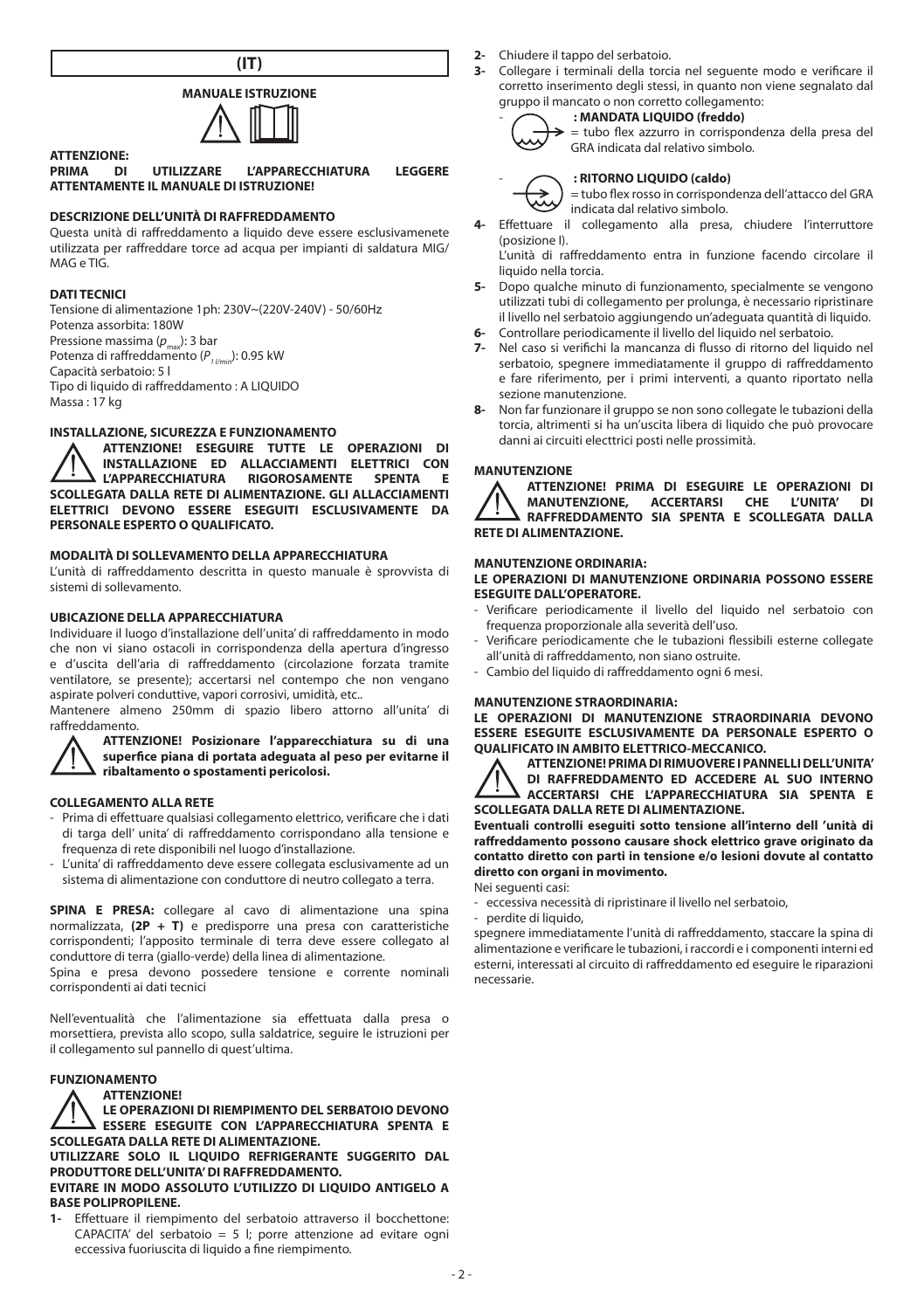**(FR)**

# **MANUEL D'INSTRUCTIONS**



## **LIRE ATTENTIVEMENT LE MANUEL D'INSTRUCTIONS AVANT TOUTE UTILISATION DE L'APPAREIL!**

# **DESCRIPTION DE L'UNITÉ DE REFROIDISSEMENT**

Cette unité de refroidissement à liquide doit exclusivement être utilisée pour le refroidissement à eau des torches pour installations de soudage MIG/MAG et TIG.

#### **INFORMATIONS TECHNIQUES**

**ATTENTION:**

Tension d'alimentation 1ph: 230V~(220V-240V) - 50/60Hz Puissance absorbée: 180W Pression maximale (*p<sub>max</sub>*): 3 bars<br>Puissance de refroidissement (*P<sub>1 l/min</sub>*): 0.95 kW Capacité réservoir: 5 l Type de liquide de refroidissement: A LIQUIDE Masse: 17 kg

# **INSTALLATION, CONSIGNES DE SÉCURITÉ ET FONCTIONNEMENT**

**ATTENTION ! IL EST IMPÉRATIF D'EFFECTUER TOUTES LES OPÉRATIONS D'INSTALLATION ET DE RACCORDEMENT ÉLECTRIQUE AVEC L'APPAREIL ÉTEINT ET DÉBRANCHÉ DU RÉSEAU SECTEUR. LES RACCORDEMENTS ÉLECTRIQUES DOIVENT EXCLUSIVEMENT ÊTRE EFFECTUÉS PAR UN PERSONNEL EXPERT OU QUALIFIÉ.**

# **MODE DE SOULÈVEMENT DE L'APPAREIL**

L'unité de refroidissement décrite dans ce manuel est dépourvue de système de soulèvement.

# **LIEU D'INSTALLATION DE L'APPAREIL**

Déterminer le lieu d'installation de l'unité de refroidissement de façon à ce qu'aucun obstacle ne gêne l'ouverture d'entrée et de sortie de l'air de refroidissement (circulation forcée par ventilateur si prévue) ; contrôler simultanément que les poussières conductibles, les vapeurs corrosives, l'humidité, etc., ne peuvent être aspirées.

Laisser au minimum 250mm d'espace libre autour de l'unité de refroidissement.

#### **ATTENTION! Installer l'appareil sur une surface plane d'une portée correspondant à son poids pour éviter tout déséquilibrage ou déplacement dangereux.**

# **CONNEXION AU RÉSEAU D'ALIMENTATION SECTEUR**

- Avant de procéder à toute connexion électrique, contrôler que les données de la plaque de l'unité de refroidissement correspondent à la tension et à la fréquence de réseau du lieu d'installation.
- L'unité de refroidissement doit exclusivement être connectée à un système d'alimentation avec conducteur de neutre branché à la terre.

**FICHE ET PRISE**: brancher une fiche normalisée (**2P+T**) au câble d'alimentation et installer une prise de mêmes caractéristiques; le terminal de terre prévu doit être connecté au conducteur de terre (jaunevert) de la ligne d'alimentation.

La fiche et la prise doivent comporter une tension et un courant nominaux correspondant aux informations techniques fournies.

En cas d'alimentation effectuée par prise ou bornier spécifiquement prévu sur le poste de soudage, se conformer aux instructions concernant la connexion de ce dernier sur le panneau.

## **FONCTIONNEMENT**

**ATTENTION !**

**LES OPÉRATIONS DE REMPLISSAGE DU RÉSERVOIR DOIVENT ÊTRE EXÉCUTÉES AVEC L'APPAREIL ÉTEINT ET DÉBRANCHÉ DU RÉSEAU D'ALIMENTATION.**

**UTILISER UNIQUEMENT LE LIQUIDE RÉFRIGÉRANT SUGGÉRÉ PAR LE PRODUCTEUR DE L'UNITÉ DE REFROIDISSEMENT.**

### **ÉVITER ABSOLUMENT D'UTILISER DU LIQUIDE ANTIGEL À BASE DE POLYPROPYLÈNE.**

**1-** Effectuer le remplissage du réservoir à travers la goulotte : CAPACITÉ du réservoir = 5 l ; faire attention d'éviter toute fuite excessive de liquide en fin de remplissage.

- **2-** Fermer le bouchon du réservoir.<br>**3-** Brancher les terminaux de la tour
- **3-** Brancher les terminaux de la torche de la façon suivante et vérifier qu'ils sont bien insérer, étant donné que le groupe ne signale pas le manque ou le mauvais branchement :

#### - : **REFOULEMENT LIQUIDE (froid)** = tuyau flexible bleu en face de la prise du GRA indiquée



## par le symbole suivant.

#### - : **RETOUR LIQUIDE (chaud)**

= tuyau flexible rouge en face de l'attache du GRA indiquée par le symbole suivant.

- **4-** Effectuer le branchement à la prise, fermer l'interrupteur (position I). L'unité de refroidissement entre en fonction en faisant circuler le liquide dans la torche.
- **5-** Après quelques minutes de fonctionnement, spécialement si on utilise des tuyaux de branchement comme rallonge, il est nécessaire de rétablir le niveau dans le réservoir en ajoutant une quantité adéquate de liquide.
- **6-** Contrôler périodiquement le niveau du liquide dans le réservoir.
- **7-** S'il n'y a pas de flux de retour du liquide dans le réservoir, éteindre immédiatement le groupe de refroidissement et se référer, pour les premières interventions, à ce qui est reporté dans la section entretien.
- **8-** Ne pas faire fonctionner le groupe si les tuyaux de la torche ne sont pas branchés, autrement on a un débordement de liquide qui peut provoquer des dommages aux circuits électriques placés à proximité.

### **ENTRETIEN**



**ATTENTION ! AVANT D'EXÉCUTER LES OPÉRATIONS D'ENTRETIEN SUIVANTES, S'ASSURER QUE L'UNITÉ DE REFROIDISSEMENT EST ÉTEINTE ET DÉBRANCHÉE DU RÉSEAU D'ALIMENTATION.**

#### **ENTRETIEN ORDINAIRE :**

#### **LES OPÉRATIONS D'ENTRETIEN ORDINAIRE PEUVENT ÊTRE EXÉCUTÉES PAR L'OPÉRATEUR.**

- Vérifier périodiquement le niveau de liquide dans le réservoir avec une fréquence proportionnelle à l'importance de l'utilisation.
- Vérifier périodiquement que les tuyaux flexibles externes branchés à l'unité de refroidissement ne sont pas obstrués.
- Changement du liquide de refroidissement tous les 6 mois.

# **OPÉRATIONS D'ENTRETIEN EXTRAORDINAIRE :**

**LES OPÉRATIONS D'ENTRETIEN EXTRAORDINAIRE DOIVENT ÊTRE EXÉCUTÉES EXCLUSIVEMENT PAR DU PERSONNEL EXPERT OU QUALIFIÉ DANS LE DOMAINE ÉLECTRIQUE-MÉCANIQUE.**

**ATTENTION ! AVANT D'ENLEVER LES PANNEAUX DE L'UNITÉ DE REFROIDISSEMENT ET D'ACCÉDER À L'INTÉRIEUR, S'ASSURER QUE L'APPAREIL EST ÉTEINT ET DÉBRANCHÉ DU RÉSEAU D'ALIMENTATION.**

**Les éventuels contrôles exécutés sous tension à l'intérieur de l'unité de refroidissement peuvent causer un choc électrique grave dû au contact direct avec des parties sous tension et / ou des lésions dues au contact direct avec des organes en mouvement.** Dans les cas suivants :

- nécessité urgente de rétablir le niveau de liquide dans le réservoir,

fuites de liquide.

éteindre immédiatement l'unité de refroidissement, détacher la fiche d'alimentation et vérifier les tuyaux, les raccords et les composants internes et externes, concernés par le circuit de refroidissement, et exécuter les réparations nécessaires.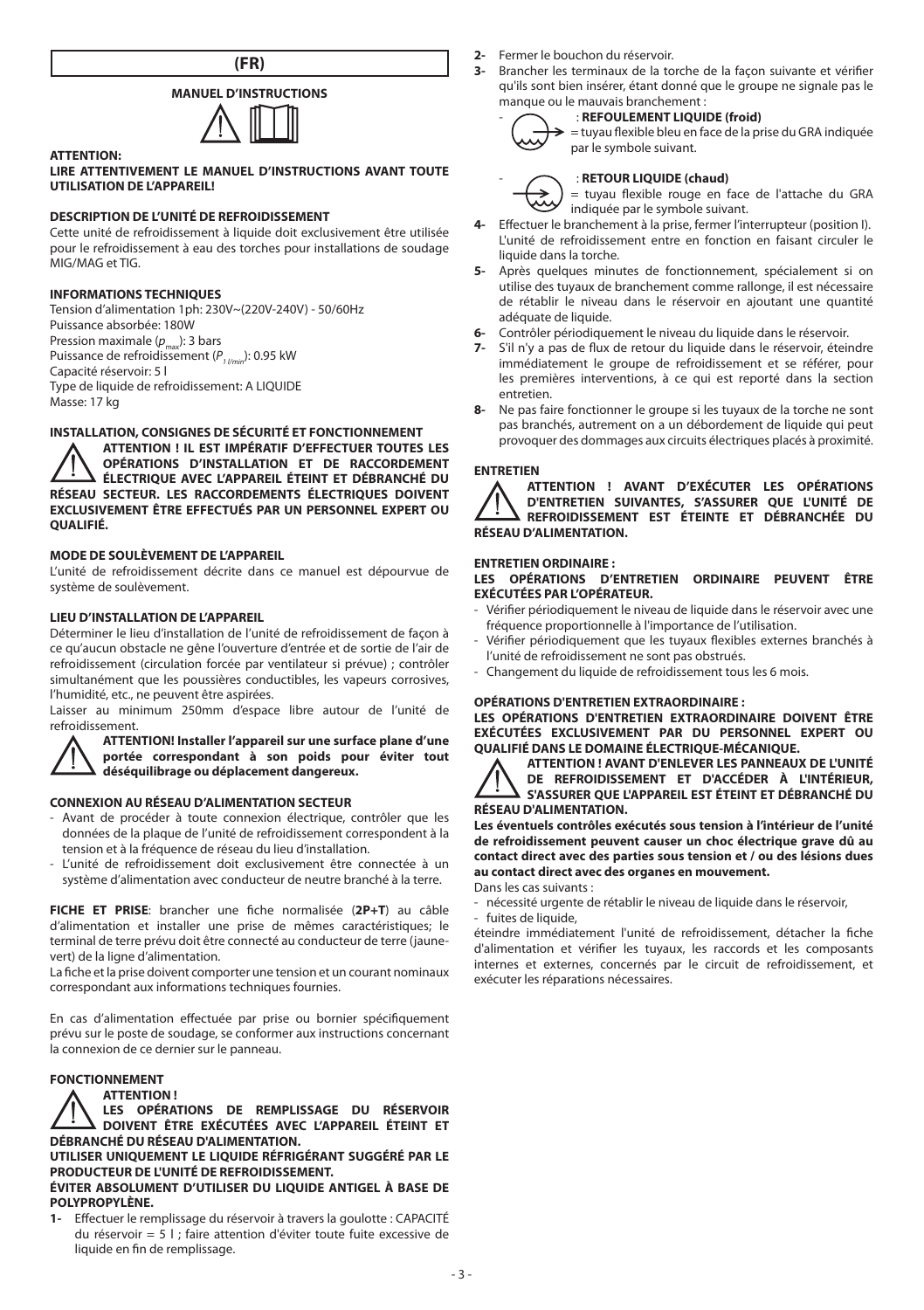

# **MANUAL DE INSTRUCCIONES**



#### **¡ANTES DE UTILIZAR EL APARATO LEA ATENTAMENTE EL MANUAL DE INSTRUCCIONES!**

### **DESCRIPCIÓN DE LA UNIDAD DE ENFRIAMIENTO**

Esta unidad de enfriamiento con líquido debe utilizarse exclusivamente para enfriar sopletes por agua para instalaciones de soldadura MIG/MAG  $V$  TIG.

#### **DATOS TÉCNICOS**

**ATENCIÓN:**

Tensión de alimentación monofásica: 230V~(220V-240V) - 50/60Hz Potencia absorbida: 180 W Presión máxima (*p<sub>max</sub>*): 3 bar<br>Potencia de enfriamiento (*P<sub>1 l/min</sub>*): 0.95 kW Capacidad depósito: 5 l Tipo de líquido de enfriamiento: A LÍQUIDO Masa: 17 kg

### **INSTALACIÓN, SEGURIDAD Y FUNCIONAMIENTO**

**¡ATENCIÓN! EFECTÚE TODAS LAS OPERACIONES DE INSTALACIÓN Y CONEXIÓN ELÉCTRICAS CON EL APARATO APAGADO Y DESCONECTADO DE LA RED DE ALIMENTACIÓN. LAS CONEXIONES ELÉCTRICAS DEBEN SER EFECTUADAS EXCLUSIVAMENTE POR PERSONAL EXPERTO O CUALIFICADO.**

# **MODALIDAD DE ELEVACIÓN DEL APARATO**

La unidad de enfriamiento descrita en este manual no tiene sistemas de elevación.

#### **UBICACIÓN DEL APARATO**

Localizar el lugar de instalación de la unidad de enfriamiento de manera que no haya obstáculos cerca de la apertura de entrada y salida del aire de enfriamiento (circulación forzada por ventilador, si está presente); asegúrese asimismo que no se aspiran polvos conductivos, vapores corrosivos, humedad, etc

Mantener al menos 250 mm de espacio libre alrededor de la unidad de enfriamiento.

#### **¡ATENCIÓN! Colocar el aparato en una superficie plana con una capacidad adecuada al peso para evitar que vuelque o se desplace.**

#### **CONEXIÓN A LA RED**

- Antes de efectuar cualquier conexión eléctrica, comprobar que los datos de la chapa de la unidad de enfriamiento corresponden con la tensión y frecuencia de red disponibles en el lugar de instalación.
- La unidad de enfriamiento debe conectarse exclusivamente a un sistema de alimentación con conductor de neutro conectado a tierra.

**ENCHUFE Y TOMA:** conectar el cable de alimentación un enchufe normalizado **(2P + T)** y preparar una toma con las características correspondientes; el relativo terminal de tierra debe conectarse al conductor de tierra (amarillo-verde) de la línea de alimentación.

El enchufe y la toma deben poseer una tensión y corriente nominales que correspondan a los datos técnicos.

Si la alimentación se efectúa desde la toma o el tablero de bornes previstos con este objetivo, en la soldadora, seguir las instrucciones para la conexión en el panel de esta última.

#### **FUNCIONAMIENTO**

#### **¡ATENCIÓN!**

**LAS OPERACIONES DE LLENADO DEL DEPÓSITO DEBEN SER REALIZADAS CON EL APARATO APAGADO Y DESCONECTADO DE LA RED DE ALIMENTACIÓN.**

**UTILIZAR SOLO EL LÍQUIDO REFRIGERANTE SUGERIDO POR EL FABRICANTE DE LA UNIDAD DE ENFRIAMIENTO.**

**EVITAR TAJANTEMENTE LA UTILIZACIÓN DE LÍQUIDO ANTICONGELANTE A BASE DE POLIPROPILENO.**

- **1-** Efectuar el llenado del depósito mediante la boca: CAPACIDAD del depósito = 5 l; prestar atención para evitar cualquier salida de líquido excesiva al final del llenado.
- **2-** Cerrar el tapón del depósito.

**3-** Conectar los terminales de la antorcha de la siguiente manera y comprobar que se hayan introducido correctamente, ya que el grupo no avisa si no están conectados o se han conectado de manera equivocada:



#### - : **IMPULSIÓN DE LÍQUIDO (frío)** = tubo flexible azul en correspondencia de la toma del

# GRA indicada con el relativo símbolo. - : **RETORNO DE LÍQUIDO (caliente)**

= tubo flexible rojo en correspondencia de la toma del GRA indicada con el relativo símbolo.

- **4-** Efectuar la conexión a la toma, cerrar el interruptor (posición I). La unidad de enfriamiento entra en funcionamiento haciendo circular el líquido en la antorcha.
- **5-** Después de unos minutos de funcionamiento, especialmente si se utilizan tubos de conexión para prolongación, es necesario restablecer el nivel en el depósito añadiendo una cantidad de líquido adecuada.
- **6-** Controlar periódicamente el nivel de líquido en el depósito.
- **7-** En caso que se produzca una falta de flujo de retorno del líquido en el depósito, apagar inmediatamente el grupo de enfriamiento y consultar, para las primeras intervenciones, las indicaciones de la sección de mantenimiento.
- **8-** No hacer funcionar el grupo si no están conectados los tubos de la antorcha, en caso contrario se produce una salida libre de líquido que puede provocar daños en los circuitos eléctricos ubicados en las proximidades.

#### **MANTENIMIENTO**



**¡ATENCIÓN! ANTES DE REALIZAR LAS OPERACIONES DE MANTENIMIENTO, COMPROBAR QUE LA UNIDAD DE ENFRIAMIENTO SE HAYA APAGADO Y DESCONECTADO DE LA RED DE ALIMENTACIÓN.**

# **MANTENIMIENTO ORDINARIO:**

**LAS OPERACIONES DE MANTENIMIENTO ORDINARIO PUEDEN SER REALIZADAS POR EL OPERADOR.**

- Comprobar periódicamente el nivel del líquido en el depósito con una frecuencia proporcional a la intensidad del uso.
- Comprobar periódicamente que los tubos flexibles exteriores conectados a la unidad de enfriamiento no estén obstruidos.
- Cambio del líquido de enfriamiento cada 6 meses.

# **MANTENIMIENTO EXTRAORDINARIO:**

**LAS OPERACIONES DE MANTENIMIENTO EXTRAORDINARIO DEBEN SER EFECTUADAS EXCLUSIVAMENTE POR PERSONAL EXPERTO O CUALIFICADO EN ÁMBITO ELÉCTRICO Y MECÁNICO.**

**¡ATENCIÓN! ANTES DE SACAR LOS PANELES DE LA UNIDAD DE ENFRIAMIENTO Y ACCEDER A SU INTERIOR, ES NECESARIO ASEGURARSE DE QUE EL APARATO ESTÉ APAGADO Y DESCONECTADO DE LA RED DE ALIMENTACIÓN.**

**Cualquier control realizado bajo tensión en el interior de la unidad de enfriamiento puede provocar una descarga eléctrica grave por contacto directo con partes en tensión y/o lesiones debidas al contacto directo con órganos en movimiento.**

En los siguientes casos:

- necesidad excesiva de restablecer el nivel en el depósito,

- pérdidas de líquido,

apagar inmediatamente la unidad de enfriamiento, sacar el enchufe de alimentación y comprobar los tubos, los racores y los componentes interiores y exteriores, afectados por el circuito de enfriamiento y efectuar las reparaciones necesarias.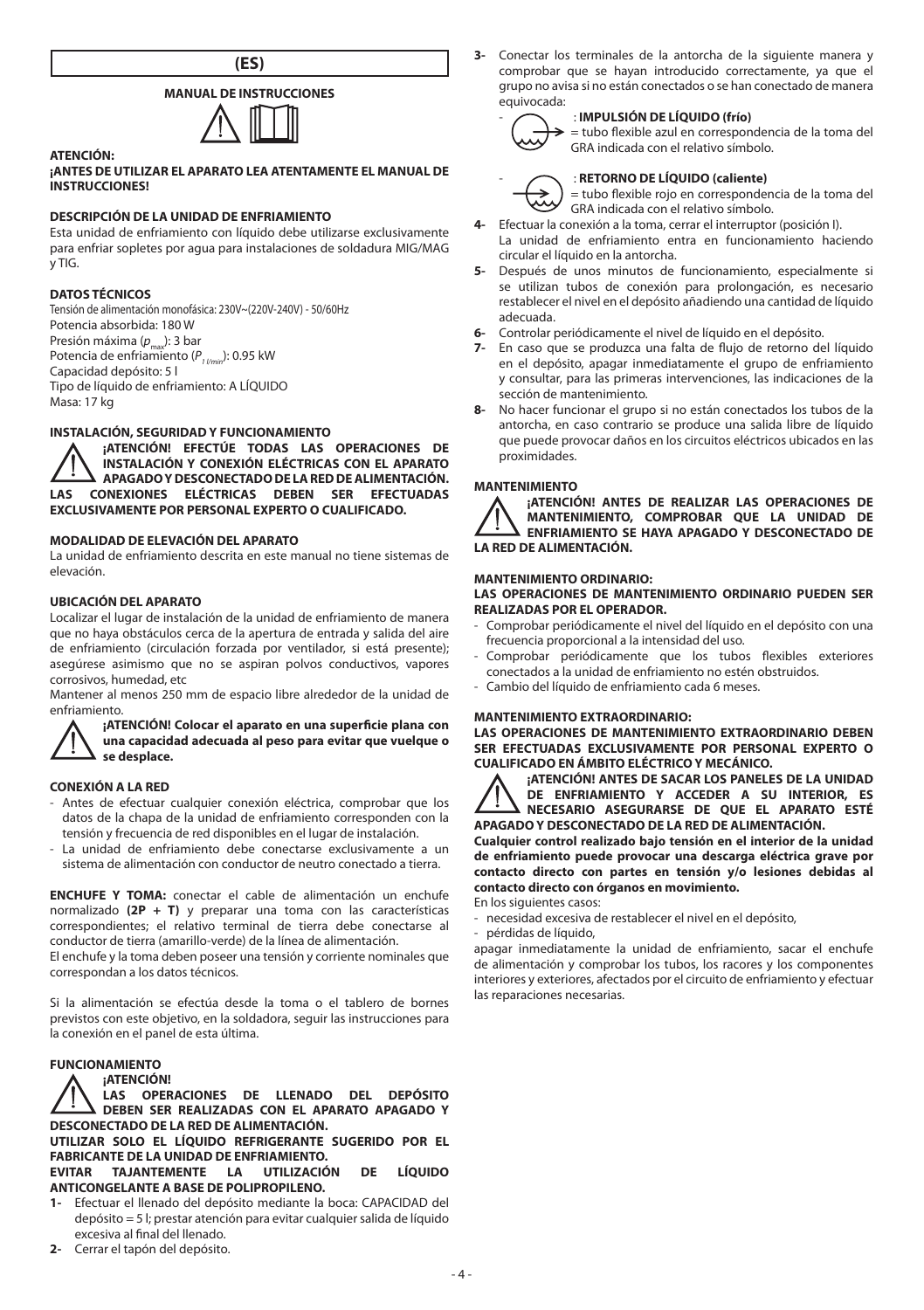

# **BEDIENUNGSANLEITUNG**



#### **VOR BENUTZUNG DES GERÄTES LESEN SIE BITTE AUFMERKSAM DAS BETRIEBSHANDBUCH!**

## **BESCHREIBUNG DER KÜHLEINHEIT**

Diese Flüssigkeits-Kühleinheit darf ausschließlich zur Kühlung von Wasserbrennern eingesetzt werden, die Bestandteil einer MIG/MAG- oder WIG-Schweißanlage sind.

#### **TECHNISCHE DATEN**

**ACHTUNG:**

Versorgungsspannung 1ph: 230V~(220V-240V) - 50/60Hz Leistungsaufnahme: 180 W Höchstdruck (p<sub>max</sub>): 3 bar<br>Kühlleistung (P<sub>1 /min</sub>): 0.95 kW Fassungsvermögen Tank: 5 l Art der Kühlflüssigkeit: FLÜSSIG Gewicht: 17 kg

### **INSTALLATION, SICHERHEIT UND BETRIEB**

**ACHTUNG! WÄHREND DEN ARBEITEN ZUR INSTALLATION UND ZUM ANSCHLUSS AN DAS STROMNETZ MUSS DAS GERÄT UNBEDINGT AUSGESCHALTET UND VON DER NETZVERSORGUNG GETRENNT SEIN. DIE ELEKTROANSCHLÜSSE DÜRFEN AUSSCHLIESSLICH VON FACHKUNDIGEM PERSONAL VORGENOMMEN WERDEN.**

# **ANHEBEN DES GERÄTES**

Die in diesem Handbuch beschriebene Kühleinheit hat keine Hebevorrichtungen.

# **STANDORT DES GERÄTES**

Wählen Sie den Installationsort der Kühleinheit dort, wo sich am Ein- und Ausgang der Kühlluft (Zwangsumwälzung mit Ventilator, falls vorhanden) keine Hindernisse befinden. Gleichzeitig muß sichergestellt sein, daß keine leitenden Stäube, aggressive Dämpfe, Feuchtigkeit u. ä. eingesaugt werden.



Um die Kühleinheit herum müssen mindestens 250 mm Platz frei bleiben. **ACHTUNG: Stellen Sie das Gerät auf eine flache Oberfläche, die das Gerät tragen kann. So wird ein Umkippen oder gefährliche Verschiebungen verhindert.**

#### **NETZANSCHLUSS**

- Bevor die elektrischen Anschlüsse vorgenommen werden, ist zu prüfen, ob die Daten auf dem Typenschild der Kühleinheit mit den Spannungsund Frequenzwerten des Netzes am Installationsort übereinstimmen.
- Die Kühleinheit darf ausschließlich an ein Versorgungssystem mit geerdetem Nulleiter angeschlossen werden.

**STECKER UND DOSE:** Das Versorgungskabel ist mit einem Normstecker zu verbinden (2P + T), für den eine entsprechende Steckerbuchse einzurichten ist. Die Erdklemme ist mit dem Erdleiter der Versorgungsleitung zu verbinden (grün-gelb).

Die Nennwerte der Spannung und Stromstärke müssen bei Stecker und Dose den technischen Daten entsprechen.

Falls die Speisung von der Steckdose oder dem Klemmenblock aus erfolgt, die sich auf der Schweißmaschine zu diesem Zweck befindet, befolgen Sie die Anleitungen für den Anschluß am Schaltbrett der Maschine.

#### **FUNKTIONSWEISE**

#### **ACHTUNG!**

**DAS AUFFÜLLVERFAHREN DES BEHÄLTERS MUSS BEI AUSGESCHALTETEM UND VOM STROMVERSORGUNGSNETZ GETRENNTEM GERÄT ERFOLGEN.**

**VERWENDEN SIE NUR DIE VOM HERSTELLER DES KÜHLAGGREGATS EMPFOHLENE KÜHLFLÜSSIGKEIT.**

# **AUF GAR KEINEN FALL DARF GEFRIERSCHUTZMITTEL AUF POLYPROPYLENBASIS VERWENDET WERDEN.**<br>1. Den Bebälter über den Finlaufstutzen

- **1-** Den Behälter über den Einlaufstutzen auffüllen: FASSUNGSVERMÖGEN des Behälters = 5 l; darauf achten, einen zu starken Flüssigkeitsaustritt am Ende des Auffüllens zu vermeiden.
- **2-** Den Behälterverschluss schließen.

**3-** Die Brenneranschlüsse folgendermaßen anschließen und das korrekte Einführen der Anschlüsse überprüfen, da das Aggregat nicht auf die fehlende oder die nicht korrekte Verbindung hinweist: - : **FLÜSSIGKEITSVORLAUF (kalt)**

$$
\alpha_{\rm s}(\lambda_{\rm s})
$$

# - : **FLÜSSIGKEITSRÜCKLAUF (warm)**

= roter Schlauch entsprechend des GRA-Anschlusses (angegeben mit dem zugehörigen Symbol).

= hellblauer Schlauch entsprechend der GRA-Buchse (angegeben mit dem zugehörigen Symbol).

- **4-** Die Verbindung mit dem Versorgungsstecker vornehmen und den Schalter ausschalten (Position I). Das beschriebene Kühlaggregat nimmt daraufhin den Betrieb auf
- und wälzt die Flüssigkeit innerhalb des Brenners um.
- **5-** Nach einigen Minuten in Betrieb (vor allem bei Einsatz von Schlauchverbindungen für die Verlängerung) ist eine Wiederherstellung des Füllstands im Behälter notwendig. Hierzu die geeignete Flüssigkeitsmenge nachfüllen.
- **6-** In regelmäßigen Abständen den Flüssigkeitsstand im Behälter überprüfen.
- **7-** Sollte es im Behälter zu einem Fehlen des Flüssigkeitsrücklaufflusses kommen, das Kühlaggregat sofort abschalten und sich auf die ersten im Abschnitt Wartung aufgeführten Maßnahmen beziehen.
- **8-** Das Aggregat nicht in Betrieb nehmen, wenn die Brennerleitungen nicht verbunden sind. Ansonsten könnte die Flüssigkeit frei austreten und das könnte zu Schäden an den sich in der Nähe befindlichen Stromkreisen führen.

#### **WARTUNG**



**ACHTUNG! VOR BEGINN VON WARTUNGSTÄTIGKEITEN IST SICHERZUSTELLEN. AUSGESCHALTET UND VOM STROMVERSORGUNGSNETZ GETRENNT IST.**

# **ORDENTLICHE WARTUNG:**

**TÄTIGKEITEN, DIE UNTER DIE ORDENTLICHE WARTUNG FALLEN, KÖNNEN VOM BEDIENER AUSGEFÜHRT WERDEN.**

- Den Flüssigkeitsstand des Behälters in regelmäßigen Abständen im Verhältnis zur Anwendungshäufigkeit überprüfen.
- In regelmäßigen Abständen überprüfen, dass die externen, an das Kühlaggregat angeschlossenen Schläuche nicht verschlossen sind.
- Alle 6 Monate ist die Kühlflüssigkeit auszutauschen.

# **AUSSERORDENTLICHE WARTUNG:**

**DIE TÄTIGKEITEN, DIE UNTER DIE AUSSERORDENTLICHE WARTUNG FALLEN, DÜRFEN AUSSCHLIESSLICH VON FACHPERSONAL DURCHGEFÜHRT WERDEN, WELCHES IM ELEKTROMECHANISCHEN BEREICH ERFAHREN ODER AUSGEBILDET IST.<br>A ACHTUNG! BEVOR DIE ABDECKUNGEN** 

**ACHTUNG! BEVOR DIE ABDECKUNGEN DES KÜHLAGGREGATS ENTFERNT WERDEN, UM AUF DAS INNERE ZUZUGREIFEN, IST SICHERZUSTELLEN, DASS DAS GERÄT AUSGESCHALTET UND VOM STROMVERSORGUNGSNETZ GETRENNT IST.**

**Mögliche Kontrollen, die im Innern des spannungsführenden Kühlaggregats durchgeführt werden, können zu schweren Stromschlägen durch den direkten Kontakt mit unter Spannung stehenden Teilen bzw. zu Verletzungen durch den direkten Kontakt mit sich bewegenden Elementen führen.**

- In folgenden Fällen:
- Übermäßiger Bedarf beim Wiederherstellen des Flüssigkeitsstands im Behälter
- Austretende Flüssigkeit

Dann das Kühlaggregat sofort ausschalten, den Versorgungsstecker abziehen und die den Kühlkreislauf betreffenden Schläuche, Verbindungsstücke und Komponenten innen wie auch außen überprüfen. Die notwendigen Reparaturarbeiten ausführen.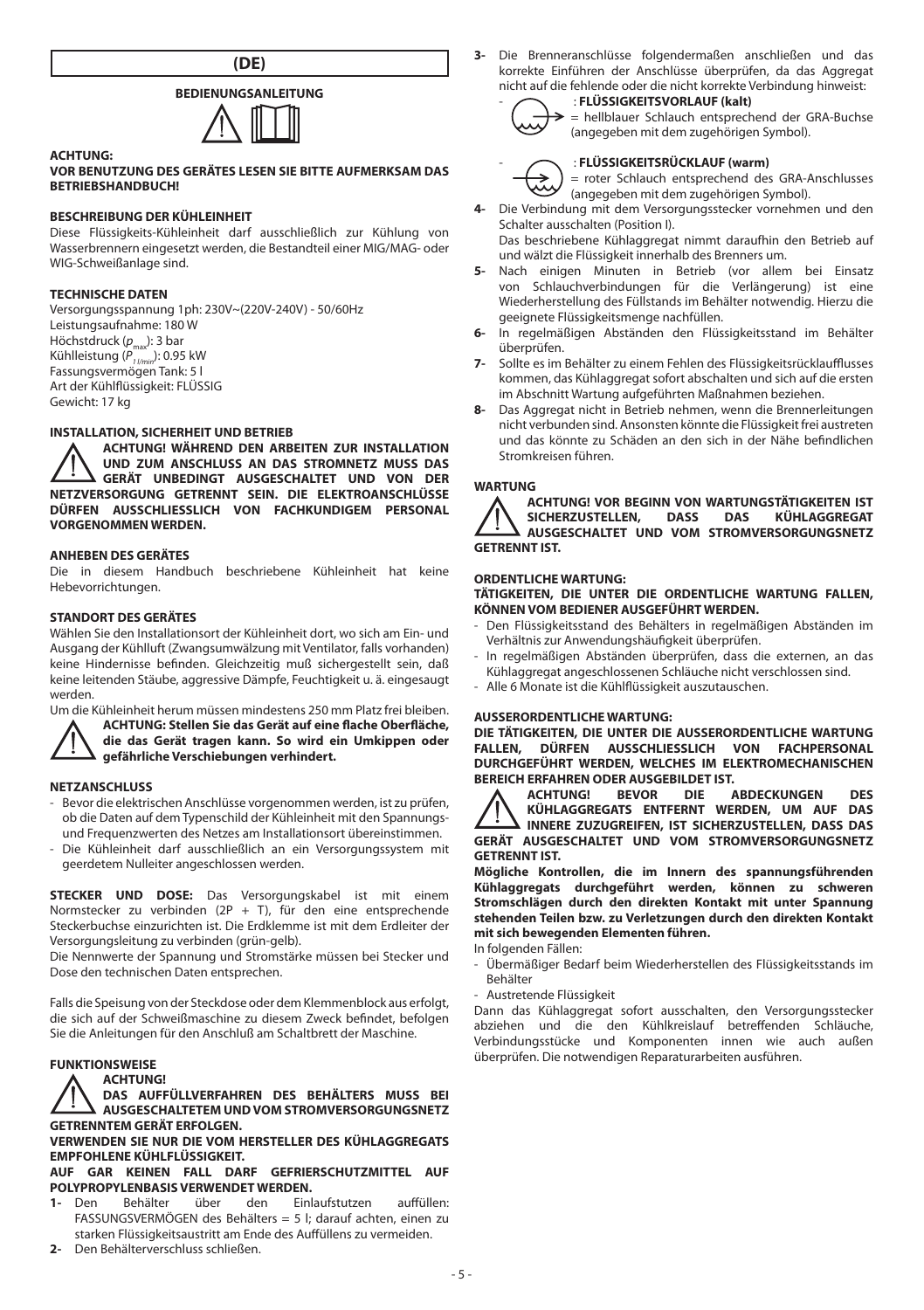

# **РУКОВОДСТВО ПОЛЬЗОВАТЕЛЯ**



**ВНИМАНИЕ: ПЕРЕД ТЕМ, КАК ИСПОЛЬЗОВАТЬ ОБОРУДОВАНИЕ, ВНИМАТЕЛЬНО ПРОЧИТАТЬ РУКОВОДСТВО ПОЛЬЗОВАТЕЛЯ!**

### **ОПИСАНИЕ БЛОКА ОХЛАЖДЕНИЯ**

Этот блок охлаждения с жидкостью, должен использоваться исключительно для охлаждения водяных горелок для аппаратов сварки MIG/MAG и TIG.

#### **ТЕХНИЧЕСКИЕ ДАННЫЕ**

Напряжение питания 1 фаза: 230 В (220 В-240 В) 50/60 Гц Поглощенная мощность: 180 Вт Максимальное давление (*p*max): 3 бар Мощность охлаждения ( $P_{11/2}$ max): 0.95 КВт Емкость резервуара: 5 л Тип охлаждающей жидкости: ЖИДКАЯ Масса: 17 кг

## **УСТАНОВКА, БЕЗОПАСНОСТЬ И РАБОТА**

**ВНИМАНИЕ! ВЫПОЛНИТЬ ВСЕ ОПЕРАЦИИ ПО УСТАНОВКЕ И ЭЛЕКТРИЧЕСКИМ СОЕДИНЕНИЯМ ПРИ ОТКЛЮЧЕННОМ И ОТСОЕДИНЕННОМ ОТ СЕТИ ПИТАНИЯ СВАРОЧНОМ АППАРАТЕ.** 

**ЭЛЕКТРИЧЕСКИЕ СОЕДИНЕНИЯ ДОЛЖНЫ ВЫПОЛНЯТЬСЯ ТОЛЬКО ОПЫТНЫМ И КВАЛИФИЦИРОВАННЫМ ПЕРСОНАЛОМ.**

# **СПОСОБ ПОДЪЕМА ОБОРУДОВАНИЯ**

Описанный в настоящем руководстве блок охлаждения не имеет системы подъема.

### **РАСПОЛОЖЕНИЕ ОБОРУДОВАНИЯ**

Выбрать место установки блока охлаждения, так, чтобы не было препятствий рядом с отверстиями входа и выхода воздуха охлаждения (принудительная циркуляция посредством вентилятора, если имеется); проверить, что не происходит всасывание проводящей пыли, коррозивных паров, влажности и т. д.

Поддерживать свободное пространство на расстоянии 250 мм вокруг блока охлаждения.

**ВНИМАНИЕ! Расположить оборудование на плоской поверхности с грузоподъемностью, соответствующей весу оборудования, чтобы избежать его опрокидывания или опасных смещений.**

#### **СОЕДИНЕНИЕ С СЕТЬЮ**

- Перед выполнением электрического соединения следует проверить, что данные на табличке блока охлаждения соответствуют напряжению и частоте сети, имеющейся в месте установки.
- Блок охлаждения должен соединяться только с системой питания с нулевым проводником, соединенным с заземлением.

**ВИЛКА И РОЗЕТКА -** соединить кабель питания со стандартной вилкой, **(2 полюса + заземление)** и подготовить розетку с соответствующими характеристиками; специальная заземления должна быть соединена с проводником заземления (желто-зеленым) линии питания.

Вилка и розетка должны иметь номинальное напряжение и номинальный ток, соответствующие техническим данным.

В том случае, если питание осуществляется от розетки или клеммника, предназначенных для данных целей, на сварочном аппарате, следовать инструкциям по соединению на панели сварочного аппарата.

#### **РАБОТА**

#### **ВНИМАНИЕ!**

**ВО ВРЕМЯ ЗАПОЛНЕНИЯ БАКА ОБОРУДОВАНИЕ ДОЛЖНО БЫТЬ ВЫКЛЮЧЕНО И ОТКЛЮЧЕНО ОТ СЕТИ ПИТАНИЯ. ИСПОЛЬЗУЙТЕ ТОЛЬКО ТАКУЮ ОХЛАЖДАЮЩУЮ ЖИДКОСТЬ, КОТОРУЮ РЕКОМЕНДОВАЛ ИЗГОТОВИТЕЛЬ БЛОКА ОХЛАЖДЕНИЯ. КАТЕГОРИЧЕСКИ ЗАПРЕЩАЕТСЯ ИСПОЛЬЗОВАТЬ ЖИДКИЙ** 

#### **АНТИФРИЗ НА ОСНОВЕ ПОЛИПРОПИЛЕНА.**

- **1-** Заполните бак через горловину: ЕМКОСТЬ бака = 5 л; будьте внимательны, чтобы в конце заправки избежать выливания избытка жидкости.
- **2-** Закройте крышку бака.
- **3-** Подключите выводы горелки следующим образом и убедитесь, что они вставлены правильно, поскольку блок не сообщает об отсутствии соединения или о неправильном соединении:

#### - : **ПОДАЧА ЖИДКОСТИ (холодная жидкость)**



= голубой гибкий шланг к разъему GRA, обозначенному соответствующим символом.

# - : **ВОЗВРАТ ЖИДКОСТИ (горячая жидкость)**

= красный гибкий шланг к соединителю GRA, обозначенному соответствующим символом.

- **4-** Подключите устройство к розетке сети электропитания, включите выключатель (положение «I»). Включается блок охлаждения, в результате чего в горелке
- начинает циркулировать жидкость. **5-** Через несколько минут работы, в особенности при использовании длинных соединительных трубок, может потребоваться долить в бак необходимое количество жидкости.
- **6-** Периодически проверьте уровень жидкости в баке.
- **7-** В случае если возвратный поток жидкости в бак отсутствует, немедленно выключите блок охлаждения и выполните предварительные операции, описанные в разделе о техобслуживании.
- **8-** Не включайте блок, если к нему не подключены трубки горелки, поскольку это приведет к свободному вытеканию жидкости, что может повредить расположенные поблизости электрические цепи.

#### **ТЕХНИЧЕСКОЕ ОБСЛУЖИВАНИЕ**



**ВНИМАНИЕ! ПЕРЕД ВЫПОЛНЕНИЕМ ТЕХОБСЛУЖИВАНИЯ УБЕДИТЕСЬ В ТОМ, ЧТО БЛОК ОХЛАЖДЕНИЯ ВЫКЛЮЧЕН И ОТКЛЮЧЕН ОТ СЕТИ ПИТАНИЯ.**

#### **ПЛАНОВОЕ ТЕХОБСЛУЖИВАНИЕ:**

**ПЛАНОВОЕ ТЕХОБСЛУЖИВАНИЕ МОЖЕТ ОСУЩЕСТВЛЯТЬ ОПЕРАТОР.**

- Периодически проверяйте уровень жидкости в баке, частота проверок должна соответствовать тяжести условий эксплуатации.
- Периодически проверяйте, что внешние гибкие трубки, подключенные к блоку охлаждения, не закупорены.
- Меняйте охлаждающую жидкость раз в 6 месяцев.

#### **ВНЕПЛАНОВОЕ ТЕХОБСЛУЖИВАНИЕ:**

**ВНЕПЛАНОВОЕ ТЕХОБСЛУЖИВАНИЕ ДОЛЖНО ОСУЩЕСТВЛЯТЬСЯ КВАЛИФИЦИРОВАННЫМ ЭЛЕКТРОМЕХАНИЧЕСКОЙ ОБЛАСТИ ПЕРСОНАЛОМ.**

**ВНИМАНИЕ! ПЕРЕД ТЕМ КАК СНЯТЬ ПАНЕЛИ БЛОКА ОХЛАЖДЕНИЯ И ОТКРЫТЬ ЕГО ВНУТРЕННЮЮ ЧАСТЬ,**  УБЕДИТЕСЬ, ЧТО УСТРОЙСТВО ВЫКЛЮЧЕНО **ОТСОЕДИНЕНО ОТ СЕТИ ПИТАНИЯ.**

**Проверки внутренней части блока охлаждения, находящегося под напряжением, могут привести к серьезному поражению электрическим током в случае непосредственного прикосновения к частям, находящимся под напряжением, и/ или травмам вследствие непосредственного прикосновения к подвижным частям.**

В следующих случаях:

- необходимость слишком часто доливать жидкость в бак,
- утечки жидкости,

немедленно выключите блок охлаждения, отсоедините штепсель питания и проверьте трубки, соединения и внутренние и внешние компоненты охлаждающего контура, а также осуществите необходимые ремонтные работы.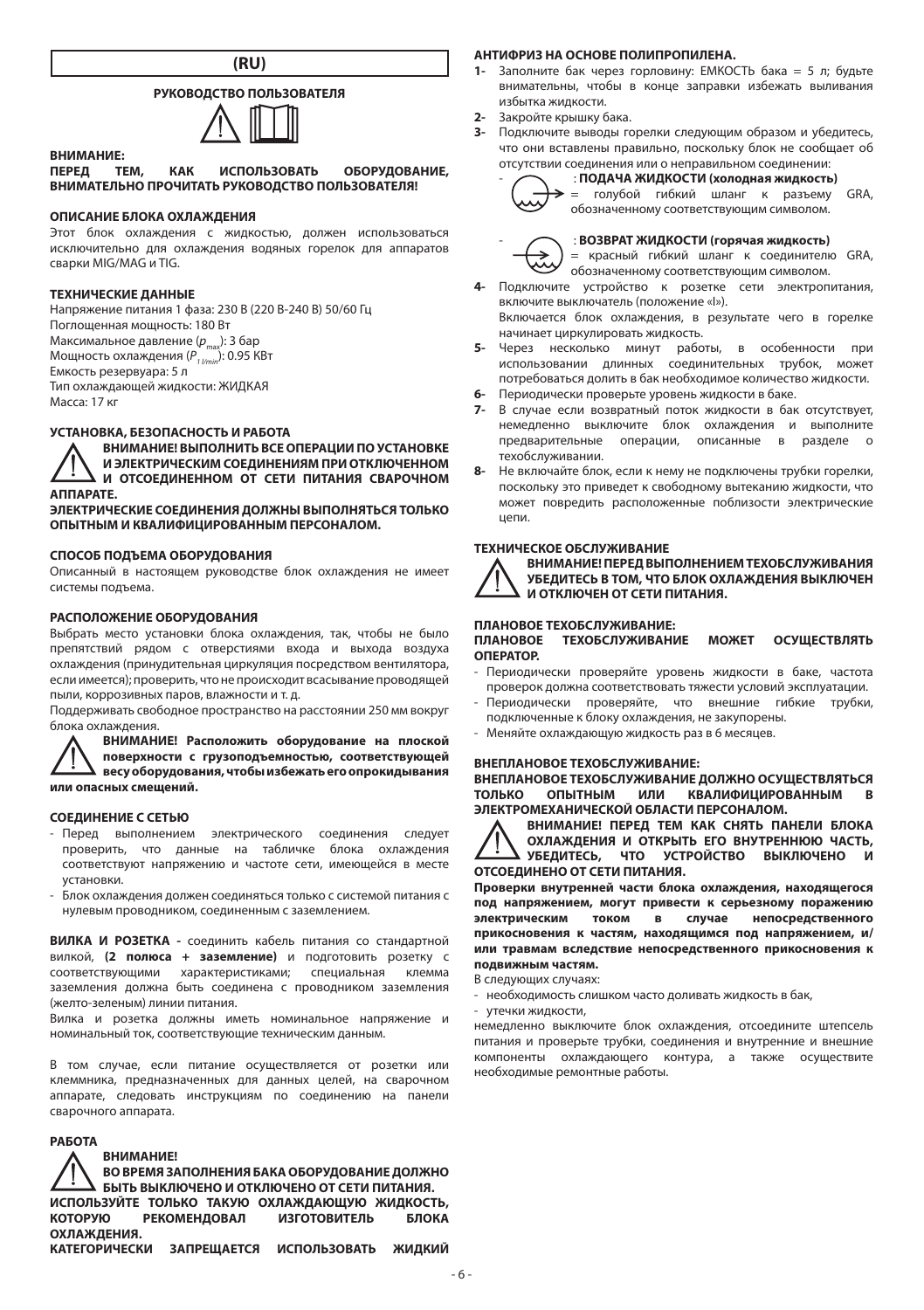

# **MANUAL DE INSTRUÇÕES**



## **ANTES DE UTILIZAR A APARELHAGEM LER CUIDADOSAMENTE O MANUAL DE INSTRUÇÃO!**

# **DESCRIÇÃO DA UNIDADE DE ESFRIAMENTO**

Esta unidade de esfriamento com líquido deve ser utilizada exclusivamente para fazer esfriar tochas com água para instalações de soldadura MIG/MAG e TIG.

#### **DADOS TÉCNICOS**

**CUIDADO:**

Tensão de alimentação monofásica: 230V~(220V-240V) 50/60Hz Potência consumida: 180W Pressão máxima (p<sub>max</sub>): 3 bar Potência de esfriamento ( $P_{11/min}$ ): 0.95 kW Capacidade reservatório: 5 l Tipo de líquido de arrefecimento: A LÍQUIDO Massa: 17 kg

# **MONTAGEM, SEGURANÇA E FUNCIONAMENTO**

**CUIDADO! EFECTUAR TODAS AS OPERAÇÕES DE MONTAGEM E LIGAÇÕES ELÉCTRICAS COM A APARELHAGEM RIGOROSAMENTE DESLIGADA E DESCONEXA DA REDE DE ALIMENTAÇÃO. AS LIGAÇÕES ELÉCTRICAS DEVEM SER EFECTUADAS EXCLUSIVAMENTE POR PESSOAL ESPECIALIZADO OU QUALIFICADO.**

# **MODALIDADES DE LEVANTAMENTO DA APARELHAGEM**

A unidade de esfriamento descrita neste manual está desprovida de sistemas de levantamento.

#### **LOCALIZAÇÃO DA APARELHAGEM**

Localizar o lugar de montagem da unidade de esfriamento de maneira que não haja obstáculos em correspondência da abertura da entrada e de saída do ar de esfriamento (circulação forçada mediante ventilador, se for presente); assegurar-se ao mesmo tempo que não sejam aspirados pós condutivos, vapores corrosivos, humidade etc.

Manter pelo menos 250 mm de espaço livre ao redor da unidade de esfriamento.



**CUIDADO ! Posicionar a aparelhagem sobre uma superfície plana de capacidade adequada ao peso para evitar a inversão ou deslocações perigosas da mesma.**

#### **LIGAÇÃO À REDE**

- Antes de efectuar qualquer ligação eléctrica, verificar que os dados de placa da unidade de esfriamento correspondam à tensão e frequência de rede disponíveis no lugar de montagem.
- A unidade de esfriamento deve ser conexa exclusivamente a um sistema de alimentação com condutor de neutro ligado ao fio terra.

**FICHA E TOMADA:** conectar ao cabo de alimentação uma ficha normalizada, (2P + T) e predispor uma tomada com características correspondentes; o terminal de terra apropriado deve ser conexo ao condutor de terra (amarelo-verde) da linha de alimentação.

Ficha e tomada devem possuir tensão e corrente nominais correspondentes aos dados técnicos.

Na eventualidade que a alimentação seja efectuada pela tomada ou pelo painel de bornes, previstos para este fim, na máquina de soldar, seguir as instruções para a conexão no painel desta última.

#### **FUNCIONAMENTO**

## **ATENÇÃO!**

**AS OPERAÇÕES DE ENCHIMENTO DO DEPÓSITO DEVEM SER EXECUTADAS COM O APARELHO DESLIGADO E DESCONECTADO DA REDE DE ALIMENTAÇÃO.**

**UTILIZAR APENAS O LÍQUIDO REFRIGERANTE SUGERIDO PELO FABRICANTE DA UNIDADE DE ARREFECIMENTO.**

## **EVITAR ABSOLUTAMENTE O USO DE LÍQUIDO ANTIGELO À BASE DE POLIPROPILENO.**

- **1-** Efetuar o enchimento do depósito através da boca: CAPACIDADE do depósito = 5 l; prestar atenção para evitar fugas de líquidos excessivas no final do enchimento.
- **2-** Fechar a tampa do depósito.

**3-** Ligar os terminais da tocha da seguinte forma e verificar a correta introdução dos mesmos, uma vez que não é indicada pelo grupo a ausência de ligação ou ligação incorreta: - : **ENVIO DE LÍQUIDO (frio)**

= tubo flexível azul em correspondência com a tomada do GRA indicada pelo respetivo símbolo.



# - : **RETORNO DE LÍQUIDO (quente)**

= tubo flexível vermelho em correspondência com a ligação do GRA indicada pelo respetivo símbolo.

- **4-** Efetuar a ligação à tomada e fechar o interruptor (posição I). A unidade de arrefecimento entra em funcionamento fazendo circular o líquido na tocha.
- **5-** Após alguns minutos de funcionamento, especialmente se forem utilizados tubos de ligação por extensão, pode ser necessário restaurar o nível no depósito, acrescentando uma quantidade de líquido adequada.
- **6-** Verificar periodicamente o nível do líquido no depósito.
- **7-** Caso se verifique a ausência de fluxo de retorno do líquido no depósito, desligar imediatamente o grupo de arrefecimento e consultar, para as primeiras intervenções, as indicações no capítulo de manutenção.
- **8-** Não utilizar o grupo se não estiverem ligados os tubos da tocha, caso contrário, ocorrerá a saída livre de líquido, que pode provocar danos aos circuitos elétricos situados nas proximidades.

#### **MANUTENÇÃO**

**ATENÇÃO! ANTES DE EFETUAR AS OPERAÇÕES DE MANUTENÇÃO, VERIFICAR SE A UNIDADE DE ARREFECIMENTO ESTÁ DESLIGADA E DESCONECTADA DA REDE DE ALIMENTAÇÃO.**

# **MANUTENÇÃO ORDINÁRIA:**

**AS OPERAÇÕES DE MANUTENÇÃO ORDINÁRIA PODEM SER EXECUTADAS PELO OPERADOR.**

- Verificar periodicamente o nível de líquido no depósito com frequência proporcional à dureza do uso.
- Verificar periodicamente se os tubos flexíveis externos ligados à unidade de arrefecimento estão obstruídos.
- Mudança do líquido de arrefecimento a cada 6 meses.

#### **MANUTENÇÃO EXTRAORDINÁRIA:**

**AS OPERAÇÕES DE MANUTENÇÃO EXTRAORDINÁRIA DEVEM SER EXECUTADAS EXCLUSIVAMENTE POR PESSOAL ESPECIALIZADO OU QUALIFICADO EM ÂMBITO ELETROMECÂNICO.**

**ATENÇÃO! ANTES DE REMOVER OS PAINÉIS DA UNIDADE DE ARREFECIMENTO E ACEDER AO SEU INTERIOR, VERIFICAR SE O APARELHO ESTÁ DESLIGADO E DESCONECTADO DA REDE DE ALIMENTAÇÃO.**

**Eventuais controlos executados sob tensão dentro da unidade de arrefecimento podem causar choque elétrico grave originado pelo contacto direto com partes sob tensão e/ou lesões devido ao contacto direto com órgãos em movimento.**

Nos seguintes casos:

- excessiva necessidade de restaurar o nível no depósito,

perdas de líquido,

desligar imediatamente a unidade de arrefecimento, desligar a ficha de alimentação e verificar os tubos, as uniões e os componentes internos e externos que fazem parte do circuito de arrefecimento e executar as reparações necessárias.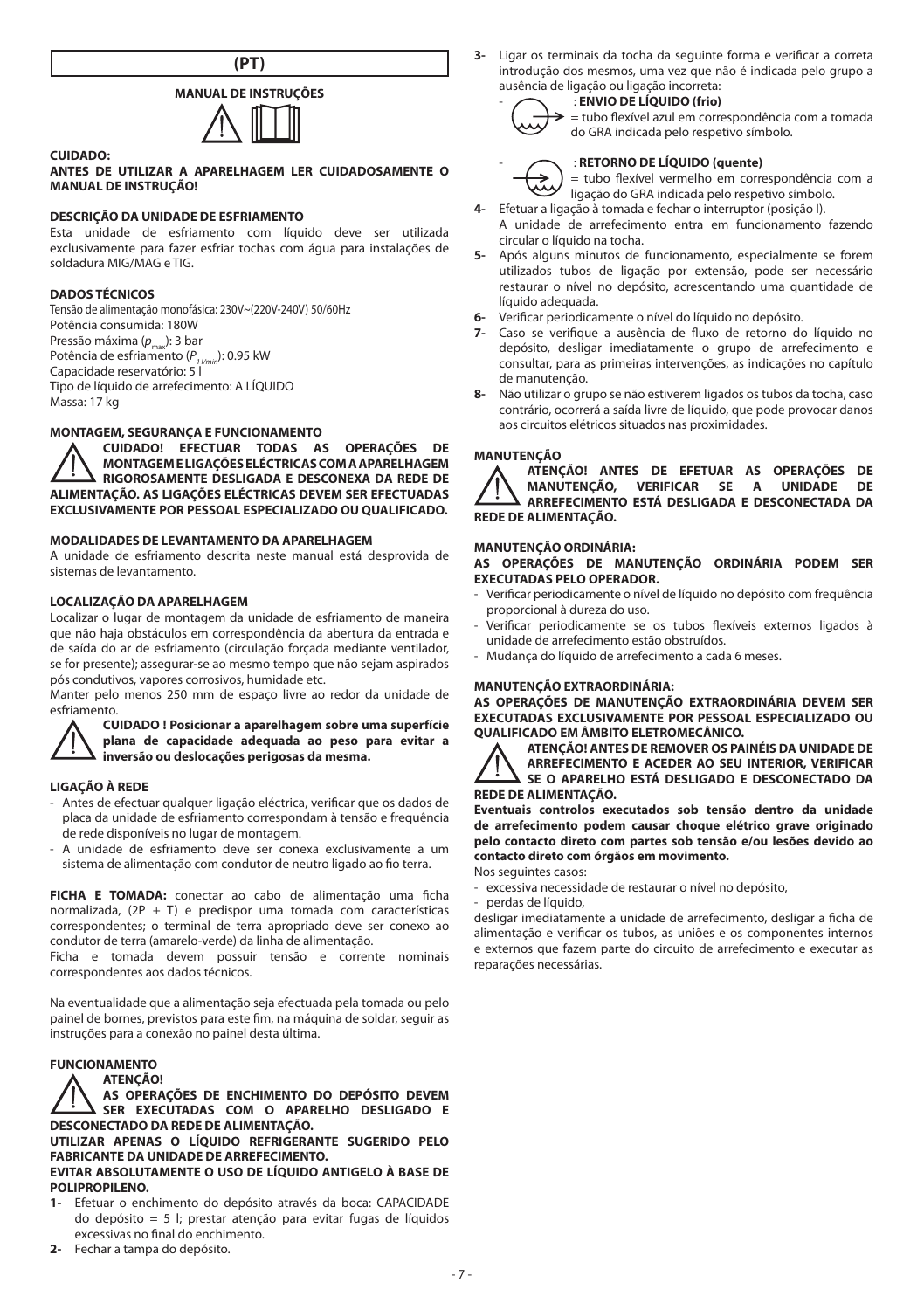



**ΠΡΟΣΟΧΗ: ΠΡΙΝ ΧΡΗΣΙΜΟΠΟΙΗΣΕΤΕ ΤΗΝ ΕΓΚΑΤΑΣΤΑΣΗ ΔΙΑΒΑΣΤΕ ΠΡΟΣΕΚΤΙΚΑ ΤΟ ΕΓΧΕΙΡΙΔΙΟ ΧΡΗΣΗΣ!**

# **ΠΕΡΙΓΡΑΦΗ ΜΟΝΑΔΑΣ ΨΥΞΗΣ**

Αυτή η μονάδα ψύξης υγρού πρέπει να χρησιμοποιείται αποκλειστικά για να ψύχονται λάμπες νερού σε εγκαταστάσεις συγκόλλησης MIG/MΑG και TIG.

#### **ΤΕΧΝΙΚΑ ΣΤΟΙΧΕΙΑ**

Τάση τροφοδοσίας 1ph: 230V~(220-240V) - 50/60Hz Απορροφημένη ισχύς: 180W Μέγιστη πίεση (p<sub>max</sub>): 3 bar<br>Ισχύς ψύξης (P<sub>*1 <u>l</u>/min*</sub>): 0.95 kW Χωρητικότητα δεξαμενής: 5 l Είδος ψυκτικού υγρού: A ΥΓΡΟ Μάζα: 17 Kg

# **ΕΓΚΑΤΑΣΤΑΣΗ, ΑΣΦΑΛΕΙΑ ΚΑΙ ΛΕΙΤΟΥΡΓΙΑ**

**ΠΡΟΣΟΧΗ!** 

**ΕΚΤΕΛΕΣΤΕ ΟΛΕΣ ΤΙΣ ΕΝΕΡΓΕΙΕΣ ΕΓΚΑΤΑΣΤΑΣΗΣ ΚΑΙ ΤΙΣ ΗΛΕΚΤΡΙΚΕΣ ΣΥΝΔΕΣΕΙΣ ΑΠΟΛΥΤΩΣ ΣΒΗΣΤΗ ΚΑΙ ΑΠΟΣΥΝΔΕΔΕΜΕΝΗ ΑΠΟ ΤΟ ΔΙΚΤΥΟ ΤΡΟΦΟΔΟΣΙΑΣ. ΟΙ ΗΛΕΚΤΡΙΚΕΣ ΠΡΕΠΕΙ ΝΑ ΕΚΤΕΛΟΥΝΤΑΙ ΑΠΟΚΛΕΙΣΤΙΚΑ ΑΠΟ ΠΕΠΕΙΡΑΜΕΝΟ Η ΕΙΔΙΚΕΥΜΕΝΟ ΠΡΟΣΩΠΙΚΟ.**

# **ΤΡΟΠΟΣ ΑΝΥΨΩΣΗΣ ΤΗΣ ΕΓΚΑΤΑΣΤΑΣΗΣ**

Η μονάδα ψύξης που περιγράφεται στο παρόν εγχειρίδιο δεν διαθέτει συστήματα ανύψωσης.

# **ΤΟΠΟΘΕΤΗΣΗ ΤΗΣ ΕΓΚΑΤΑΣΤΑΣΗΣ**

Εντοπίστε τον τόπο εγκατάστασης της μονάδας ψύξης ώστε να μην υπάρχουν εμπόδια στην είσοδο και στην έξοδο του αέρα ψύξης (εξαναγκασμένη κυκλοφορία μέσω ανεμιστήρα, αν υπάρχει). Βεβαιωθείτε ταυτόχρονα ότι δεν αναρροφούνται σκόνες με αγωγιμότητα, διαβρωτικοί ατμοί, υγρασία κλπ.

Διατηρείτε τούλάχιστον 250mm ελεύθερου χώρου γύρω από τη μονάδα ψύξης.



#### **ΣΥΝΔΕΣΗ ΣΤΟ ΔΙΚΤΥΟ**

- Πριν εκτελέσετε οποιαδήποτε ηλεκτρική εγκατάσταση, ελέγξτε ότι τα τεχνικά στοιχεία της πινακίδας της μονάδας ψύξης αντιστοιχούν στην τάση και συχνότητα του δικτύου που διατόθεται στον τόπο εγκατάστασης.
- Η μονάδα ψύξης πρέπει να συνδέεται αποκλειστικά σε ένα σύστημα τροφοδοσίας με ουδέτερο γειωμένο αγωγό.

**ΡΕΥΜΑΤΟΛΗΠΤΗΣ ΚΑΙ ΠΡΙΖΑ:** συνδέστε στο καλώδιο τροφοδοσίας έναν κανονικοποιημένο ρευματολήπτη

(2P + T) και προδιαθέστε μια πρίζα με αντίστοιχα χαρακτηριστικά. Το ειδικό τερματικό γείωσης πρέπει πρέπει να συνδεθεί στον αγωγό γείωσης (κίτρινος-πράσινος) της γραμμής τροφοδοσίας.

Ρευματολήπτης και πρίζα πρέπει να έχουν ονομαστική τάση και ρεύμα αντίστοιχα στα τεχνικά στοιχεία.

Σε περίπτωση που η τροφοδοσία εκτελείται απο την πρίζα ή την πινακίδα ακροδεκτών, προβλεπόμενη για το σκοπό αυτό, στο συγκολλητή, ακολουθείστε τις οδηγίες για τη σύνδεση αυτού στην πινακίδα.

# **ΛΕΙΤΟΥΡΓΙΑ**

**ΠΡΟΣΟΧΗ! ΟΙ ΕΝΕΡΓΕΙΕΣ ΓΕΜΙΣΗΣ ΤΗΣ ΔΕΞΑΜΕΝΗΣ ΠΡΕΠΕΙ ΝΑ ΕΚΤΕΛΟΥΝΤΑΙ ΜΕ ΤΗ ΣΥΣΚΕΥΗ ΣΒΗΣΤΗ ΚΑΙ ΑΠΟΣΥΝΔΕΔΕΜΕΝΗ ΑΠΟ ΤΟ ΔΙΚΤΥΟ ΤΡΟΦΟΔΟΣΙΑΣ. ΧΡΗΣΙΜΟΠΟΙΕΙΤΕ ΜΟΝΟ ΤΟ ΨΥΚΤΙΚΟ ΥΓΡΟ ΠΟΥ ΣΥΝΙΣΤΑΤΑΙ ΑΠΟ ΤΟΝ ΚΑΤΑΣΚΕΥΑΣΤΗ ΤΗΣ ΨΥΚΤΙΚΗΣ ΜΟΝΑΔΑΣ. ΑΠΟΦΕΥΓΕΤΕ ΚΑΤΑ ΑΠΟΛΥΤΟ ΤΡΟΠΟ ΤΗ ΧΡΗΣΗ ΑΝΤΙΨΥΤΙΚΟΥ ΥΓΡΟΥ ΜΕ ΒΑΣΗ ΠΟΛΥΠΡΟΠΥΛΕΝΙΟ.**

**1-** Γεμίστε τη δεξαμενή μέσω του στομίου: ΙΚΑΝΟΤΗΤΑ δεξαμενής = 5

l, προσέξτε ώστε να αποφύγετε την υπερβολική διαρροή υγρού στο τέλος γεμίσματος.

- **2-** Κλείστε το πώμα της δεξαμενής.
- **3-** Συνδέστε τα τερματικά της λάμπας ως ακολούθως και ελέγξτε τη σωστή τοποθέτησή τους, διότι η μονάδα δεν πληροφορεί αν η σύνδεση είναι ελλιπής ή λανθασμένη: - : **ΕΚΡΟΗ ΥΓΡΟΥ (κρύο)**



= σωλήνας flex γαλάζιος που αντιστοιχεί στην πρίζα GRA ενδεικνυόμενη με το σχετικό σύμβολο.



- : **ΕΠΙΣΤΡΟΦΗ ΥΓΡΟΥ (θερμό)**

= σωλήνας flex κόκκινος που αντιστοιχεί στη σύνδεση GRA ενδεικνυόμενη με το σχετικό σύμβολο.

- **4-** Εκτελέστε τη σύνδεση στην πρίζα, κλείστε το διακόπτη (θέση I). Η ψυκτική μονάδα μπαίνει σε λειτουργία κάνοντας το υγρό να κυκλοφορήσει στη λάμπα.
- **5-** Μετά από μερικά δευτερόλεπτα λειτουργίας, ειδικά αν χρησιμοποιούνται σωλήνες σύνδεσης για προέκταση, μπορεί να χρειαστεί να αποκαταστήσετε τη στάθμη στη δεξαμενή προσθέτοντας κατάλληλη ποσότητα υγρού.
- **6-** Ελέγχετε περιοδικά τη στάθμη του υγρού στη δεξαμενή.
- **7-** Σε περίπτωση που διαπιστώσετε έλλειψη ροής του υγρού επιστροφής στη δεξαμενή, σβήστε αμέσως την ψυκτική μονάδα και κάντε αναφορά, για τις πρώτες παρεμβάσεις, στο περιεχόμενο του κεφαλαίου συντήρησης.
- **8-** Μην αφήνετε τη μονάδα να λειτουργήσει αν δεν έχουν συνδεθεί οι σωληνώσεις της λάμπας, αλλιώς θα μπορούσε να χυθεί ελεύθερα έξω το υγρό προκαλώντας βλάβες στα ηλεκτρικά κυκλώματα.

### **ΣΥΝΤΗΡΗΣΗ**



**ΠΡΟΣΟΧΗ! ΠΡΙΝ ΕΚΤΕΛΕΣΕΤΕ ΤΙΣ ΕΝΕΡΓΕΙΕΣ ΣΥΝΤΗΡΗΣΗΣ, ΒΕΒΑΙΩΘΕΙΤΕ ΟΤΙ Η ΨΥΚΤΙΚΗ ΜΟΝΑΔΑ ΕΙΝΑΙ ΣΒΗΣΤΗ ΚΑΙ ΑΠΟΣΥΝΔΕΔΕΜΕΝΗ ΑΠΟ ΤΟ ΔΙΚΤΥΟ ΤΡΟΦΟΔΟΣΙΑΣ.**

### **ΤΑΚΤΙΚΗ ΣΥΝΤΗΡΗΣΗ:**

**ΟΙ ΕΝΕΡΓΕΙΕΣ ΤΑΚΤΙΚΗΣ ΣΥΝΤΗΡΗΣΗΣ ΜΠΟΡΟΥΝ ΝΑ ΕΚΤΕΛΕΣΤΟΥΝ ΑΠΟ ΤΟ ΧΕΙΡΙΣΤΗ.**

- Ελέγχετε περιοδικά τη στάθμη του υγρού στη δεξαμενή με συχνότητα ανάλογα με τo βαθμό χρήσης.
- Βεβαιώνεστε περιοδικά ότι οι εύκαμπτες εξωτερικές σωληνώσεις που συνδέονται στην ψυκτική μονάδα δεν είναι φραγμένες.
- Αλλαγή ψυκτικού υγρού κάθε 6 μήνες.

# **ΕΚΤΑΚΤΗ ΣΥΝΤΗΡΗΣΗ:**

**ΟΙ ΕΝΕΡΓΕΙΕΣ ΕΚΤΑΚΤΗΣ ΣΥΝΤΗΡΗΣΗΣ ΠΡΕΠΕΙ ΝΑ ΕΚΤΕΛΟΥΝΤΑΙ ΑΠΟΚΛΕΙΣΤΙΚΑ ΑΠΟ ΠΡΟΣΩΠΙΚΟ ΠΕΠΕΙΡΑΜΕΝΟ Η ΕΙΔΙΚΕΥΜΕΝΟ ΣΤΟΝ ΗΛΕΚΤΡΟ-ΜΗΧΑΝΙΚΟ ΤΟΜΕΑ.**

**ΠΡΟΣΟΧΗ! ΠΡΙΝ ΑΦΑΙΡΕΣΕΤΕ ΤΑ ΚΑΛΥΜΜΑΤΑ ΤΗΕ ΨΥΚΤΙΚΗΣ ΜΟΝΑΔΑΣ ΓΙΑ ΝΑ ΠΡΟΣΕΓΓΙΣΕΤΕ ΤΟ ΕΣΩΤΕΡΙΚΟ ΤΗΣ ΜΕΡΟΣ, ΒΕΒΑΙΩΘΕΙΤΕ ΟΤΙ Η ΣΥΣΚΕΥΗ ΕΙΝΑΙ ΣΒΗΣΤΗ ΚΑΙ ΑΠΟΣΥΝΔΕΔΕΜΕΝΗ ΑΠΟ ΤΟ ΔΙΚΤΥΟ ΤΡΟΦΟΔΟΣΙΑΣ.**

**Ενδεχόμενοι έλεγχοι στο εσωτερικό της ψυκτικής μονάδας υπό τάση μπορούν να προκαλέσουν σοβαρό κίνδυνο ηλεκτροπληξίας οφειλόμενο σε άμεση επαφή με μέρη υπό τάση και/ή τραύματα οφειλόμενα σε άμεση επαφή με όργανα σε κίνηση.**

Στις ακόλουθες περιπτώσεις:

- υπερβολική ανάγκη αποκατάστασης της στάθμης υγρού στη δεξαμενή, - υπάρχουν απώλειες υγρού,

σβήστε αμέσως την ψυκτική μονάδα, αποσυνδέστε το βύσμα τροφοδοσίας και ελέγξτε τις σωληνώσεις, τις συνδέσεις, τα εσωτερικά και εξωτερικά τμήματα που σχετίζονται με το ψυκτικό κύκλωμα και εκτελέστε τις αναγκαίες επιδιορθώσεις.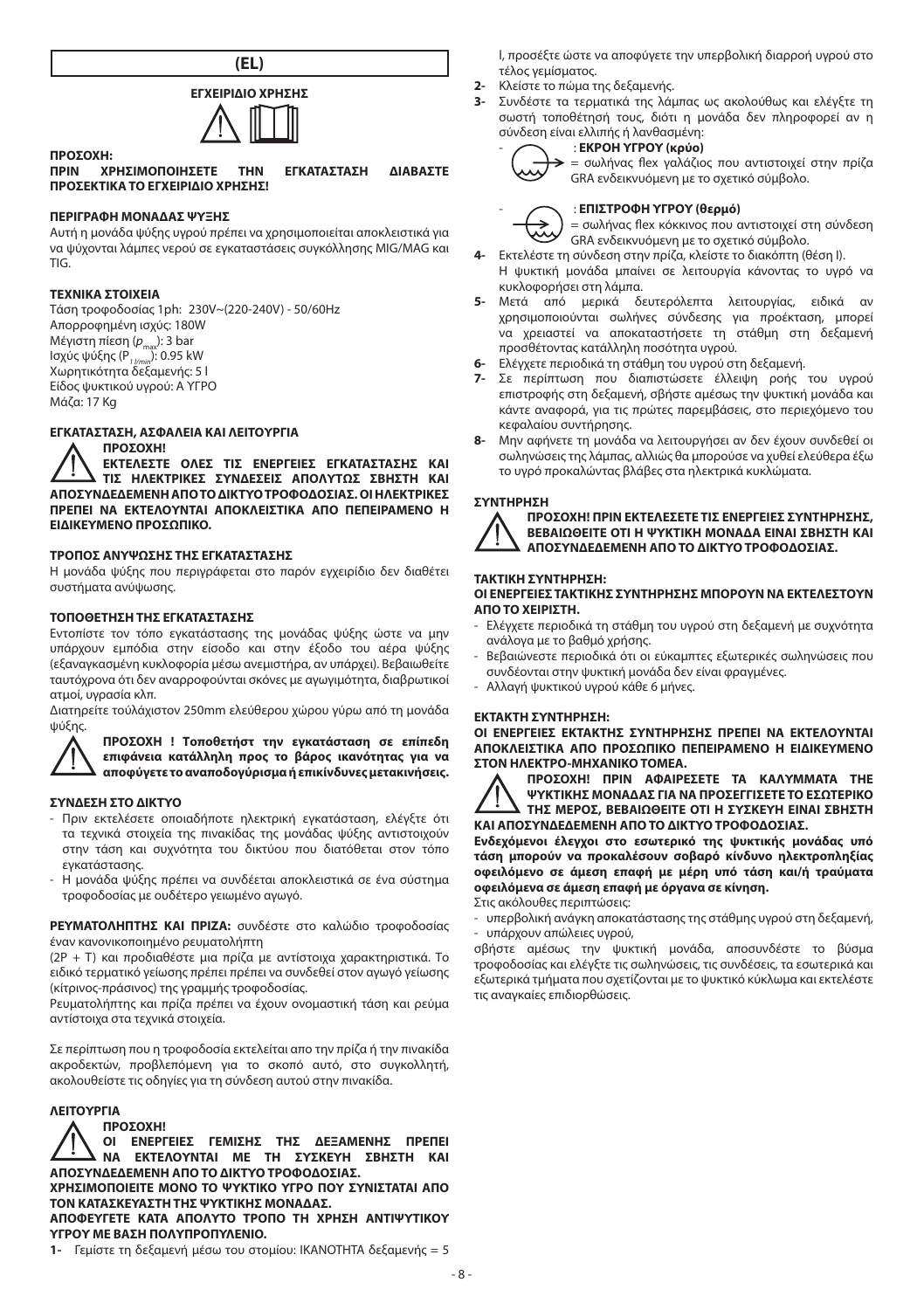**(NL)**

# **GEBRUIKSAANWIJZING**



#### **AANDACHTIG DE INSTRUCTIEHANDLEIDING LEZEN VOORDAT MEN DE APPARATUUR GEBRUIKT!**

# **BESCHRIJVING VAN DE AFKOELINGSUNIT**

Deze afkoelingsunit met vloeistof moet uitsluitend gebruikt worden om toortsen met water af te koelen, voor lasinstallaties MIG/MAG en TIG.

#### **TECHNISCHE GEGEVENS**

**OPGELET:**

Voedingsspanningeenfase: 230V~(220V-240V) - 50/60Hz Opgenomen vermogen: 180W Maximumdruk ( $p_{\text{max}}$ ): 3 bar Vermogen van afkoeling (P<sub>1/min</sub>): 0.95 kW Capaciteit reservoir: 5 l Type koelvloeistof: MET VLOEISTOF Massa: 17 kg

# **INSTALLATIE, VEILIGHEID EN WERKING**

**OPGELET! ALLE OPERATIES VAN INSTALLATIE EN ELEKTRISCHE AANSLUITINGEN UITVOEREN MET EEN VOLLEDIG UITGESCHAKELDE APPARATUUR LOSGEKOPPELD VAN HET VOEDINGSNET. DE ELEKTRISCHE AANSLUITINGEN MOETEN UITSLUITEND UITGEVOERD WORDEN DOOR ERVAREN EN GEKWALIFICEERD PERSONEEL.**

# **WIJZE VAN OPHIJSEN VAN DE APPARATUUR**

De afkoelingsunit beschreven in deze handleiding is niet uitgerust met hijssystemen.

#### **PLAATSING VAN DE APPARATUUR**

De plaats voor de installatie van de afkoelingsunit identificeren zodanig dat er zich geen hindernissen bevinden ter hoogte van de ingangs- en uitgangsopening van de koellucht (geforceerde circulatie middels ventilator indien aanwezig); tegelijkertijd controleren of er geen geleidend stof, corrosieve dampen, vocht, enz. worden aangezogen. Rond de afkoelingsunit minstens 250mm vrije ruimte behouden.

**OPGELET! De apparatuur op een vlak oppervlak plaatsen met een adequaat draagvermogen voor het desbetreffend gewicht teneinde het omkantelen of gevaarlijke verplaatsingen te vermijden.**

#### **AANSLUITING OP HET NET**

- Voordat men gelijk welke elektrische aansluiting uitvoert, moet men verifiëren of de gegevens van de kentekenplaat van de afkoelingsunit overeenstemmen met de spanning en de frequentie van het net die beschikbaar zijn op de plaats van installatie.
- De afkoelingsunit moet uitsluitend aangesloten worden op een voedingssysteem met een neutraalgeleider verbonden met de aarde.

**STEKKER EN CONTACT:** een genormaliseerde stekker (2P + T) aansluiten op de voedingskabel en een contact voorinstellen met overeenstemmende karakteristieken; de desbetreffende aardeterminal moet verbonden worden met de aardegeleider (geel-groen) van de voedingslijn.

De stekker en het contact moeten een nominale spanning en stroom hebben die overeenstemmen met de technische gegevens.

Ingeval de voeding eventueel wordt uitgevoerd door het contact of klemmenbord, voor dit doel voorzien op de lasmachine, moet men de instructies volgen voor de aansluiting op het paneel van deze laatste.

# **WERKING**

**OPGELET! HET VULLEN VAN HET RESERVOIR MOET WORDEN UITGEVOERD MET DE APPARATUUR UITGESCHAKELD EN AFGESLOTEN VAN HET VOEDINGSNET.**

**GEBRUIK ALLEEN DE KOELVLOEISTOF DIE WORDT AANBEVOLEN DOOR DE PRODUCENT VAN DE KOELINGSEENHEID.**

**HET GEBRUIK VAN ANTIVRIESVLOEISTOF OP BASIS VAN POLYPROPYLEEN ABSOLUUT VERMIJDEN.**

**1-** Het reservoir vullen via de vulopening: INHOUD van het reservoir = 5 l; let goed op om te voorkomen dat de vloeistof overstroomt aan het einde van het vullen.

- **2-** De dop van het reservoir sluiten.<br>**3-** De klemmen van de toorts aan
- **3-** De klemmen van de toorts aansluiten op de volgende manier en controleren of de klemmen goed zijn aangesloten, omdat de groep niet aangeeft of de verbinding ontbreekt of incorrect is: - : **VLOEISTOF-AANVOERLEIDING (koud)**



#### = flexibele blauwe slang bij de aansluiting van de GRA

die wordt aangegeven door het bijbehorende symbool.



- : **VLOEISTOF-RETOURLEIDING (warm)**

= flexibele rode slang bij de aansluiting van de GRA die wordt aangegeven door het bijbehorende symbool.

**4-** De aansluiting op het contact uitvoeren, de schakelaar sluiten (positie I).

De koelingseenheid wordt ingeschakeld en laat de vloeistof in de toorts circuleren.

- **5-** Na enkele minuten werking, met name als er aansluitslangen worden gebruikt als verlenging, kan het nodig zijn om het vloeistofpeil in het reservoir aan te vullen.
- **6-** Controleer regelmatig het vloeistofpeil in het reservoir.
- **7-** Als er geen vloeistof terugstroomt in het reservoir, schakel dan onmiddellijk de koelingsgroep uit en lees voor de eerste oplossingen de aanwijzingen in het deel onderhoud.
- **8-** Laat de groep niet werken als de leidingen van de toorts niet zijn aangesloten, anders stroomt de vloeistof vrij naar buiten, wat schade aan de elektrische circuits in de buurt kan veroorzaken.



**ONDERHOUD**<br> **A** OPGELET! **CONTROLEER VOORDAT U DE**<br>HANDELINGEN UITVOERT OF DE **ONDERHOUDSHANDELINGEN KOELINGSEENHEID IS UITGESCHAKELD EN LOSGEKOPPELD VAN HET VOEDINGSNET.**

#### **NORMAAL ONDERHOUD:**

#### **DE WERKZAAMHEDEN VAN HET NORMALE ONDERHOUD KUNNEN DOOR DE BEDIENER WORDEN UITGEVOERD.**

- Regelmatig het vloeistofpeil in het reservoir controleren, met een frequentie die afhangt van de intensiteit van het gebruik.
- Regelmatig controleren of de externe flexibele leidingen die zijn aangesloten op de koelingseenheid niet verstopt zijn.
- Iedere 6 maanden de koelvloeistof vervangen.

#### **BUITENGEWOON ONDERHOUD:**

**DE WERKZAAMHEDEN VOOR BUITENGEWOON ONDERHOUD MOGEN UITSLUITEND WORDEN UITGEVOERD DOOR ERVAREN OF DESKUNDIG PERSONEEL OP ELEKTRISCH-MECHANISCH GEBIED.**

**OPGELET! CONTROLEER VOORDAT U DE PANELEN VAN DE KOELINGSEENHEID VERWIJDERT ZODAT U BIJ DE BINNENKANT KUNT KOMEN, OF DE APPARATUUR IS UITGESCHAKELD EN LOSGEKOPPELD VAN HET VOEDINGSNET.**

**Eventuele controles die onder spanning worden uitgevoerd aan de binnenkant van de koelingseenheid, kunnen ernstige elektrische schokken veroorzaken door direct contact met onder spanning staande delen en/of verwondingen door direct contact met bewegende onderdelen.**

In de volgende gevallen:

als het te vaak nodig is om het peil in het reservoir bij te vullen,

- vloeistoflekken,

de koelingseenheid onmiddellijk uitschakelen, de stekker uit het stopcontact halen en de slangen, aansluitingen en interne en externe componenten van het koelcircuit controleren en de benodigde reparaties uitvoeren.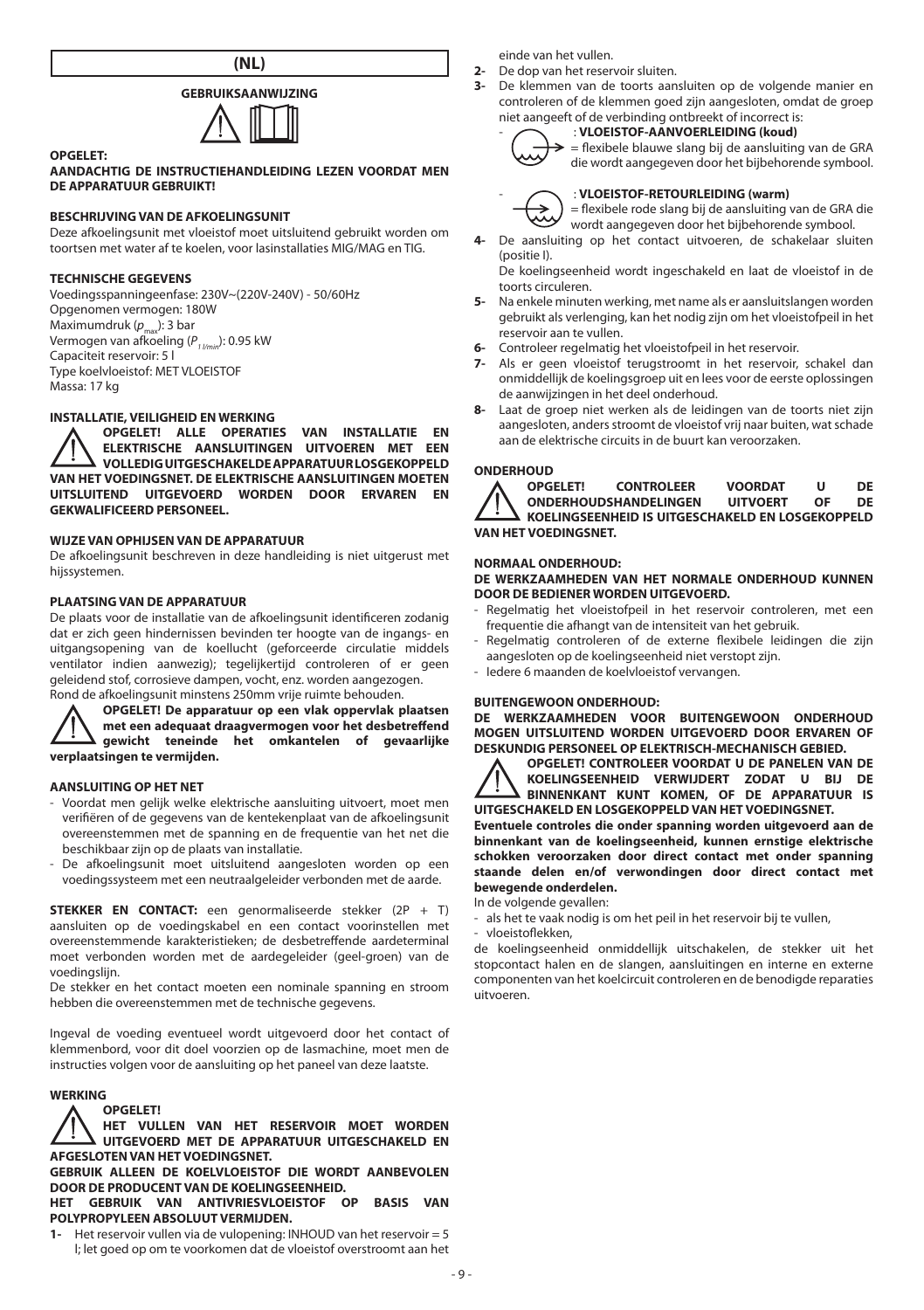**(HU)**

# **HASZNÁLATI ÚTMUTATÓ**



#### **A BERENDEZÉS HASZNÁLATA ELŐTT FIGYELMESEN OLVASSA EL A HASZNÁLATI ÚTMUTATÓT!**

# **A HŰTŐEGYSÉG MEGHATÁROZÁSA**

Ezt a folyadékos hűtőegységet kizárólag hegesztőpisztolyok vízzel történő hűtéséhez lehet felhasználni MIG/MAG és TIG hegesztő készülékeknél.

#### **MŰSZAKI ADATOK**

**FIGYELEM:**

Tápfeszültség 1ph: 230V~(220V-240V) - 50/60Hz Felvett teljesítmény: 180W Maximális nyomás (p<sub>max</sub>): 3 bar Hűtőteljesítmény ( $\overline{P}_{1 \text{ /min}}^{\text{max}}$ ): 0.95 kW Tartály űrtartalom: 5 l Hűtőfolyadék típusa: FOLYADÉKOS Tömeg: 17 kg

# **BESZERELÉS, BIZTONSÁG ÉS MŰKÖDTETÉS**

**FIGYELEM! MINDEN BESZERELÉSI ÉS ELEKTROMOS BEKÖTÉSI MŰVELETET KIZÁRÓLAG KIKAPCSOLT ÉS A TÁPHÁLÓZATBÓL KICSATLAKOZTATOTT BERENDEZÉSSEL SZABAD ELVÉGEZNI. AZ ELEKTROMOS BEKÖTÉSEKET KIZÁRÓLAG SZAKKÉPZETT VÉGREHAJTANIA.**

# **A BERENDEZÉS FELEMELÉSÉNEK MÓDJA**

A jelen útmutatóban leírt hűtőegység nincs felszerelve felemelő rendszerekkel.

# **A BERENDEZÉS ELHELYEZÉSE**

Válassza meg a hűtőegység beszerelési helyét oly módon, hogy ne legyenek akadályok a hűtőlevegő bemeneti és kimeneti nyílásainál (ventillátor segítségével történő kényszer légáramlás, ha van); időközben győződjön meg arról, hogy ne tudjon beszívni elektromosan vezető porokat, korrozív gőzöket, nedvességet, stb.

Tartson fenn legalább 250 mm-es szabad teret a hűtőegység körül.



**FIGYELEM! Állítsa a berendezést a súlyának megfelelő** 

**teherbírású, sík felületre a felborulás vagy veszélyes elmozdulások elkerülése céljából.**

#### **CSATLAKOZTATÁS A HÁLÓZATHOZ**

- Bármilyen elektromos csatlakoztatás elvégzése előtt vizsgálja meg, hogy a hűtőegység tábláján lévő adatok megfelelnek-e a beszerelés helyén rendelkezésre álló, hálózati feszültség és frekvencia értékeinek.
- A hűtőegységet kizárólag földelt, semleges vezetékkel szabad a táprendszerhez bekötni.

**CSATLAKOZÓDUGÓ ÉS ALJZAT:** csatlakoztasson a tápkábelhez egy szabványosított csatlakozódugót **(2P + T)** és készítsen elő egy megfelelő karakterisztikákkal rendelkező aljzatot; a megfelelő földelő kapcsot a tápvonal földvezetékéhez (sárga-zöld) kell csatlakoztatni.

A csatlakozódugó és aljzat a műszaki adatoknak megfelelő, névleges feszültséggel és árammal rendelkezzen.

Abban az esetben, ha a tápellátást a hegesztőgépre a cél érdekében felszerelt aljzatról vagy sorozatkapocsról kell elvégezni, akkor kövesse a hegesztőgép panelén a csatlakoztatásra vonatkozóan feltüntetett utasításokat.

# **MŰKÖDÉS**

**FIGYELEM!**

**A TARTÁLY FELTÖLTÉSI MŰVELETEKET KIKAPCSOLT ÉS A TÁPHÁLÓZATBÓL KICSATLAKOZTATOTT BERENDEZÉSSEL KELL VÉGREHAJTANI.**

## **CSAK A HŰTŐEGYSÉG GYÁRTÓJA ÁLTAL JAVASOLT HŰTŐFOLYADÉKOT HASZNÁLJA.**

#### **FELTÉTLENÜL KERÜLJE A POLIPROPILÉN ALAPÚ FAGYÁLLÓ FOLYADÉK HASZNÁLATÁT.**

**1-** Végezze el a tartály feltöltését a betöltőnyíláson keresztül: A tartály ŰRTARTALMA = 5 l; figyeljen oda arra, hogy elkerülje a folyadéktöbblet kiömlését a feltöltés végén.

- **2-** Zárja le a tartály sapkáját.
- **3-** Csatlakoztassa a hegesztőpisztoly végeit az alábbi módon és ellenőrizze azok helyes beillesztését, mivel az egység nem jelzi a meg nem történt vagy helytelen csatlakozást:

# - : **FOLYADÉK BEMENET (hideg)**



#### = világoskék flex cső a vonatkozó jellel megjelölt GRA tápaljzatának vonalában.

- : **FOLYADÉK KIMENET (meleg)**

= piros flex cső a vonatkozó jellel megjelölt GRA csatlakozójának vonalában.

**4-** Végezze el a csatlakoztatást a tápaljzathoz, zárja el a kapcsolót (I pozíció).

A hűtőegység működésbe lép, keringtetve a folyadékot a hegesztőpisztolyban.

- **5-** Néhány perces működés után, különösképpen ha csatlakozócsöveket használnak a hosszabbításhoz, szükségessé válik a folyadékszint visszaállítása a tartályban, megfelelő mennyiségű folyadék hozzáadása útján.
- **6-** Időszakonként ellenőrizze a folyadékszintet a tartályban.
- **7-** Amennyiben a folyadék visszaáramlásának hiánya tapasztalható a tartályban, azonnal kapcsolja ki a hűtőegységet és olvassa el az első beavatkozásokhoz a karbantartási szakaszban leírtakat.
- **8-** Ne működtesse az egységet, ha a hegesztőpisztoly csővezetékei nincsenek csatlakoztatva, mert a folyadék szabad kifolyása következik be, amely károkat okozhat a közelben elhelyezett elektromos áramkörökben.

## **KARBANTARTÁS**

**FIGYELEM! A KARBANTARTÁSI MŰVELETEK ELVÉGZÉSE ELŐTT GYŐZŐDJÖN MEG ARRÓL, HOGY A HŰTŐEGYSÉG KI VAN KAPCSOLVA ÉS A TÁPHÁLÓZATBÓL KI VAN HÚZVA.**

## **RENDES KARBANTARTÁS:**

**A RENDES KARBANTARTÁS MŰVELETEIT A KEZELŐ ELVÉGEZHETI.**

- Időszakonként, a használattal arányos gyakoriságban vizsgálja meg a folyadékszintet a tartályban.
- Időszakonként vizsgálja meg, hogy a hűtőegységhez csatlakoztatott, külső, flexibilis csővezetékek nincsenek-e eltömődve.
- A hűtőfolyadék cseréje minden 6 hónapban.

# **RENDKÍVÜLI KARBANTARTÁS:**

**A RENDKÍVÜLI KARBANTARTÁSI MŰVELETEKET KIZÁRÓLAG ELEKTROMECHANIKAI SZAKTERÜLETEN SZAKKÉPZETT SZEMÉLY HAJTHATJA VÉGRE.**

**FIGYELEM! A HŰTŐEGYSÉG PANELJEINEK ELMOZDÍTÁSA ÉS A BELSEJÉBE VALÓ BENYÚLÁS ELŐTT GYŐZŐDJÖN MEG ARRÓL, HOGY A BERENDEZÉS KI VAN KAPCSOLVA ÉS A TÁPHÁLÓZATBÓL KI VAN HÚZVA.**

**A hűtőegység belsejében feszültség alatt elvégzett, esetleges ellenőrzések során a kezelő áramütést szenvedhet a feszültség alatt lévő részekkel való közvetlen érintkezésből eredően és/vagy súlyos sérülést szenvedhet a mozgásban lévő szervekkel való közvetlen érintkezés miatt.**

A következő esetekben:

- a tartályban a szint helyreállításának nagyfokú szükségessége,
- folyadék szivárgások,

azonnal kapcsolja ki a hűtőegységet, húzza ki a tápdugót és vizsgálja meg a csővezetékeket, a hűtőkörrel összefüggő, belső és külső csatlakozásokat és komponenseket, és végezze el a szükséges javításokat.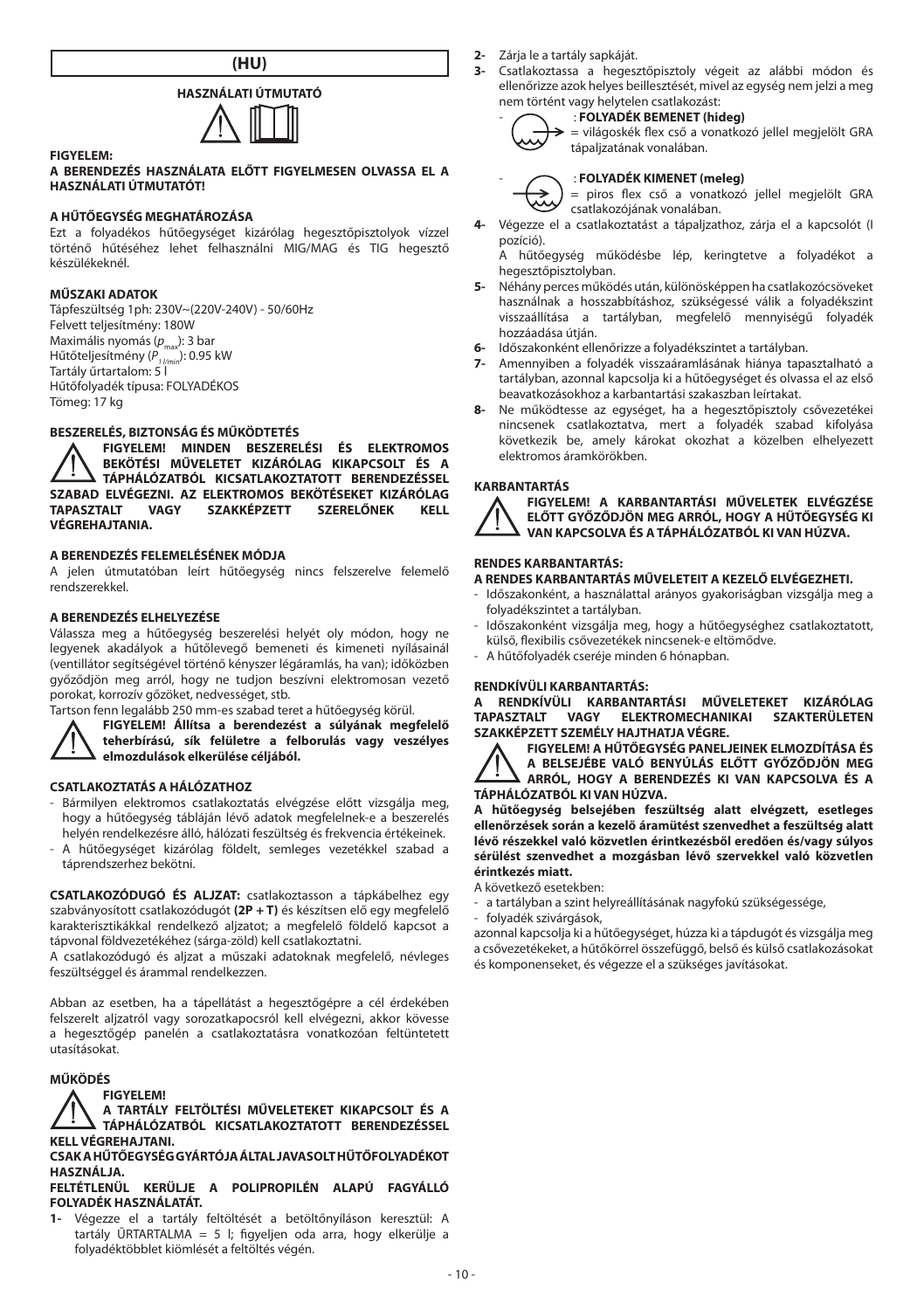**(RO)**

# **MANUAL DE INSTRUCŢIUNI**



#### **ÎNAINTE DE FOLOSIREA APARATULUI CITIŢI CU ATENŢIE MANUALUL DE INSTRUCŢIUNI!**

### **DESCRIEREA UNITĂŢII DE RĂCIRE**

Această unitate de răcire cu lichid trebuie să fie folosită numai pentru răcirea pistoletelor cu apă pentru instalații de sudură MIG/MAG și TIG.

#### **DATE TEHNICE**

**ATENŢIE:**

Tensiune de alimentare 1ph: 230V~(220V-240V) - 50/60Hz Putere absorbită: 180W Presiune maximă (p<sub>max</sub>): 3 bar Putere de răcire (P<sub>1 l/min</sub>): 0.95 kW<br>Capacitate rezervor: 5 l Tip de lichid de răcire: A LICHID Masa: 17 kg

# **INSTALAREA, SIGURANŢA ŞI FUNCŢIONAREA**

**ATENŢIE! EFECTUAŢI TOATE OPERAŢIUNILE DE INSTALARE ŞI RACORDARE ELECTRICĂ NUMAI CÂND APARATUL ESTE OPRIT ŞI DECONECTAT DE LA REŢEAUA ALIMENTARE. LEGĂTURILE ELECTRICE ALE APARATULUI TREBUIE SĂ FIE EFECTUATE NUMAI DE CĂTRE PERSONAL EXPERT SAU CALIFICAT.**

#### **MODALITĂŢILE DE RIDICARE A APARATULUI**

Unitatea de răcire descrisă în acest manual nu este prevăzută cu sisteme de ridicare.

#### **AMPLASAREA APARATULUI**

Stabiliți locul de instalare a unității de răcire astfel încât să nu existe vreun obstacol în faţa deschizăturii pentru intrarea şi ieşirea aerului de răcire (circulare fortată prin ventilator, dacă este prezent); în același timp, asiguraţi-vă că nu se aspiră praf conductiv, aburi corozivi, umiditate etc.. Lăsați un spațiu liber de cel puțin 250 mm în jurul unității de răcire.



**ATENŢIE! Poziţionaţi aparatul pe o suprafaţă plană corespunzătoare pentru a suporta greutatea acestuia şi pentru a preveni răsturnarea sau deplasările periculoase.** 

#### **CONECTAREA LA REŢEAUA DE ALIMENTARE**

- Înainte de efectuarea oricărei legături electrice, verificați ca datele de pe placa indicatoare a unităţii de răcire să corespundă cu tensiunea şi .<br>frecventa retelei disponibile la locul instalării.
- Unitatea de răcire trebuie să fie conectată numai la un sistem de alimentare cu conductor de nul legat la pământ.

**ŞTECHER ŞI PRIZĂ:** conectaţi cablul de alimentare la un ştecher standard, **(2P + T)** şi predispuneţi o priză cu caracteristici corespunzătoare; borna de împământare trebuie să fie conectată la conductorul de împământare (galben-verde) al liniei de alimentare.

Ştecherul şi priza trebuie să aibă tensiunea şi curentul nominale corespunzătoare datelor tehnice.

În cazul în care alimentarea se efectuează de la priză sau cutia de borne, prevăzută în acest scop, la aparatul de sudură, urmaţi instrucţiunile pentru conectare de pe panoul acestuia din urmă.

#### **FUNCŢIONAREA ATENŢIE!**

**OPERAŢIUNILE DE UMPLERE A REZERVORULUI TREBUIE SĂ FIE EFECTUATE CU APARATUL OPRIT ŞI DECONECTAT DE LA REŢEAUA DE ALIMENTARE.**

**UTILIZAȚI DOAR LICHIDUL REFRIGERENT RECOMANDAT DE PRODUCĂTORUL UNITĂȚII DE RĂCIRE. EVITAŢI CU DESĂVÂRŞIRE FOLOSIREA LICHIDULUI ANTIGEL PE BAZĂ DE POLIPROPILEN.**

- **1-** Efectuaţi umplerea rezervorului prin buşon: CAPACITATEA rezervorului = 5 l; acordaţi atenţie pentru a evita ieşirea excesivă a lichidului la sfârşitul umplerii.
- 2- Închideti dopul rezervorului.
- **3-** Conectați bornele pistoletului în felul următor și verificați cuplarea corectă a acestora, deoarece grupul nu semnalează neefectuarea sau efectuarea greşită a conexiunii:



= tub flexibil albastru în dreptul prizei GRA indicată de simbolul respectiv.



# - : **RETUR LICHID (cald)**

= tub flexibil roşu în dreptul racordului GRA indicat de simbolul respectiv.

- **4-** Efectuaţi conectarea la priză, închideţi întrerupătorul (poziţia I). Unitatea de răcire intră în funcțiune punând în circulație lichidul în pistolet.
- **5-** După câteva minute de funcţionare, în special dacă se folosesc tuburi de conectare pentru prelungitor, este necesară restabilirea nivelului rezervorului prin adăugarea unei cantități de lichid corespunzătoare.
- **6-** Controlaţi periodic nivelul de lichid din rezervor.
- **7-** În cazul în care se constată lipsa fluxului de retur al lichidului în rezervor, stingeti imediat grupul de răcire și consultati, pentru primele intervenții, secțiunea referitoare la întreținere.
- 8- Nu puneti în functiune grupul dacă nu sunt conectate tevile pistoletului, altfel se determină ieșirea liberă a lichidului care poate provoca daune la circuitele electrice aflate în apropiere.

#### **ÎNTREȚINEREA**



**ATENŢIE! ÎNAINTE DE EFECTUAREA OPERAŢIUNILOR DE ÎNTREŢINERE, ASIGURAŢI-VĂ CĂ UNITATEA DE RĂCIRE ESTE OPRITĂ ŞI DECONECTATĂ DE LA REŢEAUA DE ALIMENTARE.**

#### **ÎNTREŢINEREA ORDINARĂ:**

**OPERAŢIUNILE DE ÎNTREŢINERE OBIŞNUITĂ POT FI EFECTUATE DE CĂTRE OPERATOR.**

- Verificati periodic nivelul lichidului din rezervor cu o frecventă proporțională ritmului de folosire.
- .<br>Verificați periodic că tevile flexibile externe conectate la unitatea de răcire nu sunt înfundate.
- Schimbarea lichidului de răcire o dată la 6 luni.

#### **ÎNTREŢINEREA SPECIALĂ:**

**OPERAŢIUNILE DE ÎNTREŢINERE SPECIALĂ TREBUIE SĂ FIE EFECTUATE NUMAI DE PERSONAL CALIFICAT SAU EXPERIMENTAT ÎN DOMENIUL ELECTRIC ŞI MECANIC.**



**ATENŢIE! ÎNAINTE DE A ÎNDEPĂRTA PLĂCILE UNITĂŢII DE RĂCIRE PENTRU AVEA ACCES LA INTERIORUL ACESTEIA, ASIGURAŢI-VĂ CĂ APARATUL ESTE OPRIT ŞI DECONECTAT DE LA REŢEAUA DE ALIMENTARE.**

**Eventualele controale efectuate sub tensiune în interiorul unităţii de răcire pot cauza electrocutări grave datorate contactului direct cu părţile sub tensiune şi/sau leziuni datorate contactului direct cu organele în mişcare.**

#### În următoarele cazuri:

- necesitatea excesivă a restabilirii nivelului în rezervor,
- pierderi de lichid,

stingeti imediat unitatea de răcire, scoateti-o din priză și verificati tevile, racordurile şi componentele interne şi externe afectate de circuitul de răcire și efectuați reparațiile necesare.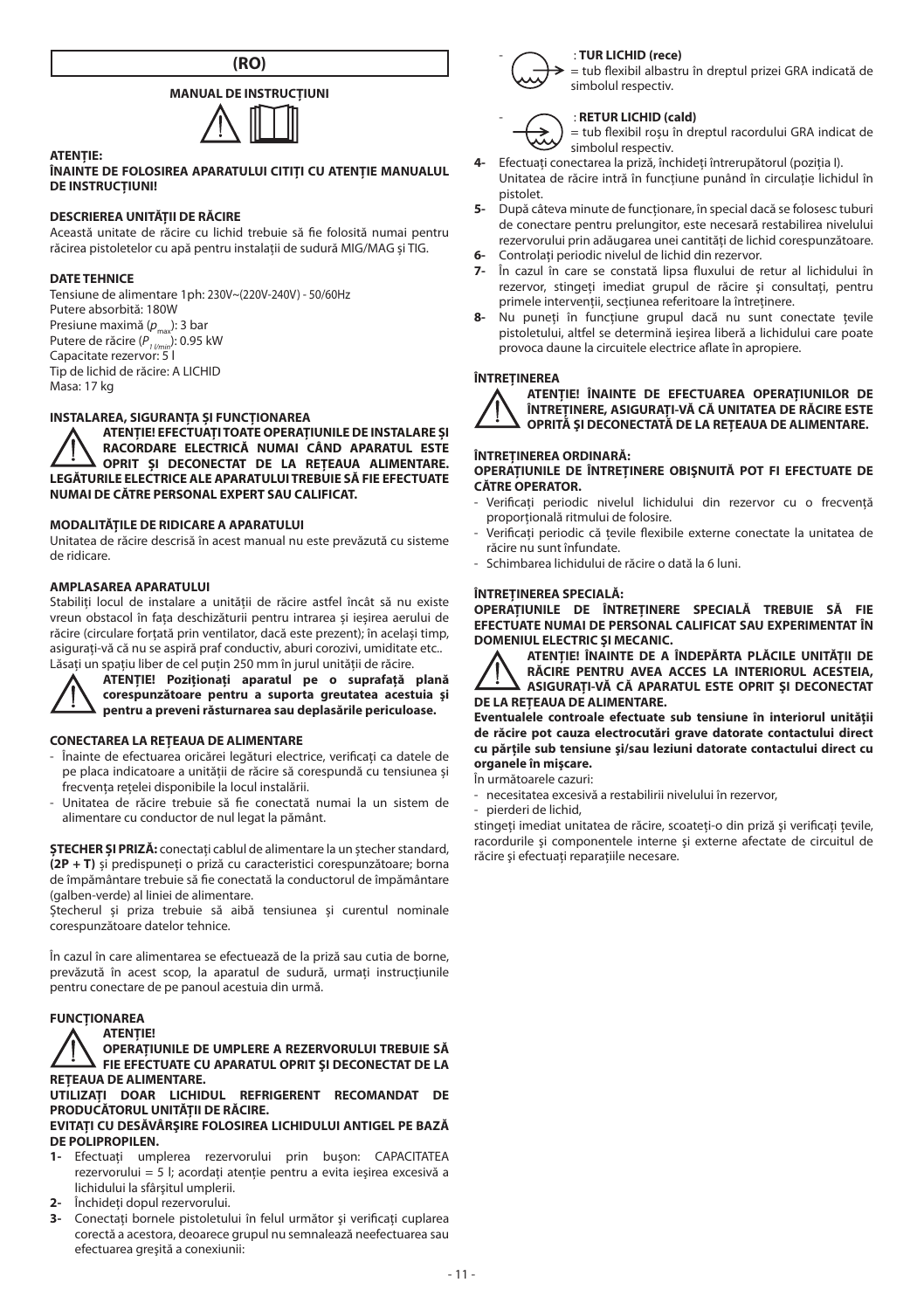

# **BRUKSANVISNING**

**OBS: INNAN DU ANVÄNDER APPARATEN MÅSTE DU LÄSA BRUKSANVISNINGEN NOGGRANNT!**

# **BESKRIVNING AV KYLNINGSENHETEN**

Denna kylningsenhet med vätska får bara användas för vattenkylda skärbrännare för svetssystem av typen MIG/MAG och TIG.

#### **TEKNISKA DATA**

Matningsspänning 1 ph: 230V~(220V-240V) 50/60 Hz Absorberad effekt: 180 W Maximalt tryck ( $p_{\text{max}}$ ): 3 bar Kylningseffekt (P<sub>1/min</sub>): 0.95 kW<br>Behållarens volym: 5 l Typ av kylvätska: FLYTANDE Massa: 17 kg

# **INSTALLATION, SÄKERHET OCH FUNKTION**

**VIKTIGT! UTFÖR SAMTLIGA ARBETSSKEDEN FÖR INSTALLATION OCH ELEKTRISK ANSLUTNING MED APPARATEN AVSTÄNGD OCH FRÅNKOPPLAD FRÅN APPARATEN AVSTÄNGD OCH FRÅNKOPPLAD ELNÄTET.**

**DE ELEKTRISKA ANSLUTNINGARNA MÅSTE ALLTID UTFÖRAS AV KUNNIG OCH KVALIFICERAD PERSONAL.**

# **TILLVÄGAGÅNGSSÄTT FÖR LYFT AV APPARATEN**

Den kylningsenhet som beskrivs i denna bruksanvisning är inte utrustad med några lyftsystem.

#### **PLACERING AV APPARATEN**

Placera apparaten på en plats där öppningarna för in- och utmatning av kylluften (forcerad kylning med fläkt, om sådan finns) inte riskerar att blockeras, försäkra er också om att elektriskt ledande damm, korrosiv ånga, fukt, m.m inte kan sugas in i apparaten.

Lämna alltid ett fritt utrymme på minst 250 mm runt omkring kylningsenheten.



**VIKTIGT! Placera apparaten på en plan yta av lämplig bärkapacitet för dess vikt för att undvika att den tippar eller rör sig på ett farligt sätt.**

#### **ANSLUTNING TILL ELNÄTET**

- Innan den elektriska anslutningen sker måste man försäkra sig om att de värden som indikeras på informationsskylten på kylningsenheten motsvarar den nätspänning och -frekvens som finns tillgängliga på installationsplatsen.
- Kylningsenheten får bara anslutas till ett matningssystem som är utrustat med en neutral ledare ansluten till jord.

**STICKPROPP OCH UTTAG:** anslut nätkabeln till en stickpropp av standardmodell **(2P + J)** och förbered ett eluttag med motsvarande egenskaper, terminalen för jord måste anslutas till matningslinjens jordledare (gul/grön).

Stickproppen och uttaget måste motsvara den nominella spänning och ström som indikeras i apparatens tekniska data.

Om matningen sker från det för detta avsedda uttaget eller terminalplattan på svetsen ska man följa instruktionerna för anslutning på svetsens kontrollpanel.

#### **FUNKTION**

#### **OBS!**

**PÅFYLLNING AV BEHÅLLAREN SKA ALLTID UTFÖRAS MED APPARATEN AVSTÄNGD OCH BORTKOPPLAD FRÅN ELNÄTET.**

**ANVÄND BARA KYLMEDLET SOM REKOMMENDERAS AV KYLAGGREGATETS TILLVERKARE.**

#### **PROPYLENBASERADE FROSTSKYDDSMEDEL SKA ABSOLUT UNDVIKAS.**

- **1-** Fyll på behållaren från påfyllningshålet: Behållarens VOLYM = 5 liter. Se till att undvika vätskespill i slutet av påfyllningen.
- **2-** Stäng locket på behållaren.
- **3-** Anslut brännarens poler på följande sätt och kontrollera korrekt

insättning eftersom enheten inte signalerar om de är bortkopplade eller felaktigt anslutna:

#### - : **VÄTSKEMATNING (kall)**

= blå flexslang i höjd med GRA-uttaget som anges med tillhörande symbol.

# - : **VÄTSKERETUR (varm)**

= röd flexslang i höjd med GRA-anslutningen som anges med tillhörande symbol.

- **4-** Utför anslutningen till eluttaget och stäng brytaren (läge I). Kylaggregatet sätts sedan i drift och låter vätskan cirkulera i brännaren.
- **5-** Efter några minuters drift kan det hända att det är nödvändigt att återställa nivån i behållaren genom att fylla på med lagom mängd vätska, i synnerhet vid användning av förlängningsslangar.
- **6-** Kontrollera regelbundet vätskenivån i behållaren.
- **7-** Om vätskan inte rinner tillbaka till behållaren ska du genast stänga av kylaggregatet och se anvisningarna i underhållsavsnittet för de första åtgärderna.
- **8-** Låt inte aggregatet vara i drift om inte brännarens rör är anslutna eftersom det då finns risk att vätska rinner ut och skadar elkretsar som finns i närheten.

# **UNDERHÅLL**



**OBS! FÖRSÄKRA DIG OM ATT KYLAGGREGATET ÄR AVSTÄNGT OCH BORTKOPPLAT FRÅN ELNÄTET INNAN NÅGON UNDERHÅLLSÅTGÄRD PÅBÖRJAS.**

#### **LÖPANDE UNDERHÅLL:**

#### **DET LÖPANDE UNDERHÅLLET KAN UTFÖRAS AV OPERATÖREN.**

- Kontrollera regelbundet vätskenivån i behållaren, hur ofta beror på typen av användning.
- Kontrollera regelbundet att de externa flexibla slangarna som är anslutna till kylaggregatet inte är igensatta.
- Byt ut kylvätskan var 6:e månad.

# **EXTRA UNDERHÅLL:**

**DE EXTRA UNDERHÅLLSÅTGÄRDERNA FÅR BARA UTFÖRAS AV PERSONAL SOM ÄR KUNNIG ELLER KVALIFICERAD INOM ELEKTROMEKANIK.**



**OBS! INNAN KYLAGGREGATETS PANELER AVLÄGSNAS FÖR ATT KOMMA TILL PÅ INSIDAN SKA MAN KONTROLLERA NOGA ATT APPARATEN ÄR AVSTÄNGD OCH BORTKOPPLAD FRÅN ELNÄTET.**

**Eventuella kontroller som utförs på insidan av ett spänningsförande kylaggregat kan leda till allvarliga elektriska stötar pga. direktkontakt med spänningsförande delar och/eller personskador pga. direktkontakt med delar i rörelse.**

I följande fall:

- Behållarens nivå behöver fyllas på ofta.
- Vätskeläckage.

Ska du genast stänga av kylaggregatet, ta ut elkontakten och kontrollera slangarna, kopplingarna och de inre och externa komponenterna som berörs av kylkretsen och utföra nödvändiga reparationer.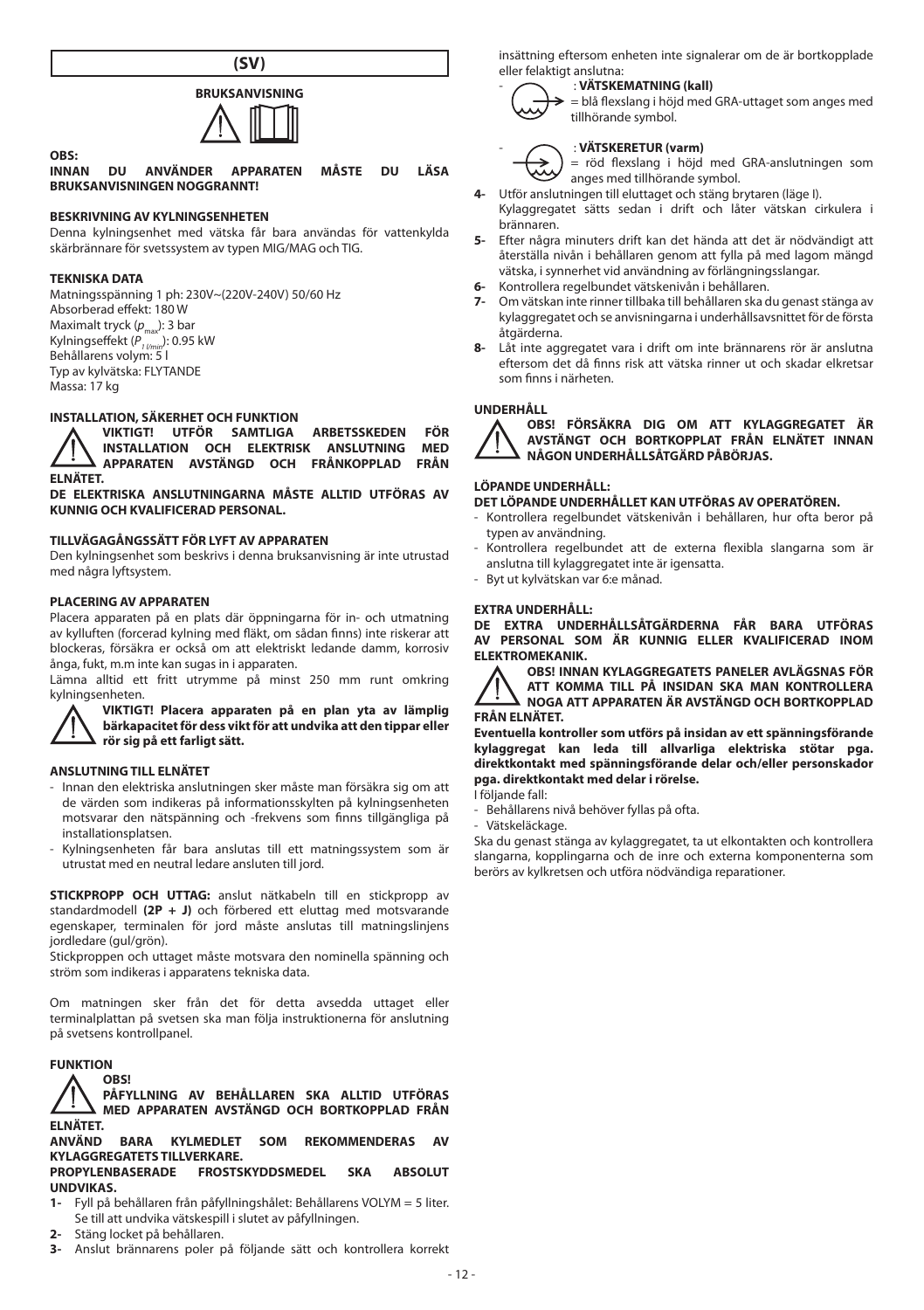

# **INSTRUKTIONSMANUAL**



**FØR APPARATET TAGES I BRUG, SKAL MAN LÆSE DENNE BRUGERVEJLEDNING OMHYGGELIGT IGENNEM!**

# **BESKRIVELSE AF KØLEENHEDEN**

Denne køleenhed med væske må udelukkende anvendes til nedkøling af brændere med vand til MIG/MAG- og TIG-svejseanlæg.

#### **TEKNISKE DATA**

**GIV AGT:**

Netspænding enfaset: 230V~(220V-240V) - 50/60Hz Elforbrug: 180W Maskimaltryk (p<sub>max</sub>): 3 bar Køleevne (P<sub>1 l/min</sub>): 0.95 kW<br>Tankens rumindhold: 5 l Kølevæsketype: A VÆSKE Masse: 17 kg

# **INSTALLERING, SIKKERHED OG FUNKTION**

**GIV AGT! FØR DER FORETAGES HVILKEN SOM HELST INSTALLERING OG ELEKTRISK TILSLUTNING, SKAL APPARATET SLUKKES OG FRAKOBLES NETFORSYNINGEN. DE ELEKTRISKE FORBINDELSER MÅ UDELUKKENDE FORETAGES AF ERFARNE, KVALIFICEREDE MEDARBEJDERE.** 

#### **FREMGANGSMÅDE VED LØFTNING AF APPARATET**

Den køleenhed, der er beskrevet i denne vejledning, er ikke forsynet med løftemidler.

#### **PLACERING AF APPARATET**

Find frem til et installeringssted for køleenheden, hvor køleluftindog udløbsåbningerne ikke er spærrede på nogen måde (tvungen luftcirkulering med ventilator, såfremt denne forefindes); check endvidere, at der ikke kommer strømførende støv, korrosive dampe, fugt o.l. ind i maskinen.

Sørg for, at der et tomrum på mindst 250mm rundt om køleenheden.

**GIV AGT! Apparatet skal placeres på en plan flade, som kan holde til dets vægt, således at der ikke opstår fare for væltning eller farlige forskydninger.**

# **TILSLUTNING TIL NETFORSYNINGEN**

- Før man foretager hvilken som helst form for elektrisk tilslutning, skal man kontrollere, om køleenhedens mærkeværdier svarer til den netspænding og -frekvens, der er til rådighed på installeringsstedet.
- Køleenheden må udelukkende forbindes med et forsyningssystem med en jordforbundet, neutral ledning.

**STIK OG STIKKONTAKT:** Forbind fødekablet med et passende standardstik **(2F + J)** og installér en stikkontakt med tilsvarende egenskaber; den dertil beregnede jordklemme skal forbindes med forsyningsliniens jordforbindelse (den gul-grønne ledning).

Stikkets og stikkontaktens nominalspænding og strøm skal være i overensstemmelse med de tekniske data.

Hvis strømforsyningen går gennem stikket eller klemkassen på svejsemaskinen, som er beregnet til dette formål, skal man følge anvisningerne vedrørende forbindelsen på svejsemaskinens panel.

#### **DRIFT**

# **GIV AGT!**

# **PÅFYLDNINGEN AF TANKEN SKAL SKE, MENS APPARATET ER SLUKKET OG FRAKOBLET ELFORSYNINGEN.**

# **ANVEND KUN DEN KØLEVÆSKE, SOM ANBEFALES AF KØLEENHEDENS PRODUCENT.**<br>DER MÅ

# **DER MÅ UNDER INGEN OMSTÆNDIGHEDER ANVENDES POLYPROPYLENBASERET FROSTVÆSKE.**

- **1-** Fyld tanken igennem påfyldningsrøret: Tankens RUMINDHOLD = 5 l; pas på ikke at spilde udstrømmende væske ved afslutningen af påfyldningen.
- **2-** Luk tankens hætte.
- **3-** Forbind brænderens klemmer på følgende måde, og kontrollér om de er sat rigtigt ind, idet enheden ikke giver besked om manglende eller forkert forbindelse:



#### - : **VÆSKEFREMLØB (kold)**

= blå flex-slange ved vandkøleenheden GRA's udtag, der er angivet med det tilsvarende symbol.

#### - : **VÆSKETILBAGELØB (varm)**

rød flex-slange ved vandkøleenheden GRA's tilslutningsstykke, der er angivet med det tilsvarende symbol.

- **4-** Foretag forbindelsen til elstikket, og luk afbryderen (stilling "I"). Køleenheden går i gang og cirkulerer væsken i brænderen.
- **5-** Efter et par minutters drift er det nødvendigt at genoprette niveauet i tanken ved at fylde en passende væskemængde på, især hvis der anvendes slanger til forlængelse.
- **6-** Kontrollér væskestanden i tanken med jævne mellemrum.
- **7-** Hvis væsken ikke strømmer tilbage til tanken, skal man straks slukke for køleenheden og følge anvisningerne i afsnittet vedligeholdelse i forbindelse med de første indgreb.
- **8-** Sæt ikke enheden i funktion, hvis brænderens rør ikke er forbundet, da væsken ellers vil løbe uhindret ud og muligvis forårsage skader i de nærliggende elektriske kredse.

# **VEDLIGEHOLDELSE**<br> **A** GIV AGT!



# **ALMINDELIG VEDLIGEHOLDELSE:**

**DEN ALMINDELIGE VEDLIGEHOLDELSE KAN FORETAGES AF OPERATØREN.**

- Undersøg med jævne mellemrum væskeniveauet i tanken, efter behov i betragtning af anvendelsesforholdene.
- Undersøg med jævne mellemrum, at de udvendige slanger, der er forbundet til køleenheden, ikke er tilstoppet.
- Udskiftning af kølevæsken hver 6. måned.

# **EKSTRAORDINÆR VEDLIGEHOLDELSE:**

**EKSTRAORDINÆR VEDLIGEHOLDELSE MÅ UDELUKKENDE UDFØRES AF MEDARBEJDERE MED ERFARING ELLER KVALIFIKATIONER PÅ EL-MEKANIKOMRÅDET.**



**Eventuelle kontroller, der foretages under spænding inde i køleenheden, kan medføre elektrochok på grund af direkte kontakt med dele under spænding og/eller personskader på grund af direkte kontakt med komponenter i bevægelse.**

I følgende tilfælde:

- for stort behov for at genoprette væskeniveauet i beholderen for ofte, væskeudsivning,

skal man straks slukke for køleenheden, afbryde elstikket, og kontrollere slangerne, rørforbindelserne og de ind- og udvendige komponenter, der er relevante for kølekredsløbet, samt foretage de nødvendige reparationer.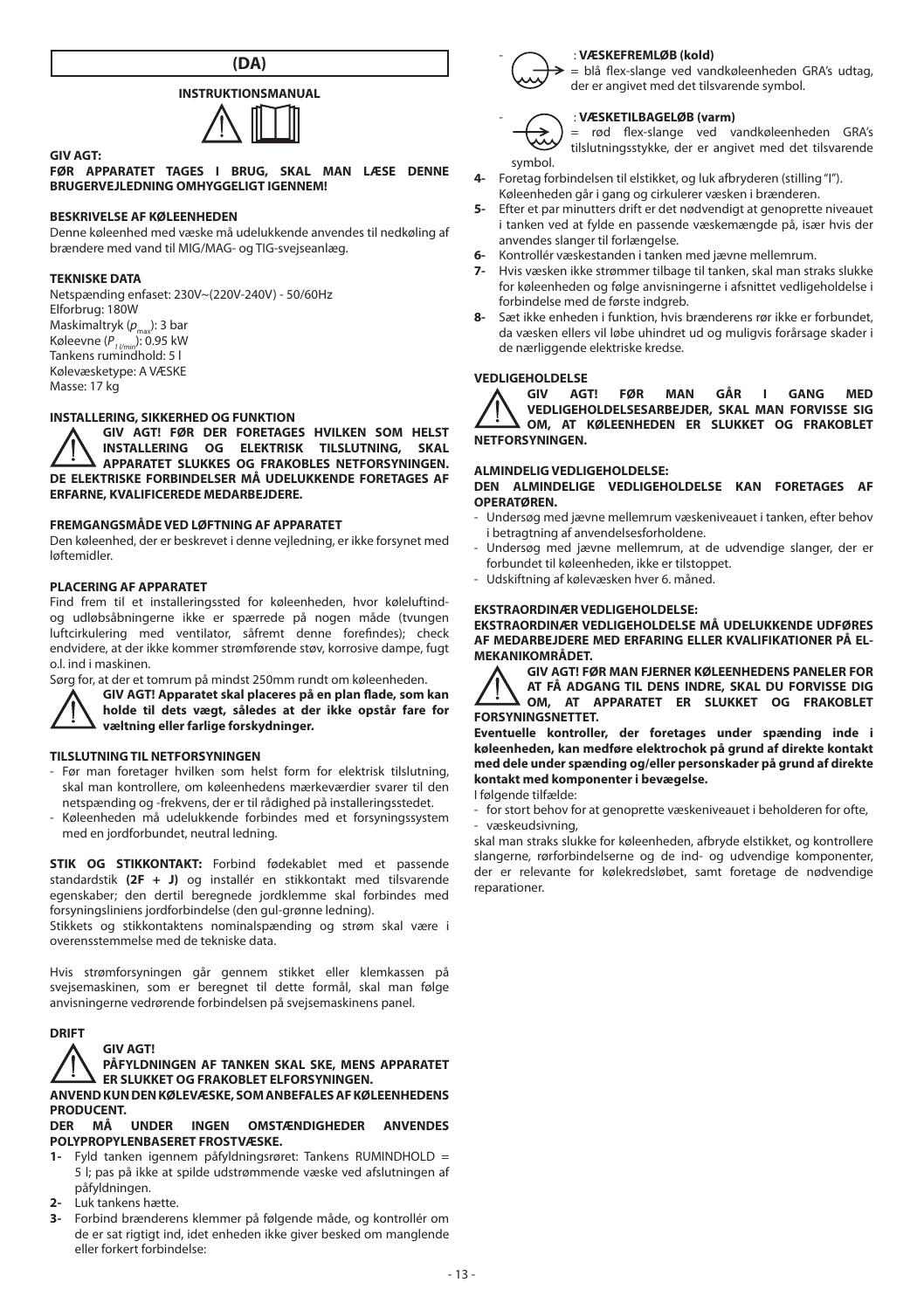



**ADVARSEL:FØR DU BRUKER APPARATET MÅ DU LESE BRUKERVEILEDNINGEN NØYE!**

# **BESKRIVELSE AV KJØLEENHETEN**

Denne kjøleenheten med væskeavkjøling må brukes bare for avkjøling av sveisebrenner med vannavkjøling i sveiseanlegg av typene MIG/MAG og TIG.

### **TEKNISKA DATA**

Forsyningsspenning 1ph: 230V~(220V-240V) - 50/60Hz Absorbert effekt: 180W Maksimalt trykk (p<sub>max</sub>): 3 bar Avkjøleeffekt (P<sub>1 l/min</sub>): 0.95 kW<br>Tankens kapasitet: 5 l Type kjølevæske: I VÆSKEFORM Masse: 17 kg

# **INSTALLASJON, SIKKERHET OG FUNKSJON<br>A ADVARSEL! UTFØR ALLE**

**ADVARSEL! UTFØR ALLE OPERASJONENE FOR INSTALLASJON OG ELEKTRISK KOPLING MED APPARATEN KOPLET BORT FRA NETTET. DE ELEKTRISKE KOPLINGENE MÅ BARE UTFÖRES AV PERSONAL MED ERFARINGER OG KVALIFIKASJONER.**

### **MODUS FOR LØFTING AV APPARATET**

Kjøleenheten som er beskrevet i denne håndboka er ikke utstyrt med løftesystemer.

# **PLASSERING AV APPARATET**

Velg installasjonsplass for kjøleenheten slik at der ikke er hinder I høyde med inngangs- og utgangsåpningene for kjølevæske (forsert sirkulasjon ved hjelp av flekt hvis installert); forsikre deg også at inget strømførende støv, korroderende anger, fukt etc. blir sugt opp.

Hold et avstand på minst 250 mm rundt kjøleenheten.



**ADVARSEL! Plasser apparatet på en flat overflate med kapasitet som lemper seg for vekten for å unngå at den velter eller beveger seg på farlig mate.**

#### **KOPLING TIL NETTET**

- Før du utfør noen elektriske koplinger, skal du kontrollere at alle tekniska data på kjøleenhetens skilt tilsvarer informasjonen på kjøleenhetens skilt og freksensen for tilgjengelige nett på installasjonsplassen.
- Kjøleenheten må bare koples til et forsyningssystem med nøytral ledning med jordeledning.

**KONTAKT OG UTTAK:** kople strømkabeln til en normalisert kontakt (2P og jordeledning) og bruk ett uttak med følgende karakteristika: den spesielle jordeledningen skal koples til jordeledning (gul/grønn) i strømforsyningslinjen.

Kontakten og uttaket skal ha spenning og nominell strøm som tilsvarer den tekniske informasjonen

Hvis strømforsyningen blir utført fra uttaket eller kabelfestet som er installert for dette på sveisebrenneren, skal du følge instruksene som står på skiltet.

## **FUNKSJON**



**OPERASJONENE FOR FYLLING AV TANKEN MÅ UTFØRES MED AVSKRUDD APPARAT OG KOBLET FRA STRØMNETTET. BRUK KUN KJØLEVÆSKE ANBEFALT AV PRODUSENTEN FOR KJØLEENHETEN.**

#### **DU MÅ ABSOLUTT UNNGÅ BRUK AV POLYPROPYLENEBASERT FROSTVÆSKE.**

- **1-** Fyll tanken via dysen.: Tankens KAPASITET = 5 l; vær oppmerksom på at ingenting lekker ut ved endt fylling.
- **2-** Lukk tankkorken.
- **3-** Koble til terminalene ved blusset på følgende måte og kontroller at denne er satt inn på riktig måte, at det ikke varsles at gruppen mangler eller at tilkoblingen ikke er riktig utført:



# - : **SENDING VÆSKE (kald)**

= blå fleksibel slange i samsvar med GRA klemmen som indikeres av tilhørende symbol.

#### - : **RETUR VÆSKE (varm)**

= rød fleksibel slange i samsvar med GRA klemmen som indikeres av tilhørende symbol.

- **4-** Utfør tilkoblingen til klemmen, lukk bryteren (posisjon I).
- Kjøleenheten vil da tre i kraft ved å sette væsken i blusset i sirkulasjon. **5-** Etter noen minutters drift, spesielt hvis man bruker fleksible koblingslanger som forlengelse, kan det være nødvendig å gjenopprette nivået i tanken ved å fylle på en tilstrekkelig mengde væske.
- **6-** Kontroller væskenivået i tanken periodisk.
- **7-** I tilfelle det forekommer en manglende returflyt av væsken i tanken, må du umiddelbart skru av kjølegruppen og se det som står oppført, for de første inngrepene, i avsnittet om vedlikehold.
- **8-** Ikke start gruppen hvis slangene ved blusset ikke er koblet til, hvis ikke kan en væskelekkasje forårsake skade ved de elektriske kretsene i nærheten.

#### **VEDLIKEHOLD**



**ADVARSEL! FØR DU UTFØRER VEDLIKEHOLD, PASS PÅ AT KJØLEENHETEN ER SLÅTT AV OG STRØMLEDNINGEN ER KOBLET FRA.**

### **ORDINÆRT VEDLIKEHOLD:**

**OPERATØREN KAN UTFØRE ORDINÆRT VEDLIKEHOLD.**

- Kontroller periodisk væskenivået i tanken med en frekvens som passer til bruksintensiteten.
- Kontroller periodisk at de eksterne fleksible slagene koblet til kjøleenheten ikke er tilstoppede.
- Skift kjølevæsken hver 6.måned.

# **EKSTRAORDINÆRT VEDLIKEHOLD:**

**OPERASJONENE FOR EKSTRAORDINÆRT VEDLIKEHOLD BØR UTFØRES AV PERSONELL MED ERFARING ELLER KVALIFIKASJONER I ELEKTRISKE-MEKANISKE INSTALLASJONER.**<br>A ADVARSEL! FØR DU FIFRNER



**ADVARSEL! FØR DU FJERNER PANELENE VED KJØLEGRUPPEN OG FÅR TILGANG TIL DENS INDRE, PASS PÅ AT APPARATET ER SLÅTT AV OG STRØMLEDNINGEN ER KOBLET FRA.**

**Enhver kontroll som blir utført når sveisemaskinen er forsynt med spenning, kan forårsake alvorlig elektrisk støt ved direkte kontakt med strømførende deler og/eller skade på grunn av kontakt med bevegelige deler.**

I følgende tilfeller:

- overdrevet behov for gjenoppretting av væskenivået i tanken,

væsketan skru umiddelbart av sveisemaskinen, ta ut strømkontakten og kontroller de fleksible slangene, sammenføyningene og interne og eksterne komponentene som gjelder for kjølekretsen og utfør de nødvendige reparasjonene.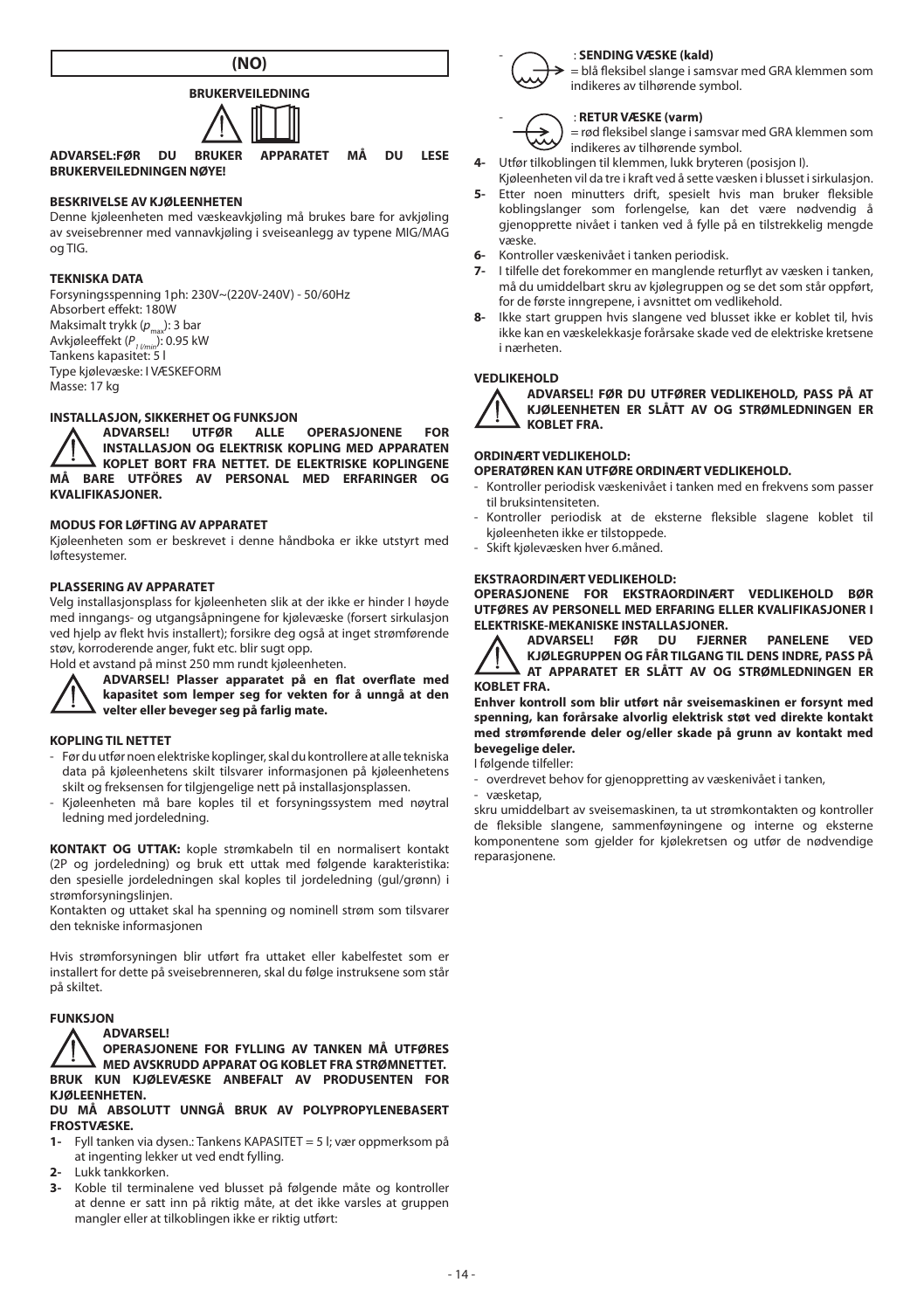**(FI)**



#### **HUOM:**

# **ENNEN LAITTEEN KÄYTTÖÄ LUE KÄYTTÖOHJE HUOLELLISESTI!**

# **JÄÄHDYTYSYKSIKÖN KUVAUS**

Tätä nestejäähdytysyksikköä voidaan käyttää ainoastaan MIG/MAG ja TIG hitsauslaitteistojen vesihitsauspistoolien jäähdyttämiseen.

#### **TEKNISET TIEDOT**

Syöttöjännite yksivaihe 1ph: 230V~(220V-240V) - 50/60Hz Tehonkulutus: 180W Maks. paine  $(p_{\text{max}}):$  3 bar Jäähdytysteho ( $P_{1 \text{bin}}$ ): 0.95 kW Säiliön tilavuus: 5 l Jäähdytysnesteen tyyppi: NESTEMÄINEN Paino: 17 kg

# **ASENNUS, TURVALLISUUS JA TOIMINTA**<br>**A** HUOMIO! KAIKKIA ASE

**HUOMIO! KAIKKIA ASENNUSTOIMENPITEITÄ JA SÄHKÖKYTKENTÖJÄ SUORITETTAESSA LAITE ON EHDOTTOMASTI SAMMUTETTAVA JA KYTKETTÄVÄ IRTI SÄHKÖVERKOSTA. SÄHKÖKYTKENNÄT SAA SUORITTAA AMMATTITAITOINEN HENKILÖKUNTA.**

#### **LAITTEEN NOSTAMINEN**

Tässä käyttöoppaassa kuvatussa jäähdytysyksikössä ei ole nostolaitteita.

#### **LAITTEEN SIJOITUSPAIKKA**

Asenna jäähdytysyksikkö tilaan, joka ei estä jäähdytysilman tuloa ja poistumista (pakotettu tuuletus tuulettimella, jos sellainen on asennettu); varmista myös, että johtavaa pölyä, syövyttäviä höyryjä, kosteutta, jne. ei imetä ilman mukana.

Jätä jäähdytysyksikön ympärille vähintään 250 mm:n vapaa tila.



**HUOMIO! Sijoita laite tasaiselle pinnalle, joka kestää laitteen painon vaarallisen kallistumisen tai siirtymisen estämiseksi.**

#### **KYTKENTÄ SÄHKÖVERKKOON**

- Ennen sähkökytkentöjen yhdistämistä on varmistettava, että jäähdytysyksikön tietokyltin arvot vastaavat asennuspaikan verkon jännitettä ja taajuutta.
- Jäähdytysyksikkö on kytkettävä ainoastaan neutraalilla maadoitusjohtimella varustettuun sähköverkkoon.

**PISTOKE JA PISTORASIA:** kytke sähköjohtoon normalisoitu pistoke, **(2 napaa + maa)** ja käytä ominaisuuksiltaan vastaavaa pistorasiaa; maadoitusliitin on kytkettävä sähköverkon maadoitusjohtimeen (keltavihreä).

Pistokkeet ja pistorasian jännitteen ja taajuuden on vastattava teknisten tietojen nimellisarvoja.

Jos sähkövirtaa syötetään hitsauslaitteessa olevan pistorasian tai riviliittimen kautta, noudata hitsauslaitteen paneelin kytkentäohjeita

#### **TOIMINTA**



- **1-** Täytä säiliön aukon kautta: Säiliön TILAVUUS = 5 l: varo ja vältä liiallisen nesteen ulostuloa täytön lopussa.
- **2-** Sulje säiliön tulppa.
- **3-** Liitä polttimen päätteet seuraavalla tavalla ja tarkista niiden oikea kiinnitys, sillä puuttuvaan tai väärään liitäntään liittyvää merkinantoa ei ole:

#### - : **NESTEEN SYÖTTÖ (kylmä)**



= vaaleansininen letku vesijäähdytysyksikön liittimen kohdalla, joka osoitetaan vastaavalla symbolilla.



#### - : **NESTEEN PALUU (kuuma)**

= punainen letku vesijäähdytysyksikön liittimen kohdalla, joka osoitetaan vastaavalla symbolilla.

- **4-** Suorita liitäntä sähköpistorasiaan, sulje katkaisin (asento I).
- Jäähdytyslaite alkaa sitten toimia laittaen nesteen kiertämään hitsauspäässä.
- **5-** Muutaman toimintaminuutin jälkeen ja erityisesti, jos käytössä on joustavat jatkoliitosletkut, voi olla tarpeellista palauttaa säiliön taso ennalleen lisäämällä sopiva määrä nestettä.
- **6-** Tarkista jaksoittain säiliössä oleva nesteen taso.
- **7-** Mikäli neste ei virtaa takaisin säiliöön, sammuta jäähdytysyksikkö välittömästi ja katso ensimmäisiä toimenpiteitä varten, mitä huoltoosiossa sanotaan.
- **8-** Älä anna yksikön toimia jos hitsauspään putkia ei ole liitetty. Muutoin neste voi valua vapaasti aiheuttaen vahinkoja sen läheisyydessä oleville sähköpiireille.

#### **HUOLTO**



**VAROITUS! ENNEN HUOLTOTOIMENPITEITÄ VARMISTA, ETTÄ JÄÄHDYTYSYKSIKKÖ ON SAMMUTETTU JA IRTIKYTKETTY SÄHKÖVERKOSTA.**

# **TAVALLINEN HUOLTO:**

- **KÄYTTÄJÄ VOI TEHDÄ TAVALLISET HUOLTOTOIMENPITEET.**
- Tarkasta jaksoittain säiliössä olevan nesteen taso tiheydellä, joka on suhteessa käytön raskauteen.
- Tarkasta jaksoittain, että jäähdytyslaitteeseen liitetyt ulkopuoliset letkut eivät ole tukossa.
- Vaihda jäähdytysneste joka 6 kuukausi.

# **ERIKOISHUOLTO:**

SÄHKÖMEKANIIKKA-ALAN ASIANTUNTIJA TAI **AMMATTILAINEN SAA SUORITTAA ERIKOISHUOLTOTOIMENPITEET.**

**VAROITUS! ENNEN JÄÄHDYTYSYKSIKÖN PANEELIEN POISTAMISTA JA SEN SISÄLLE MENEMISTÄ VARMISTA, ETTÄ LAITTEISTO ON SAMMUTETTU JA IRTIKYTKETTY SÄHKÖVERKOSTA.**

**Mahdolliset tarkastukset jännitteisen jäähdytyslaitteen sisällä voivat aiheuttaa vakavan sähköiskun johtuen suorasta kosketuksesta jännitteisten osien kanssa ja/tai vaurioita johtuen kosketuksesta liikkuvien osien kanssa.**

Seuraavissa tapauksissa:

- esiintyy liiallista tarvetta palauttaa säiliön nestemäärä,
- nestevuodot,

sammuta jäähdytysyksikkö heti, irrota sähköpistoke ja tarkasta letkut, liitokset sekä sisä- ja ulko-osat, jotka liittyvät jäähdytyspiiriin ja korjaa tarvittaessa.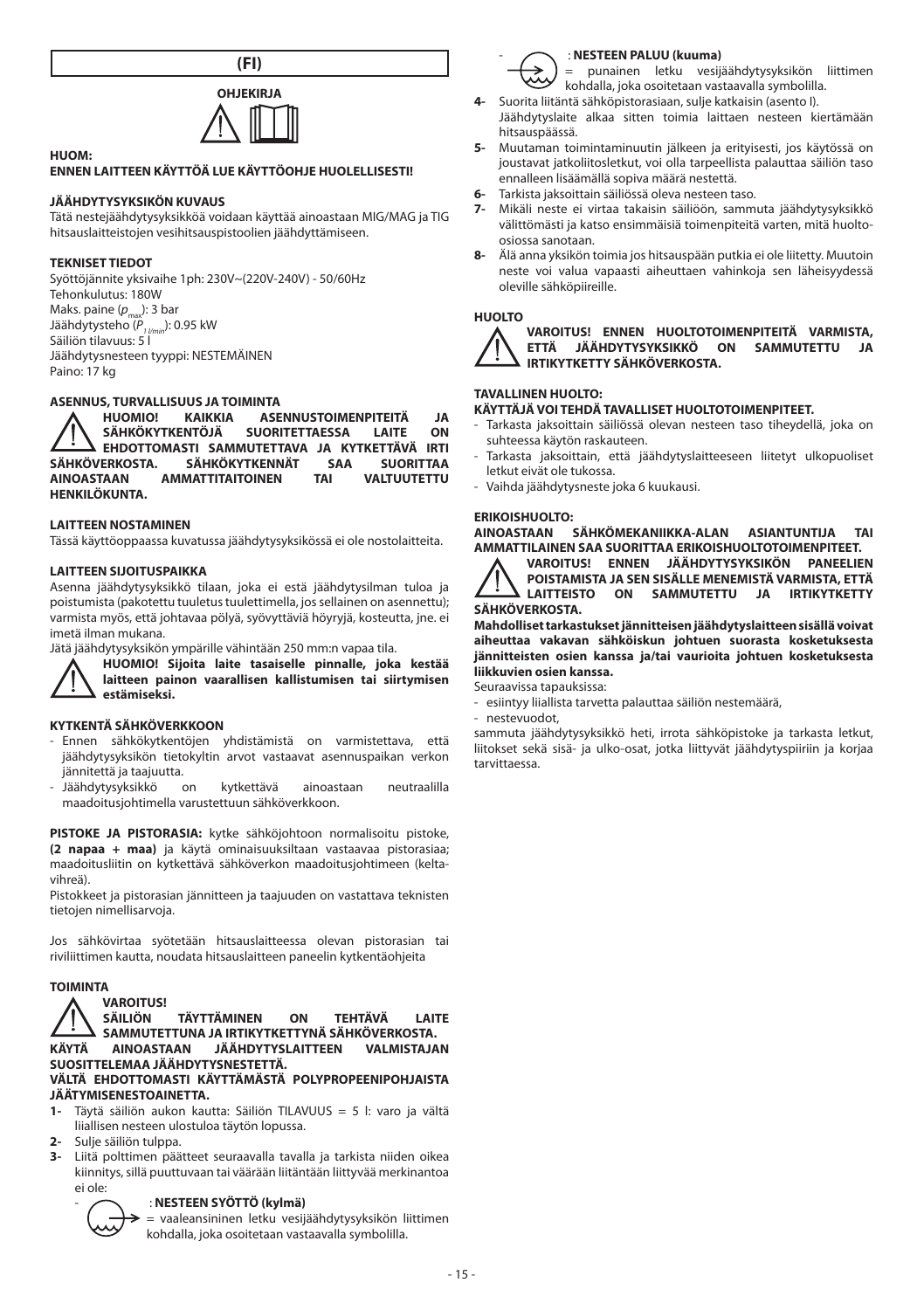



# **UPOZORNĚNÍ:**

# **PŘED POUŽITÍM ZAŘÍZENÍ SI POZORNĚ PŘEČTĚTE NÁVOD K POUŽITÍ!**

#### **POPIS CHLADICÍ JEDNOTKY**

Tato jednotka kapalného chlazení musí být používána výhradně pro chlazení svařovacích pistolí vodou v zařízeních pro svařování MIG/MAG a TIG.

#### **TECHNICKÉ ÚDAJE**

Jednofázové napájecí napětí: 230V~(220V-240V) - 50/60Hz Příkon: 180W Maximální tlak ( $p_{\text{max}}$ ): 3 bar Chladicí výkon (P<sub>1 I/min</sub>): 0.95 kW<br>Kapacita nádrže: 5 l Druh použité chladicí kapaliny: A KAPALINA Hmotnost: 17 kg

# **INSTALACE, BEZPEČNOST A ČINNOST**

**UPOZORNĚNÍ! VŠECHNY ÚKONY SPOJENÉ S INSTALACÍ A ELEKTRICKÝM ZAPOJENÍM SE MUSÍ PROVÁDĚT PŘI VYPNUTÉM ZAŘÍZENÍ, ODPOJENÉM OD NAPÁJECÍHO ROZVODU. ELEKTRICKÁ ZAPOJENÍ MUSÍ BÝT PROVEDENA VÝHRADNĚ ZKUŠENÝM A KVALIFIKOVANÝM PERSONÁLEM.**

#### **ZPŮSOB ZVEDÁNÍ ZAŘÍZENÍ**

Chladicí jednotka popsaná v tomto návodu není vybavena systémy pro zvedání.

#### **UMÍSTĚNÍ ZAŘÍZENÍ**

Vyhledejte místo pro instalaci chladicí jednotky, a to tak, aby se v blízkosti otvorů pro vstup a výstup chladicího vzduchu (nucený oběh prostřednictvím ventilátoru - je-li součástí) nenacházely překážky; mezitím se ujistěte, že se nebude nasávat vodivý prach, korozivní výpary, vlhkost atd.

Udržujte kolem chladicí jednotky volný prostor minimálně do vzdálenosti 250mm.



**UPOZORNĚNÍ!Umístěte zařízení na rovný povrch s nosností, která je úměrná jeho hmotnosti, abyste předešli jeho převrácení nebo nebezpečným přesunům.** 

#### **PŘIPOJENÍ DO ROZVODU**

- Před realizací jakéhokoli elektrického zapojení zkontrolujte, zda jmenovité údaje chladicí jednotky odpovídají napětí a frekvenci sítě, která je k dispozici v místě instalace.
- Chladicí jednotka musí být připojena výhradně k napájecímu systému s uzemněným nulovým vodičem.

**ZÁSTRČKA A ZÁSUVKA:** Připojte volný konec kabelu k normalizované zástrčce **(2P + T (N))** a připravte zásuvku s odpovídajícími vlastnostmi; příslušný pól uzemnění musí být připojen k zemnicímu vodiči (žlutozelenému) napájecího vedení.

Zástrčka a zásuvka se musí vyznačovat jmenovitým napětím a proudem odpovídajícím technickým údajům.

V případě, že je napájení prováděno ze zásuvky nebo svorkovnice, nacházející se na svařovacím přístroji speciálně pro tento účel, postupujte dle pokynů pro jeho připojení na panelu svařovacího přístroje.

#### **ČINNOST**

#### **UPOZORNĚNÍ!**

**ÚKONY PLNĚNÍ NÁDRŽE MUSÍ BÝT PROVEDENY PŘI VYPNUTÉM ZAŘÍZENÍ, ODPOJENÉM OD NAPÁJECÍHO ROZVODU.**

**POUŽÍVEJTE VÝHRADNĚ CHLADICÍ KAPALINU DOPORUČENOU VÝROBCEM CHLADICÍ JEDNOTKY.**

**JEDNOZNAČNĚ ZABRAŇTE POUŽITÍ NEMRZNOUCÍ KAPALINY NA BÁZI POLYPROPYLENU.**

- **1-** Proveďte naplnění nádrže prostřednictvím ústí: KAPACITA nádrže = 5 l; dávejte pozor, aby nedošlo k žádnému nadměrnému úniku vody na konci plnění.
- **2-** Zavřete uzávěr nádrže.
- **3-** Připojte koncové části svařovací pistole následujícím způsobem a

zkontrolujte jejich správné zapojení, aby jednotka nehlásila chybějící nebo nesprávné zapojení:

#### - : **PŘÍTOK KAPALINY (studené)**

= světlemodrá hadice nacházející se v blízkosti zásuvky jednotky vodního chlazení (GRA), vyznačené na příslušném symbolu.



- : **ODTOK KAPALINY (teplé)** = červená hadice nacházející se v blízkosti uchycení GRA, vyznačené na příslušném symbolu.

- **4-** Proveďte připojení zástrčky do zásuvky a ještě předtím vypněte hlavní vypínač (pozice I). Chladicí jednotka bude uvedena do činnosti a zahájí oběh kapaliny
- ve svařovací pistoli.
- **5-** Po několika minutách činnosti, zejména při použití prodlužovacích hadic, může být potřebné obnovit hladinu v nádrži přidáním vhodného množství kapaliny.
- **6-** Pravidelně kontrolujte hladinu kapaliny v nádrži.
- **7-** V případě, že chybí průtok odtoku kapaliny v nádrži, okamžitě vypněte chladicí jednotku a v rámci první snahy o vyřešení problému postupujte dle části pro údržbu.
- **8-** Neuvádějte jednotku do činnosti, když nejsou připojena potrubí svařovací pistole, protože v opačném případě by došlo k volnému úniku kapaliny, která by mohla poškodit elektrické obvody, nacházející se v blízkosti.

#### **ÚDRŽBA**

**UPOZORNĚNÍ! PŘED PROVÁDĚNÍM ÚKONŮ ÚDRŽBY SE UJISTĚTE, ŽE JE CHLADICÍ JEDNOTKA VYPNUTÁ A ODPOJENÁ OD NAPÁJECÍHO ROZVODU.**

# **ŘÁDNÁ ÚDRŽBA:**

# **ÚKONY ŘÁDNÉ ÚDRŽBY MŮŽE PROVÁDĚT OBSLUHA.**

- Pravidelně kontrolujte hladinu kapaliny v nádrži v intervalech úměrných náročnosti použití.
- Pravidelně kontrolujte stav vnějších hadic připojených k chladicí jednotce a ověřte, zda nejsou ucpané.
- Výměna chladicí kapaliny každých 6 měsíců.

#### **MIMOŘÁDNÁ ÚDRŽBA:**

**ÚKONY MIMOŘÁDNÉ ÚDRŽBY MUSÍ BÝT PROVÁDĚNY VÝHRADNĚ ZKUŠENÝM PERSONÁLEM NEBO PERSONÁLEM S KVALIFIKACÍ Z ELEKTRO-STROJNÍ OBLASTI.**



**UPOZORNĚNÍ! PŘED SEJMUTÍM PANELŮ CHLADICÍ JEDNOTKY A PŘÍSTUPEM K JEJÍMU VNITŘKU SE UJISTĚTE, ŽE JE ZAŘÍZENÍ VYPNUTO A ODPOJENO OD NAPÁJECÍ SÍTĚ.**

**Případné kontroly prováděné uvnitř chladicí jednotky pod napětím mohou způsobit zásah elektrickým proudem s vážnými následky, způsobenými přímým stykem se součástmi pod napětím a/nebo přímým stykem s pohybujícími se součástmi.**

- V následujících případech:
- opakované potřeby obnovování hladiny v nádrži,
- úniků kapaliny,

okamžitě vypněte chladicí jednotku, odpojte zástrčku napájecího kabelu a zkontrolujte hadice, spojky a vnitřní i vnější součásti související s chladicím obvodem a proveďte potřebné opravy.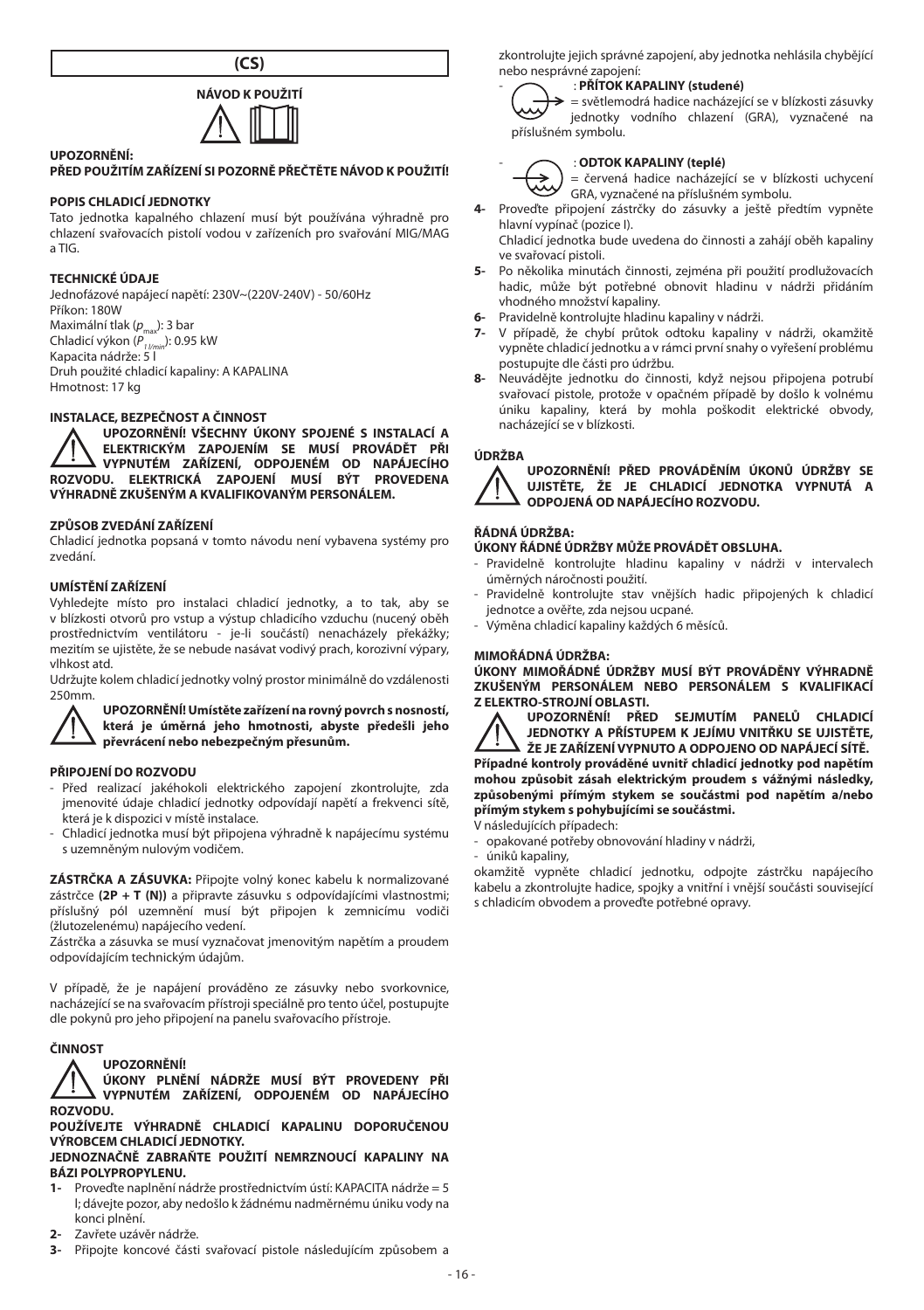



## **UPOZORNENIE:**

**PRED POUŽITÍM ZARIADENIA SI POZORNE PREČÍTAJTE NÁVOD NA POUŽITIE!**

#### **POPIS CHLADIACEJ JEDNOTKY**

Táto jednotka s chladiacou kvapalinou musí byť používaná výhradne pre chladenie zváracích pištolí vodou v zariadeniach pre zváranie MIG/MAG a TIG.

# **TECHNICKÉ ÚDAJE**

Jednofázové napájacie napätie: 230V~(220V-240V) - 50/60Hz Príkon: 180W Maximálny tlak (p<sub>max</sub>): 3 bar<br>Chladiaci výkon (P<sub>1 //min</sub>): 0.95 kW Kapacita nádrže: 5 l Druh použitej chladiacej kvapaliny: A KVAPALINA Hmotnosť: 17 kg

#### **INŠTALÁCIA, BEZPEČNOSŤ A ČINNOSŤ**

**UPOZORNENIE! VŠETKY ÚKONY SPOJENÉ S INŠTALÁCIOU A ELEKTRICKÝM ZAPOJENÍM ZARIADENIA MUSIA BYŤ VYKONANÉ PRI VYPNUTOM ZARIADENÍ, ODPOJENOM OD NAPÁJACIEHO ROZVODU. ELEKTRICKÉ ZAPOJENIA MUSIA BYŤ VYKONANÉ VÝHRADNE SKÚSENÝM ALEBO KVALIFIKOVANÝM PERSONÁLOM.**

# **SPÔSOB DVÍHANIA ZARIADENIA**

Chladiaca jednotka popísaná v tomto návode nie je vybavená systémom pre dvíhanie.

# **UMIESTNENIE ZARIADENIA**

Pre inštaláciu chladiacej jednotky zvoľte také miesto, aby sa v blízkosti otvorov pre vstup a výstup chladiaceho vzduchu (nútený obeh prostredníctvom ventilátora - ak je súčasťou) nenachádzali prekážky; pričom sa uistite, že sa nebude nasávať vodivý prach, korozívne výpary, vlhkosť, atď.

Zabezpečte okolo chladiacej jednotky voľný priestor minimálne do vzdialenosti 250mm.

**UPOZORNENIE! Umiestnite zariadenie na rovný povrch s nosnosťou, ktorá je dostatočná pre jeho hmotnosť, aby sa neprevrátilo, alebo aby nedošlo k jeho nebezpečným presunom.** 

# **PRIPOJENIE DO ROZVODU**

- Pred realizáciou akéhokoľvek elektrického zapojenia skontrolujte, či menovité údaje chladiacej jednotky odpovedajú napätiu a frekvencii elektrického rozvodu, ktorý je k dispozícii v mieste inštalácie.
- Chladiaca jednotka musí byť pripojená výhradne k napájaciemu systému s uzemneným nulovým vodičom.

**ZÁSTRČKA A ZÁSUVKA:** Pripojte voľný koniec kábla k normalizovanej zástrčke **(2P + T (N))** a pripravte zásuvku s odpovedajúcimi parametrami; príslušný pól uzemnenia musí byť pripojený k zemniacemu vodiču napájacieho vedenia (žltozelenému).

Zástrčka a zásuvka musia spĺňať požiadavky pre menovité napätie a prúd, uvedené v technických parametroch.

V prípade, keď je napájanie vykonávané zo zásuvky alebo svorkovnice, nachádzajúcej sa na zváracom prístroji špeciálne pre tento účel, postupujte podľa pokynov pre jeho pripojenie na paneli zváracieho prístroja.

# **ČINNOSŤ**



**NÁDRŽ SA MUSÍ PLNIŤ PRI VYPNUTOM ZARIADENÍ, ODPOJENOM OD NAPÁJACIEHO ROZVODU.**

**POUŽÍVAJTE VÝHRADNE CHLADIACU KVAPALINU ODPORÚČANÚ VÝROBCOM CHLADIACEJ JEDNOTKY.**

#### **V ŽIADNOM PRÍPADE NEPOUŽÍVAJTE NEMRZNÚCU KVAPALINU NA BÁZE POLYPROPYLÉNU.**

**1-** Naplňte nádrž cez ústie: KAPACITA nádrže = 5 l; dávajte pozor, aby na konci plnenia neuniklo príliš veľa kvapaliny.

**2-** Zatvorte uzáver nádrže.<br>**3-** Pripoite koncové časti

**3-** Pripojte koncové časti zváracej pištole a skontrolujte ich správne zapojenie, aby jednotka nehlásila že nie sú zapojené, alebo že sú zapojené nesprávne:

# - : **PRÍTOK KVAPALINY (studenej)**



= svetlomodrá hadica, nachádzajúca sa v blízkosti zásuvky jednotky vodného chladenia (GRA), vyznačenej na príslušnom symbole.

# - : **ODTOK KVAPALINY (teplej)**

= červená hadica, nachádzajúca sa v blízkosti prípojky GRA, uvedenej na príslušnom symbole.

**4-** Pripojte zástrčku do zásuvky a ešte predtým vypnite hlavní vypínač (pozícia I).

Chladiaca jednotka bude uvedená do činnosti a zaháji obeh kvapaliny v zváracej pištoli.

- **5-** Je možné, že po niekoľkých minútach činnosti, hlavne pri použití predlžovacích hadíc, bude potrebné nádrž doplniť. Je možné obnoviť hladinu v nádrži doliatím potrebného množstva kvapaliny.
- **6-** Pravidelne kontrolujte hladinu kvapaliny v nádrži.
- **7-** V prípade, keď neodteká kvapalina z nádrže, okamžite vypnite chladiacu jednotku a pri odstraňovaní problému postupujte podľa časti návodu venovanej údržbe.
- **8-** Neuvádzajte zariadenie do činnosti, keď nie sú pripojené potrubia zváracej pištole, pretože v opačnom prípade by došlo k voľnému úniku kvapaliny, ktorá by mohla poškodiť elektrické obvody, nachádzajúce sa v blízkosti.

#### **ÚDRŽBA**



### **UPOZORNENIE! PRED VYKONANÍM ÚDRŽBY SA UISTITE, ŽE JE CHLADIACA JEDNOTKA VYPNUTÁ A ODPOJENÁ OD NAPÁJACIEHO ROZVODU.**

## **RIADNA ÚDRŽBA:**

**ÚKONY RIADNEJ ÚDRŽBY MÔŽE VYKONÁVAŤ OBSLUHA.**

- Pravidelne kontrolujte hladinu kvapaliny v nádrži podľa toho, ako často sa zariadenie používa.
- Pravidelne kontrolujte stav vonkajších hadíc pripojených k chladiacej jednotke taktiež, či nie sú upchaté.
- Vymeňte chladiacu kvapalinu každých 6 mesiacov.

#### **MIMORIADNA ÚDRŽBA:**

**MIMORIADNA ÚDRŽBA MUSÍ BYŤ VYKONANÁ VÝHRADNE SKÚSENÝM TECHNIKOM ALEBO TECHNIKOM KVALIFIKOVANÝM V OBLASTI ELEKTROMECHANIKY.**

**UPOZORNENIE! PRED ODLOŽENÍM PANELOV CHLADIACEJ JEDNOTKY A PRÍSTUPOM DO VNÚTRA ZARIADENIA SA UISTITE, ŽE JE ZARIADENIE VYPNUTÉ A ODPOJENÉ OD NAPÁJACEJ SIETE.**

**Prípadné kontroly, vykonávané vo vnútri chladiacej jednotky pod napätím, môžu spôsobiť zásah elektrickým prúdom s vážnymi následkami, spôsobenými priamym stykom s časťami pod napätím a/alebo priamym stykom s pohybujúcimi sa časťami.**

#### V nasledujúcich prípadoch:

- potreba častého obnovovania hladiny v nádrži,
- únikov kvapaliny,

okamžite vypnite chladiacu jednotku, odpojte napájaciu zástrčku a skontrolujte hadice, spojky a vnútorné i vonkajšie časti, týkajúce sa chladiaceho obvodu, a vykonajte potrebné opravy.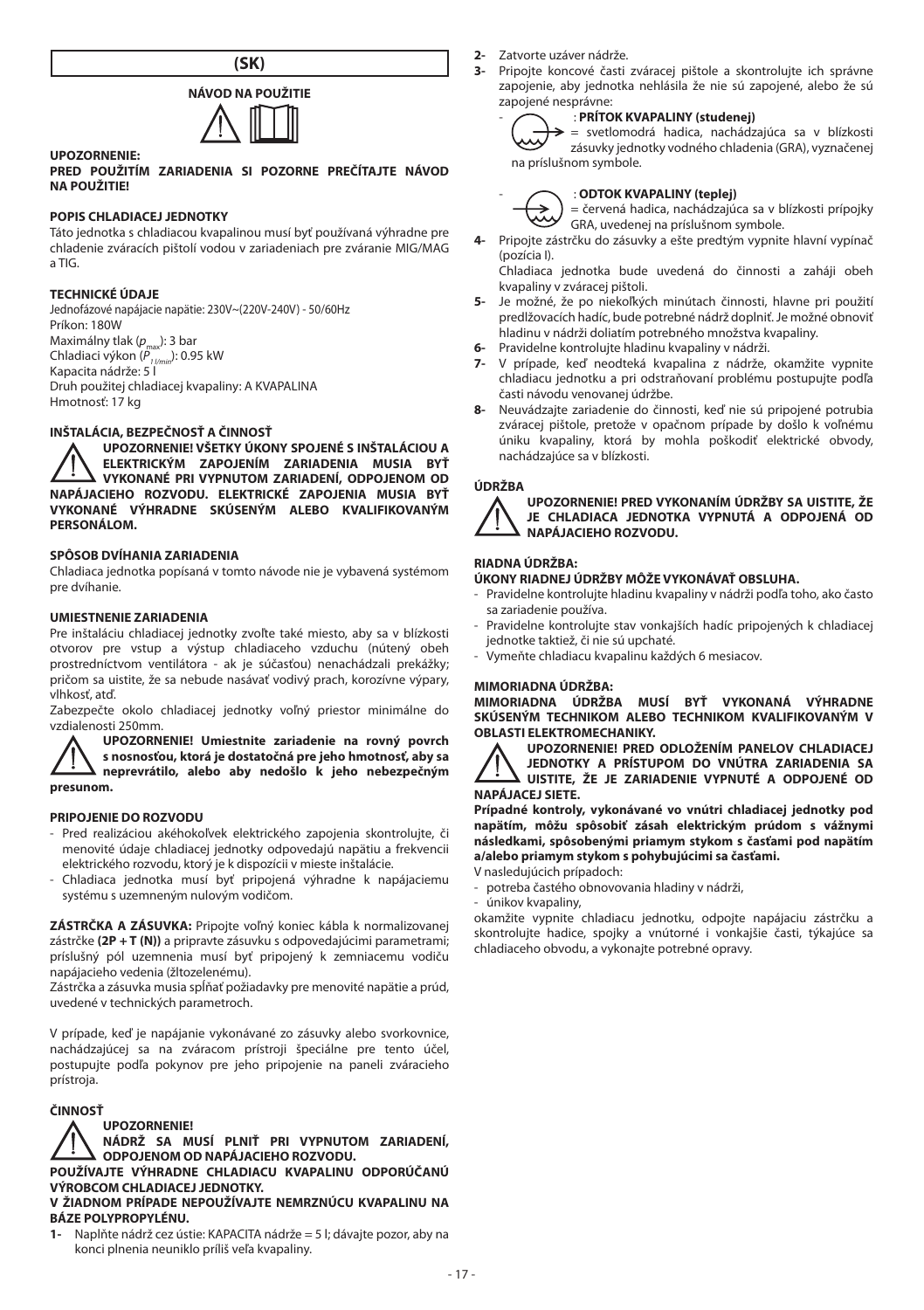

# **PRIROČNIK ZA UPORABO**



#### **PREDEN ZAČNETE UPORABLJATI NAPRAVO, SKRBNO PREBERITE PRIROČNIK Z NAVODILI!**

# **OPIS ENOTE ZA HLAJENJE**

To enoto za hlajenje na tekočino se sme uporabljati izključno za hlajenje vodno hlajenih elektrodnih držal za varilne naprave MIG/MAG in TIG.

#### **TEHNIČNI PODATKI**

**OPOZORILO:**

1-fazna napajalna napetost: 230V~(220V-240V) - 50/60Hz Vpojna moč: 180 W Maksimalni tlak  $(p_{\text{max}})$ : 3 bare Moč hlajenja (P <sub>1 l/min</sub>): 0.95 kW<br>Zmogljivost rezervoarja: 5 l Tip hladilne tekočine: S HLADILNO TEKOČINO Masa: 17 kg

# **NAMESTITEV, VARNOST IN DELOVANJE**

**POZOR! VSE FAZE NAMESTITVE IN PRIKLJUČITVE NA ELEKTRIČNI TOK MORAJO BITI IZVEDENE, KO JE NAPRAVA IZKLJUČENA IN IZKLOPLJENA IZ ELEKTRIČNEGA OMREŽJA. ELEKTRIČNO PRIKLJUČITEV SME IZVESTI LE USPOSOBLJENO OSEBJE.**

#### **NAČIN DVIGANJA STROJA**

V tem priročniku opisana naprava za hlajenje ni opremljena z opremo za dviganje.

#### **UMESTITEV NAPRAVE**

Mesto za postavitev enote za hlajenje poiščite tako, da na njem ni ovir za prezračevanje in ohlajanje (če je treba, v prostor namestite ventilator); sočasno se prepričajte, da se vanjo ne morejo vsesati prevodni prahovi, korozivne pare, vlaga itd..

Okoli enote za hlajenje naj bo vsaj 250 mm prostega prostora.

**POZOR! Da bi preprečili nevarne premike in morebitno** 

**prevračanje naprave, mora biti ta postavljen na ravno površino s primerno nosilnostjo glede na svojo težo.**

#### **PRIKLJUČITEV V OMREŽJE**

- Preden napravo priključite, se prepričajte, da se vrednosti na ploščici z lastnostmi enote za hlajenje ujemajo z napetostjo in frekvenco omrežja, ki je na razpolago v prostoru, v katerem je nameščena naprava.
- Enoto za hlajenje je dovoljeno priključiti izključno v napajalni sistem, ki ima ozemljeno ničlo.

**VTIKAČ IN VTIČNICA:** priključite napajalni kabel na predpisan vtikač **(2P (fazi) + T (zemlja))** in pripravite vtičnico z ustreznimi lastnostmi; predvideni zemeljski terminal mora biti povezan na zemeljski prevodnik (rumeno-zeleno) napajalnega omrežja.

Vtič in vtičnica morata imeti nazivna napetost in tok, ki ustrezata tehničnim podatkom.

V primeru, da je napajanje izvedeno z za to predvideno vtičnico ali ploščo za stičnike na varilnem aparatu, upoštevajte navodilo za priključitev na ploščo le tega.

# **DELOVANJE**

#### **POZOR! POSTOPKE POLNJENJA JE TREBA IZVESTI, KO JE NAPRAVA UGASNJENA IN IZKLJUČENA IZ NAPAJALNEGA OMREŽJA. UPORABITE LE HLADILNO TEKOČINO, KI JO PRIPOROČA PROIZVAJALEC HLADILNE ENOTE.**

**NIKAKOR NE SMETE UPORABITI ANTIFRIZA NA BAZI POLIPROPILENA.**

- **1-** Rezervoar napolnite skozi šobo za dolivanje: ZMOGLJIVOST rezervoaria = 5 l; pazite, da se boste ob koncu polnienia izognili prekomernemu izlivu tekočine.
- **2-** Zaprite pokrovček rezervoarja.
- **3-** Povežite priključke elektrodnega držala na naslednji način in preverite, da so pravilno vstavljeni, da ne bo sklop signaliziral odsotnosti ali nepravilne povezave:

# - : **ODTOK TEKOČINE (hladne)**



= sinjemodra gibka cev, ki ustreza vtičnici GRA, označeni z ustreznim simbolom.



#### - : **VRAČANJE TEKOČINE (tople)**

= rdeča gibka cev, ki ustreza vtičnici GRA, označeni z ustreznim simbolom.

- **4-** Izvedite priključitev na vtičnico, zaprite stikalo (položaj I).
- Enota za hlajenje začne delovati in tekočina začne krožiti po elektrodnem držalu.
- **5-** Po nekaj minutah delovanja, sploh pri uporabi gibkih cevi za povezovanje podaljškov, je treba dopolniti tekočino v rezervoarju z dodajanjem ustrezne količine tekočine.
- **6-** Redno pregledujte nivo tekočine v rezervoarju.<br>**7-** Če ni pretoka povratne tekočine v rezervoar
- **7-** Če ni pretoka povratne tekočine v rezervoar, takoj izključite sklop za hlajenje in pri prvih posegih upoštevajte navodila iz poglavja o vzdrževanju.
- **8-** Pazite, da ne boste sprožili sklopa, če niso povezane cevi elektrodnega držala, sicer lahko pride do prostega izteka tekočine, kar lahko povzroči škodo na električnem vezju v bližini cevovoda.

#### **VZDRŽEVANJE**



**POZOR! PREDEN IZVAJATE VZDRŽEVALNA DELA, SE PREPRIČAJTE, DA JE ENOTA ZA HLAJENJE IZKLJUČENA IN IZKLOPLJENA IZ NAPAJALNEGA OMREŽJA.**

# **OBIČAJNO VZDRŽEVANJE:**

# **OBIČAJNA VZDRŽEVALNA DELA LAHKO IZVAJA OPERATER.**

- Periodično preverjajte nivo tekočine v rezervoarju tako pogosto, kakor je primerno glede na obremenitev rabe.
- Periodično preverjajte, da zunanje gibke cevi, ki so povezane na enoto za hlajenje, niso zamašene.
- Tekočino za hlajenje zamenjajte vsakih 6 mesecev.

# **POSEBNO VZDRŽEVANJE:**

**POSTOPKE POSEBNEGA VZDRŽEVANJA SME IZVAJATI IZKLJUČNO STROKOVNO IZVEDENO ALI KVALIFICIRANO OSEBJE NA ELEKTRIČARSKO-MEHANSKEM PODROČJU.**

| POZOR! PREDEN ODSTRANITE PLOŠČE Z ENOTE ZA<br>HLAJENJE IN POSEGATE V NJENO NOTRANJOST, SE<br>PREPRIČAJTE, DAJENAPRAVAIZKLJUČENAINIZKLOPLJENA |  |  |  |  |  |
|----------------------------------------------------------------------------------------------------------------------------------------------|--|--|--|--|--|
|                                                                                                                                              |  |  |  |  |  |
|                                                                                                                                              |  |  |  |  |  |
| Z NAPAJALNEGA OMREŽJA.                                                                                                                       |  |  |  |  |  |

**IZ NAPAJALNEGA OMREŽJA. Morebitna preverjanja, ki bi jih izvajali v notranjosti enote za hlajenje, ko je ta pod napetostjo, lahko povzročijo hud električni udar, ki je posledica neposrednega stika z deli pod napetostjo, ali pa poškodbe zaradi neposrednega stika z gibljivimi deli.**

V naslednjih primerih:

- velika potreba po doseganju potrebnega nivoja v rezervoarju,

- izgube tekočine,

takoj izključite enoto za hlajenje, iztaknite napajalni vtič in preglejte gibke cevi, spojke ter notranje in zunanje komponente, ki se tičejo tokokroga za hlajenje, nato pa izvedite potrebna popravila.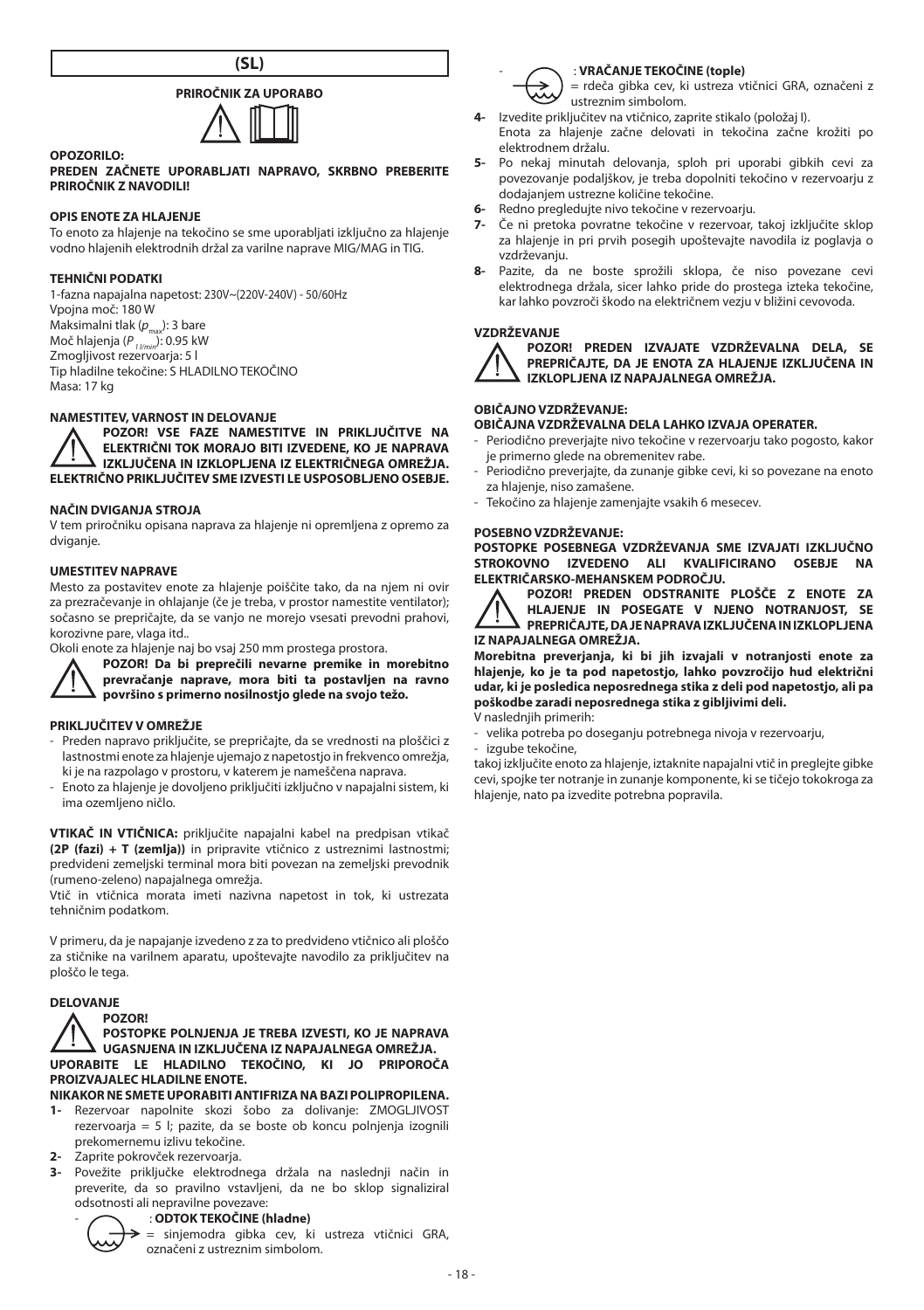# **(HR-SR)**

# **PRURUČNIK ZA UPOTREBU**



#### **PRIJE UPOTREBE UREĐAJA POTREBNO JE PAŽLJIVO PROČITATI PRIRUČNIK ZA UPOTREBU!**

# **OPIS RASHLADNE JEDINICE**

Ova rashladna jedinica na tekućinu mora biti upotrebljena isključivo za hlađenje plamenika vodom za sustave varenja MIG/MAG i TIG.

#### **TEHNIČKI PODACI**

**POZOR:**

Napon napajanja 1ph: 230V~(220V-240V) - 50/60Hz Absorbirana snaga: 180W Maksimalni pritisak (p<sub>max</sub>): 3 bara Rashladna snaga (P<sub>1/min</sub>): 0.95 kW<br>Kapacitet spremnika: 5 l Tip rashladne tekućine: A TEKUĆINA Težina: 17 kg

# **POSTAVLJANJE, SIGURNOST I RAD**

**POZOR! SVE SE RADNJE POSTAVLJANJA STROJA I PRESPAJANJA NA STRUJU MORAJU VRŠITI DOK JE STROJ UGAŠEN I ISKLJUČEN IZ STRUJE. PRESPAJANJE NA STRUJU MORA VRŠITI ISKLJUČIVO ISKUSNO ILI KVALIFICIRANO OSOBLJE.**

#### **NAČIN PODIZANJA STROJA**

Rashladna jedinica opisana u ovom priručniku nema vlastiti sustav za podizanje.

#### **NAMEŠTAVANJE STROJA**

Pronaći mjesto za postavljanje rashladne jedinice tako da ne postoje zapreke na ulazu i izlazu za rashladni zrak (prisilno strujanje pomoću ventilatora, ako je prisutno); istovremeno provjeriti da se ne usiše sprovodni prah, korozivna para, vlaga, itd..

Držati barem 250mm slobodnog prostora oko rashladne jedinice.



**POZOR! Postaviti uređaj na ravnu površinu prikladne nosivosti kako bi se izbjeglo prevrtanje ili opasna pomicanja.**

# **SPAJANJE NA STRUJU**

- Prije vršenja bili koje vrste prespajanja na struju, provjeriti da se podaci na pločici rashladne jedinice podudaraju sa naponom i frekvencom mreže dostupne na mjestu gdje se postavlja uređaj.
- Rashladna jedinica mora biti spojena isključivo na sustav napajanja sa uzemljenim neutralnim sprovodnikom.

**UTIKAČ I UTIČNICA:** spojiti na kabel za napajanje normalizirani utikač, **(2P + T)** i osposobiti utičnicu sa istim osobinama; prikladni terminal uzemljenja mora biti spojen na sprovodnik uzemljenja (žuto-zeleni) sustava napajanja.

Utikač i utičnica moraju imati nominalni napon i struju koji odgovaraju vrijednostima na pločici.

Ako se napajanje vrši sa utičnice ili sučelja pritezača, koja je predviđena za tu upotrebu, na stroju za varenje, slijediti upute za spajanje na ploči istog.



**PUNJENJE SPREMNIKA MORA SE IZVRŠITI KAD JE APARAT UGAŠEN I ISKOPČAN S ELEKTRIČNE MREŽE.**

**KORISTITI ISKLJUČIVO RASHLADNU TEKUĆINU KOJU J PREPORUČIO PROIZVOĐAČ RASHLADNE JEDINICE.**

### **STROGO IZBJEGAVATI UPORABU ANTIFRIZ TEKUĆINE NA POLIPROPILENSKOJ BAZI.**

- **1-** Napunite spremnik preko grla za punjenje: KAPACITET spremnika = 5 l; pazite da ne dođe do prekomjernog izlaska tekućine kad završite punjenje.
- **2-** Zatvorite poklopac na spremniku.

**PAŽNJA!**

**3-** Spojite terminale plamenika na sljedeći način i provjerite jeste li iste ispravno umetnuli s obzirom da jedinca ne dojavljuje da nije došlo do spajanja ili da je spajanje pogrešno izvršeno:

# - : **POTISNI VOD (hladne) TEKUĆINE**

= plava fleksibilna cijev u pravcu utičnice rashladne jedinice koja je označena odnosnim simbolom.



#### - : **POVRATNI VOD (vruće) TEKUĆINE**

= crvena fleksibilna cijev u pravcu priključka rashladne jedinice koja je označena odnosnim simbolom.

- **4-** Izvršite spajanje na utičnicu i uključite prekidač (položaj I). Rashladna jedinica počinje raditi i dovodi do kruženja tekućine u plameniku.
- **5-** Nakon nekoliko minuta rada, posebice ukoliko se kao produžeci koriste savitljive cijevi za spajanje, može biti potrebno povećati razinu tekućine u spremniku i dodati potrebnu količinu tekućine.
- **6-** Povremeno kontrolirajte razinu tekućine u spremniku.
- **7-** U slučaju da nema povratnog protoka tekućine u spremniku, odmah isključite rashladnu jedinicu i za prve zahvate pogledajte upute u odjeljku Održavanje.
- **8-** Nemojte uključivati jedinicu ukoliko nisu spojene cijevi plamenika, u suprotnom će doći do slobodnog izlaska tekućine što može oštetiti električne krugove koji se nalaze u blizini.

#### **ODRŽAVANJE**



**PAŽNJA! PRIJE NEGO ŠTO POČNETE VRŠITI ZAHVATE ODRŽAVANJA, PROVJERITE JE LI RASHLADNA JEDINICA UGAŠENA I ISKOPČANA S MREŽE ZA NAPAJANJE.**

# **REDOVITO ODRŽAVANJE:**

# **RADNJE REDOVITOG ODRŽAVANJA MOŽE VRŠITI RADNIK.**

- Povremeno provjeravajte razinu tekućine u spremniku i to ovisno o tomu u koliko otežanim uvjetima koristite jedinicu.
- Povremeno provjeravajte da vanjske savitljive cijevi koje su spojene na rashladnu jedinicu nisu zapušene.
- Trebate mijenjati rashladnu tekućinu jednom u 6 mjeseci.

# **IZVANREDNO ODRŽAVANJE:**

**ZAHVATE IZVANREDNOG ODRŽAVANJA TREBA VRŠITI ISKLJUČIVO ISKUSNO OSOBLJE KOJE JE KVALIFICIRANO U ELEKTRO-STROJNOJ OBLASTI.**



**PAŽNJA! PRIJE NEGO ŠTO SKINETE PANELE S RASHLADNE JEDINICE I PRISTUPITE NJENOJ UNUTRAŠNJOSTI, UVJERITE SE JE LI RASHLADNA JEDINICA UGAŠENA I ISKOPČANA S MREŽE ELEKTRIČNOG NAPAJANJA.**

**Eventualne kontrole koje unutar rashladne jedinice izvršite pod naponom mogu dovesti do jakog strujnog udara koji nastaje zbog izravnog kontakta s dijelovima pod naponom i/ili do ozljeda uslijed izravnog kontakta s dijelovima u pokretu.**

U sljedećim slučajevima:

- prekomjerna potreba za sipanje tekućine u spremnik radi dostizanja potrebne razine,
- curenja tekućine,

odmah isključite rashladnu jedinicu, iskopčajte utikač preko kojega se vrši napajanje i provjerite cijevi, priključke i unutarnje i vanjske komponente rashladnog kruga i izvršite potrebnu popravku.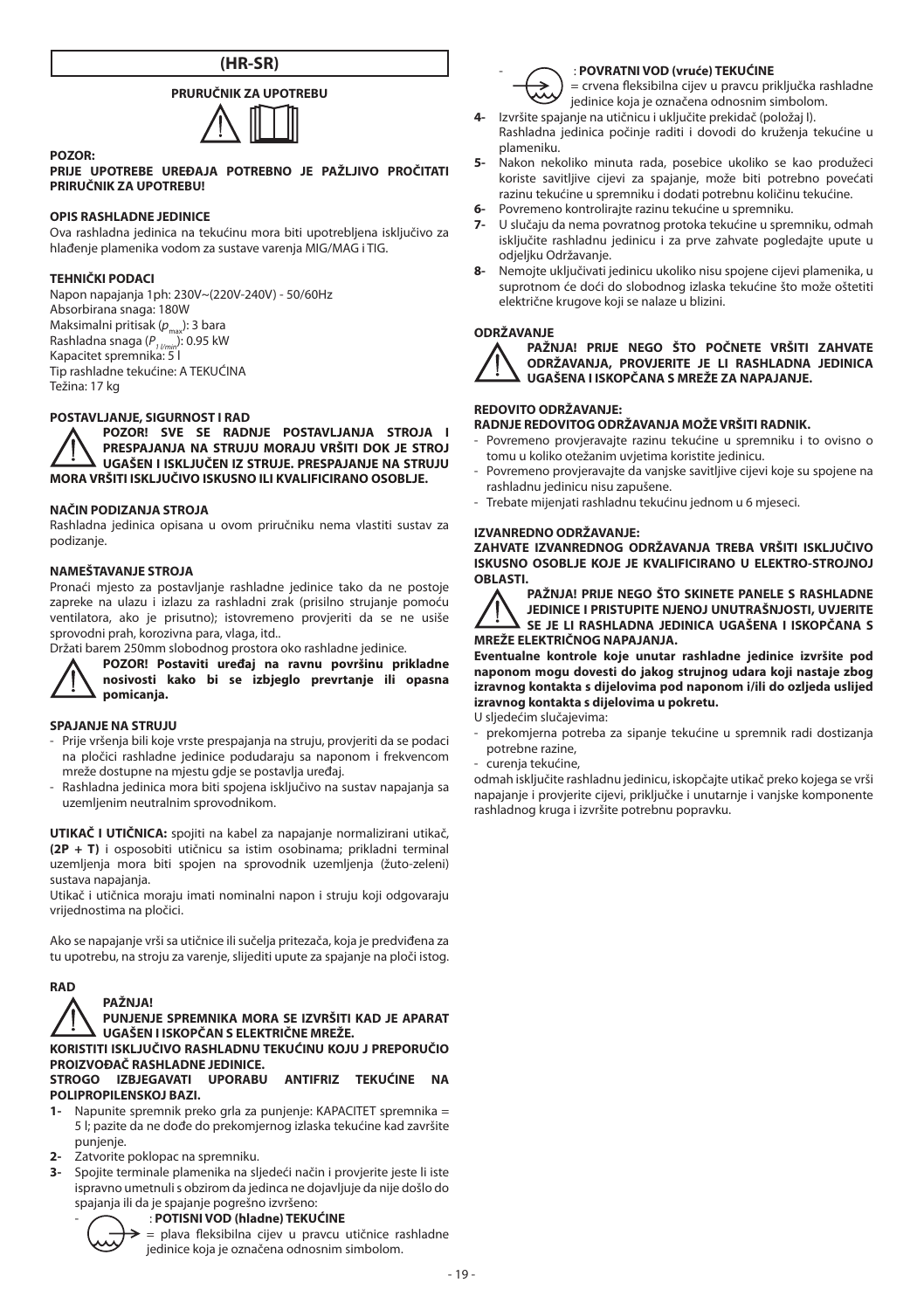



#### **ĮSPĖJIMAS:**

#### **PRIEŠ NAUDOJANT IRANGA, ATIDŽIAI PERSKAITYTI ŠI INSTRUKCIJU VADOVĄ!**

# **AUŠINIMO BLOKO APRAŠYMAS**

Šis aušinimo skysčiu blokas turi būti naudojamas tik vandens degiklių aušinimui MIG/MAG ir TIG suvirinimo įrangoje.

#### **TECHNINIAI DUOMENYS**

Maitinimo įtampa 1ph: 230V~(220V-240V) - 50/60Hz Sunaudojamas galingumas: 180W Maksimalus slėgis (p<sub>max</sub>): 3 barai Aušinimo galingumas (P<sub>1 l/min</sub>): 0.95 kW Bako talpa: 5 l Aušinimo skysčio tipas: A SKYSTIS Masė: 17 kg

#### **ĮRENGIMAS, SAUGA IR EKSPLOATAVIMAS**

**DĖMESIO! VISAS ĮRENGIMO IR ELEKTROS INSTALIACIJOS OPERACIJAS ATLIKTI TIK SU IŠJUNGTA IR ATJUNGTA NUO ELEKTROS TINKLO ĮRANGA. ELEKTROS INSTALIACIJĄ TURI ATLIKTI TIK PATYRĘS IR KVALIFIKUOTAS PERSONALAS.**

# **ĮRANGOS PAKĖLIMO BŪDAI**

Šioje instrukcijoje aprašytas aušinimo blokas nėra aprūpintas pakėlimo sistema.

#### **ĮRANGOS PASTATYMAS**

Parinkti aušinimo blokui tokią įrengimo vietą, kurioje nebūtų barjerų ties aušinimo oro įėjimo ir išėjimo angomis (forsuota cirkuliacija ventiliatoriaus pagalba, jei jis yra), be to įsitikinti, ar tuo pačiu nebūtų įtraukiamos pralaidžios dulkės, koroziniai garai, drėgmė, ir t.t.

Aplink aušinimo bloką išlaikyti bent 250mm laisvos erdvės.

**DĖMESIO! Pastatyti įrangą ant lygaus paviršiaus, pritaikyto atitinkamam svoriui, tokiu būdu bus galima išvengti apvirtimo arba pavojingo slankiojimo.**

#### **PRIJUNGIMAS PRIE TINKLO**

- Prieš atliekant bet kokius elektrinius sujungimus, patikrinti, as įrengimo vietoje tinklo disponuojama įtampa ir dažnis atitinka aušinimo bloko duomenų lentelės vertes.
- Aušinimo blokas turi būti sujungiamas su maitinimo sistema tik neutraliu įžemintu laidininku.

**KIŠTUKAS IR TINKLAS:** prijungti prie maitinimo kabelio normalizuotą kištuką, **(2P (poliai) + T (žemė))** bei paruošti atitinkamą lizdą; specialus įžeminimo terminalas turi būti sujungtas su maitinimo linijos įžeminimo laidininku (geltonas-žalias).

Kištuko ir lizdo nominali įtampa ir srovė turi atitikti techninius duomenis

Tokiu atveju, kai maitinimas atliekamas iš kištukinio lizdo arba terminalo, pritaikyto tam tikslui, ant suvirinimo aparato sekite valdymo skydo instrukcijas prijungimui.

#### **DARBAS**

# **DĖMESIO!**

**BAKO PRIPILDYMO OPERACIJOS TURI BŪTI ATLIEKAMOS TIK IŠJUNGUS ĮRENGINĮ IR JĮ ATJUNGUS NUO ELEKTROS TIEKIMO TINKLO.**

#### **NAUDOTI TIK AUŠINIMO BLOKO GAMINTOJO REKOMENDUOJAMĄ ŠALDYMO SKYSTI.**

### **ABSOLIUČIAI VENGTI ANTIFRIZINIO SKYSČIO POLIPROPILENO PAGRINDU NAUDOJIMO.**

- **1-** Pripildyti baką per įleidžiamąjį kaklelį: Bako TALPA = 5 l; atkreipti dėmesį, kad būtų išvengta perteklinio skysčio nutekėjimo pripildymo pabaigoje.
- **2-** Užsukti bako kamštį.
- **3-** Prijungti degiklio terminalus laikantis atitinkamos tvarkos ir patikrinti jų teisingą įvedimą, nes blokas nesiunčia pranešimo, jei jie nėra įvesti arba jei yra neteisingai įvesti:



žydras Flex vamzdis šalia GRA lizdo, nurodyto atitinkamu simboliu.

# - : **SKYSČIO SUGRĮŽIMAS (karštas)**

= raudonas Flex vamzdis šalia GRA jungties, nurodytos atitinkamu simboliu.

- **4-** Atlikti prijungimą prie maitinimo lizdo, išjungti jungiklį (I padėtis). Aušinimo blokas pradeda veikti skysčiui cirkuliuojant degiklyje.
- **5-** Po keleto minučių darbo, ypač jei prailginimo prijungimui yra naudojami vamzdžiai, reikia atstatyti skysčio lygį bake atitinkamai jį papildant.
- **6-** Nuolat tikrinti skysčio lygį bake.
- **7-** Jei bake pasireiškia skysčio atgalinio srauto trūkumas, nedelsiant išjungti aušinimo bloką ir atlikti pirmuosius veiksmus, nurodytus skyriuje apie techninę priežiūrą.
- **8-** Nepaleidinėti bloko, jei nėra prijungti degiklio vamzdžiai, priešingu atveju, gali kilti laisvo skysčio nutekėjimo rizika, o tai gali pakenkti netoliese esančioms elektros grandinėms.

#### **TECHNINĖ PRIEŽIŪRA**



**DĖMESIO! PRIEŠ ATLIEKANT TECHNINĖS PRIEŽIŪROS OPERACIJAS, ĮSITIKINTI, KAD AUŠINIMO BLOKAS YRA IŠJUNGTAS IR ATJUNGTAS NUO ELEKTROS ENERGIJOS TIEKIMO TINKLO.**

#### **EINAMOJI TECHNINĖ PRIEŽIŪRA:**

**EINAMOSIOS PRIEŽIŪROS OPERACIJAS GALI ATLIKTI OPERATORIUS.**

- Periodiškai tikrinti skysčio lygį bake, tikrinimų dažnis turi būti proporcingas naudojimo dažniui.
- Periodiškai tikrinti, ar lankstūs išoriniai vamzdžiai, prijungti prie aušinimo bloko, nėra užsikimšę.
- Kas 6 mėnesius keisti aušinimo skystį.

#### **SPECIALIOJI TECHNINĖ PRIEŽIŪRA:**

**SPECIALIOSIOS TECHNINĖS PRIEŽIŪROS DARBUS TURI ATLIKTI TIK PATYRĘ ARBA ELEKTROMECHANIKOS SRITYJE KVALIFIKUOTI DARBUOTOJAI.**



**DĖMESIO! PRIEŠ NUIMANT AUŠINIMO BLOKO SKYDUS IR ATLIEKANT DARBUS JO VIDUJE, ĮSITIKINTI, KAD ĮRANGA YRA IŠJUNGTA IR ATJUNGTA NUO ELEKTROS ENERGIJOS TIEKIMO TINKLO.**

**Bet kokie patikrinimai, atlikti įtampoje, aušinimo bloko viduje, gali sąlygoti stiprų elektros smūgį, kurį sukelia tiesioginis įtampoje esančių detalių kontaktas ir/arba būti sužeidimų dėl tiesioginio kontakto su judančiomis dalimis, priežastimi.**

Pasireiškus šiems atvejams:

- būtinybė pernelyg dažnai bake atstatyti skysčio lygį, skysčio nutekėjimai.

nedelsiant išjungti aušinimo bloką, ištraukti maitinimo kištuką ir patikrinti vamzdžius, vidines ir išorines sandūras ir detales, susijusias su aušinimo grandine bei atlikti reikiamus remonto darbus.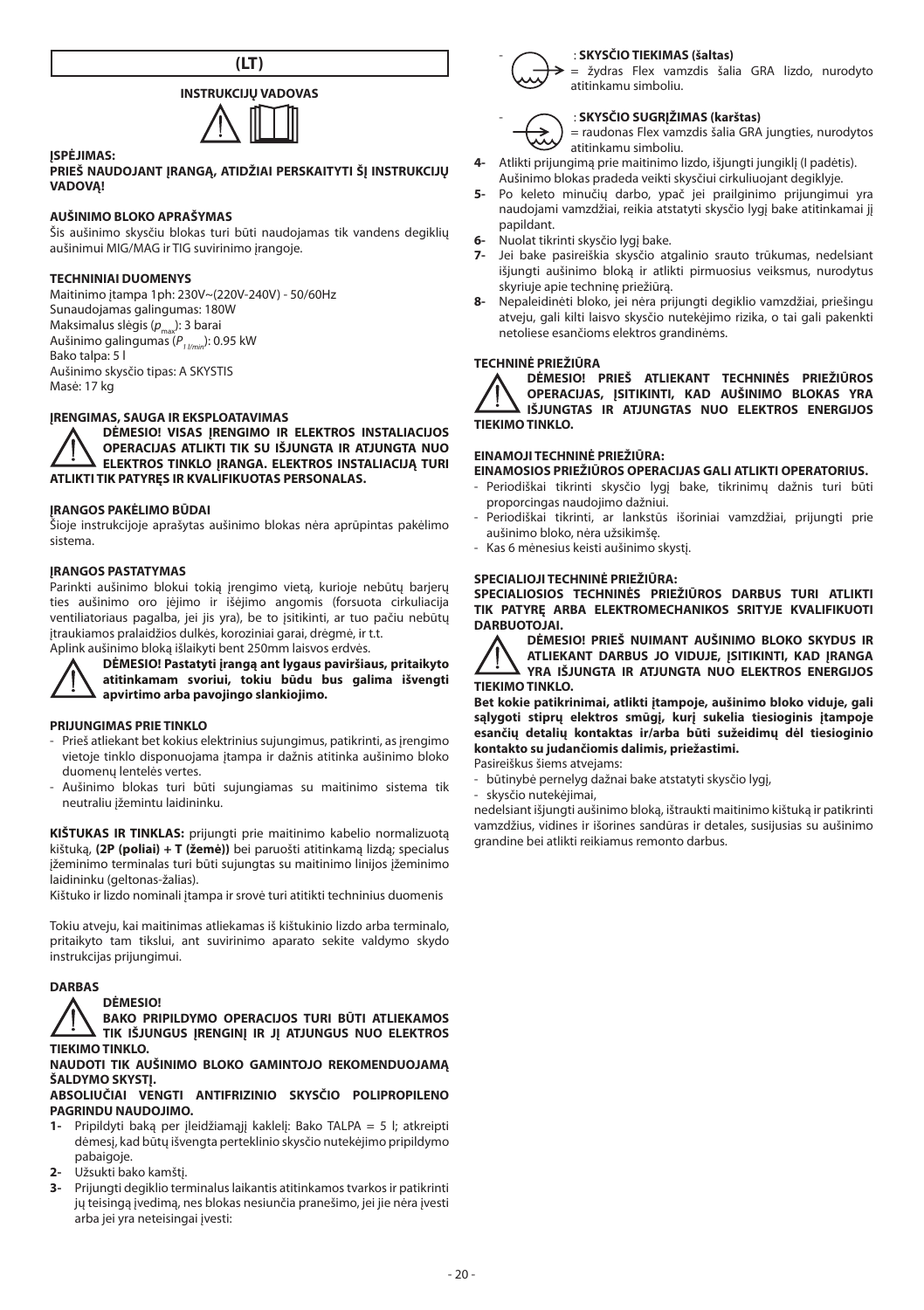



#### **TÄHELEPANU:**

#### **ENNE SEADME KASUTAMIST LUGEGE KASUTUSJUHEND HOOLIKALT LÄBI!**

#### **JAHUTUSSEADME KIRJELDUS**

Käesolevat vedelikjahutusseadet tohib kasutada ainult MIG/MAG ja TIGkeevitusseadmete vesijahutusega keevituskäppade jahutamiseks.

#### **TEHNILISED ANDMED**

Toitepinge 1ph: 230V~(220V-240V) - 50/60Hz Tarbitav võimsus: 180W Maksimumrõhk (p<sub>max</sub>): 3 bar Jahutusvõimsus ( $P_{1 / min}^{max}$ ): 0.95 kW Paagi maht: 5 l Jahutusvedeliku tüüp: A VEDELIK Kaal: 17 kg

# **PAIGALDAMINE, TURVALISUS JA TÖÖ**

**TÄHELEPANU! MISTAHES PAIGALDUSTÖÖDE JA ELEKTRIÜHENDUSTE TEOSTAMISEKS PEAB SEADE OLEMA ILMTINGIMATA VÄLJA LÜLITATUD JA VOOLUVÕRGUST VÄLJAS. ELEKTRIÜHENDUSI TOHIB TEOSTADA AINULT SELLE ALA SPETSIALIST VÕI VASTAVAT KVALIFIKATSIOONI OMAV ISIK.**

#### **SEADME TEISALDAMINE**

Käesolevas juhendis kirjeldatud jahutusseadmel pole spetsiaalseid tõstedetaile.

#### **KEEVITUSSEADME PAIGALDAMISKOHT**

Valige jahutusseadme asukoht nii, et jahutusõhu sissevõtu- ja väljalaskeavade ees poleks takistusi (ventilaatoriga jahutussüsteem selle olemasolul); samuti kontrollige, et õhuga koos ei sattuks seadmesse elektrit juhtivad tolmud, söövitatavad aurud, niiskus jne.

Jahutusseadme ümber peab jääma vähemalt 250 mm vaba ruumi.



**TÄHELEPANU! Et vältida seadme mahakukkumisest või libisemahakkamisest johtuvaid ohuolukordi, tuleb see** 

**panna tasasele, seadme kaalu kannatavale pinnale.**

#### **ÜHENDAMINE VOOLUVÕRKU**

- Enne mistahes elektriühenduste teostamist kontrollige, et jahutusseadme andmeplaadil olev info langeks kokku paigaldamiskoha elektrivõrgu pinge ja sagedusega.
- Jahutusseadme tohib ühendada ainult toitesüsteemi, mis on varustatud maandusega ühendatud nulljuhiga.

**PISTIK JA PISTIKUPESA:** ühendage juhtme külge standardpistiku **(2P + T (N))** ja nähke ette sellega sobilik pistikupesa; maandusklemm peab olema ühendatud toitesüsteemi maandusjuhiga (kolla-roheline).

Pistiku ja pistikupesa nimipinge ja –vool peavad vastama tehnilises infos äratoodule

Juhul kui toite ühendamiseks kasutatakse keevitusseadme spetsiaalset selleks ettenähtud liitmikku või klemmiliistu, järgige keevitusseadme infoplaadil äratoodud juhiseid.

#### **FUNKTSIONEERIMINE**



**PAAGI TÄITMINE PEAB TOIMUMA VÄLJA LÜLITATUD JA TOITEVŌRGUST VÄLJAS SEADMEGA.**

**KASUTAGE AINULT JAHUTUSSEADME TOOTJA POOLT SOOVITATUD JAHUTUSVEDELIKKU.**

# **VÄLTIGE TÄIELIKULT POLÜPROPÜLEENI BAASIL VALMISTATUD JÄÄTUMISVASTAST VEDELIKKU.**

- **1-** Täitke paak sisselaske ava kaudu: Paagi MAHTUVUS = 5 l; vältige igasugust vedeliku leket täitmise lõppedes.
- **2-** Sulgege paagi kork.
- **3-** Ühendage põleti terminalid järgmiselt ja kontrollige nende õiget sisestatust, kuivõrd grupp ei anna puuduvast või ebaõigest ühendusest märku:

#### - : **VEDELIKU SISSELASKEAVA (külm)**



= helesinine voolik vastava sümboliga tähistatud GRA pistikupesa juures.



#### - : **VEDELIKU VÄLJALASKEAVA (soe)**

= punane voolik vastava sümboliga tähistatud GRA kinnituse juures.

- **4-** Ühendage pistikuga, vajutage lüliti kinni (asend I).
- Jahutusseade hakkab tööle, pannes vedeliku põleti sees ringlema. **5-** Peale mõneminutilist tööd, eriti juhul, kui kasutatakse ühendusvoolikuid pikenduseks, võib osutuda vajalikuks taastada
- vedeliku tase paagis lisades sobivas koguses vedelikku.
- **6-** Kontrollige korrapäraselt vedeliku taset paagis.
- **7-** Juhul, kui ilmneb, et vedelik ei voola tagasi paaki, lülitage koheselt jahutusgrupp välja ja esimeste parandustööde puhul toimige vastavalt hoolduse peatükis ära toodule.
- **8-** Gruppi mitte käivitada, kui põleti torustik pole juurde ühendatud, vastasel korral on vedeliku vaba väljavoolu oht, mis võib kahjustada läheduses asuvaid elektriseadmeid.



**HOOLDUS FNNE HOOLDUSOPERATSIOONIDE SOORITAMIST VEENDUGE, ET JAHUTUSSEADE ON VÄLJA LÜLITATUD JA TOITEVŌRGUST VÄLJAS.**

# **KORRALINE HOOLDUS:**

# **KORRALISE HOOLDUSE VÕIB LÄBI VIIA OPERAATOR.**

- Kontrollige korrapäraselt, sõltuvalt kasutusastmest, vedeliku taset paagis.
- Kontrollige korrapäraselt, et jahutusseadmega ühendatud välised voolikud poleks ummistunud.
- Jahutusvedeliku vahetus iga 6 kuu tagant.

# **ERAKORRALINE HOOLDUS:**

**ERAKORRALIDED HOOLDUSTÖÖD PEAVAD OLEMA LÄBI VIIDUD ÜKSNES ASJATUNDLIKU JA ELEKTROMEHAANIKA ALASE VÄLJAŌPPE SAANUD PERSONALI POOLT.**<br>A TÄHELEPANU! ENNE

JAHUTUSSEADME PANEELIDE **EEMALDAMIST JA SELLE SISEMUSELE JUURDE PÄÄSEMIST VEENDUGE, ET SEADMED OLEKSID VÄLJA LÜLITATUD JA TOITEVŌRGUST VÄLJAS.**

**Pinge all jahutusseadme sisemuses sooritatud kontrollid võivad pinges osadega kokkupuutest tingituna põhjustada raskekujulist elektriŝokki ja/või otsesest kokkupuutest liikuvate osadega tulenevaid vigastusi.**

Järgmistel juhtudel:

- ebaproportsionaalselt suur vajadus taastada vedeliku tase paagis,

- vedeliku kadu,

lülitage koheselt jahutusseade välja, eemaldage toitepistik ja kontrollige torustikku, liiteid ja jahutusahelaga kokku puutuvaid sisemisi ja välimisi komponente, sooritage vajalikud parandustööd.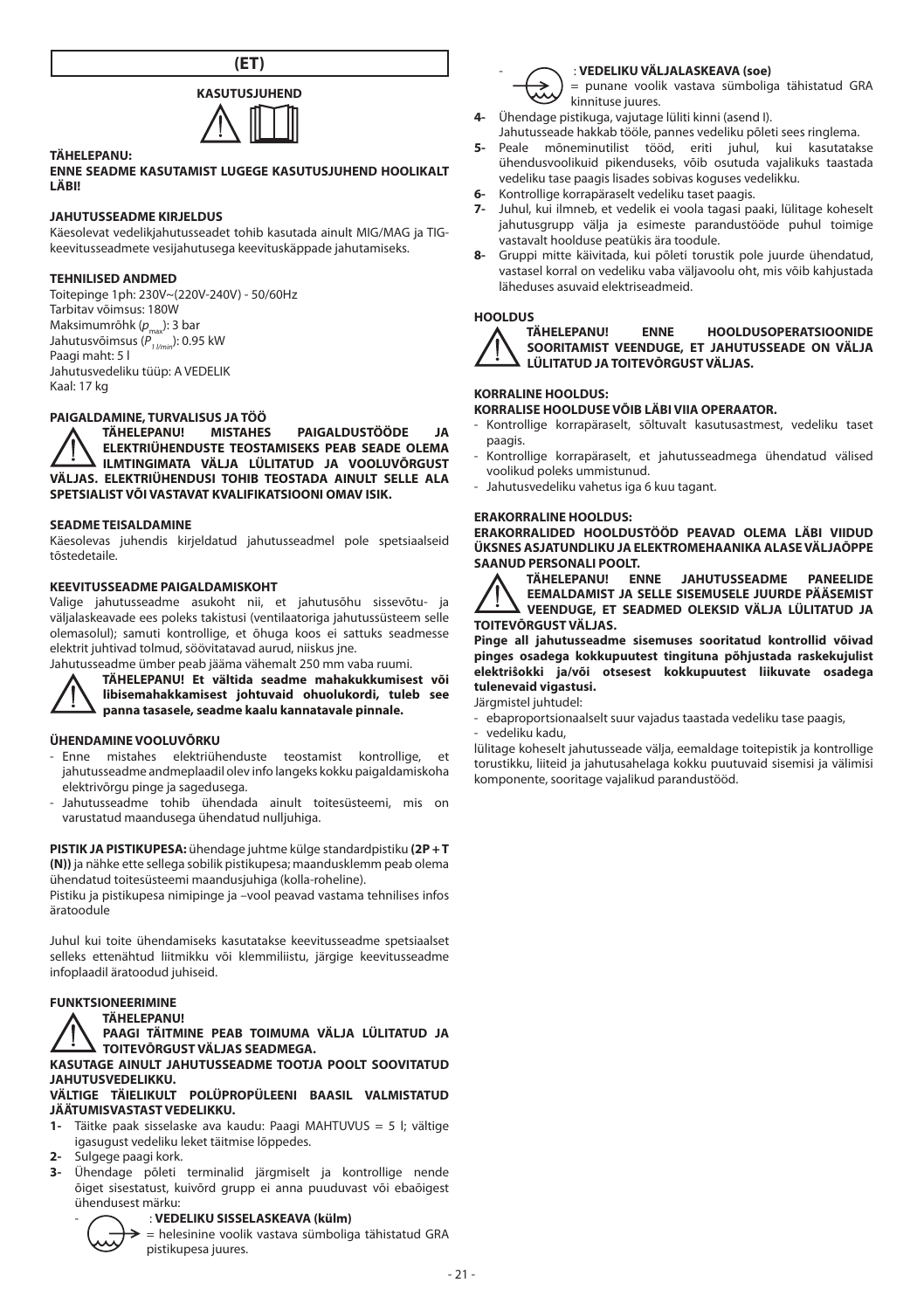**(LV)**



# **UZMANĪBU:**

#### **PIRMS IERĪCES LIETOŠANAS UZMANĪGI IZLASIET ROKASGRĀMATU!**

#### **DZESĒŠANAS IEKĀRTAS APRAKSTS**

Šī šķidrumdzeses iekārta ir paredzēta tikai un vienīgi ūdensdzeses degļa dzesēšanai MIG/MAG un TIG metināšanas aparātos.

#### **TEHNISKIE DATI**

Barošanas spriegums, 1 fāze: 230V~(220V-240V) - 50/60Hz Jaudas patēriņš: 180W Maksimālais spiediens (*p*): 3 bar Dzesēšanas jauda (*P1 l/min*): 0.95 kW Tvertnes tilpums: 5 l Dzesēšanas šķidruma tips: ŠĶIDRS Masa: 17 kg

#### **UZSTĀDĪŠANA, DROŠĪBA UN DARBĪBA**

**UZMANĪBU! UZSTĀDOT IEKĀRTU UN VEICOT ELEKTRISKOS SAVIENOJUMUS, IEKĀRTAI IR JĀBŪT PILNĪGI IZSLĒGTAI UN ATSLĒGTAI NO BAROŠANAS TĪKLA. ELEKTRISKOS SAVIENOJUMUS DRĪKST VEIKT TIKAI PIEREDZĒJUŠAIS VAI KVALIFICĒTAIS PERSONĀLS.**

#### **IEKĀRTAS PACELŠANA**

Šajā rokasgrāmatā aprakstītā dzesēšanas iekārta nav aprīkota ar pacelšanas sistēmu.

#### **IEKĀRTAS NOVIETOŠANA**

Izvēlieties iekārtas uzstādīšanas vietu tā, lai tajā nebūtu šķēršļu blakus dzesēšanas gaisa ieplūdes un izplūdes atverēm (piespiedcirkulācija tiek nodrošināta ar ventilatora palīdzību, ja tas ir uzstādīts); turklāt, pārliecinieties, ka netiek iesūkti elektrību vadošie putekļi, kodīgi tvaiki, mitrums utt.

Atstājiet apkārt dzesēšanas iekārtai vismaz 250mm platu brīvu zonu.



**UZMANĪBU! Novietojiet iekārtu uz plakanas virsmas, kura atbilst aparāta svaram, lai nepieļautu tā apgāšanos vai bīstamu spontānu kustību.**

#### **PIESLĒGŠANA PIE TĪKLA**

- Pirms jebkāda elektriskā pieslēguma veikšanas pārbaudiet, vai dati uz dzesēšanas iekārtas plāksnītes atbilst uzstādīšanas vietā pieejamā tīkla spriegumam un frekvencei.
- Barošanas bloku drīkst pieslēgt tikai pie tādas barošanas sistēmas, kurai neitrālais vads ir iezemēts.

**KONTAKTDAKŠA UN ROZETE:** pievienojiet pie barošanas vada standarta kontaktdakšu **(2P + T (Z))** un sagatavojiet vienu rozeti ar piemērotiem raksturojumiem; atbilstošajam iezemēšanas izvadam jābūt pieslēgtam pie barošanas līnijas zemējuma vada (dzelteni-zaļš).

Kontaktdakšas un rozetes raksturojumiem ir jāatbilst tehniskos datos norādītajam nominālajam spriegumam un strāvai.

Gadījumā, ja barošana tiek veikta no tam paredzētas rozetes vai spaiļu paneļa uz metināšanas aparāta, sekojiet savienošanas norādījumiem uz paneļa.

#### **DARBĪBA**



**TVERTNES UZPILDES LAIKĀ IEKĀRTAI JĀBŪT IZSLĒGTAI UN ATVIENOTAI NO ELEKTRĪBAS TĪKLA.**

**LIETOJIET TIKAI TĀDU DZESĒŠANAS ŠĶIDRUMU, KURU IR IETEICIS DZESĒŠANAS IERĪCES RAŽOTĀJS.**

**IR KATEGORISKI AIZLIEGTS LIETOT ANTIFRĪZA ŠĶIDRUMU UZ POLIPROPILĒNA BĀZES.**

- **1-** Uzpildiet tvertni caur ielietni: Tvertnes TILPUMS = 5 l; esiet uzmanīgs un izvairieties no šķidruma izliešanas uzpildes beigās.
- **2-** Aizveriet tvertnes vāciņu.
- **3-** Pievienojiet degļa izvadus turpmāk norādītajā veidā un pārbaudiet, vai tie ir pareizi iesprausti, jo mezgls neziņos par savienojuma trūkumu vai nepareizu savienojumu:



#### - : **ŠĶIDRUMA PADEVE (auksts šķidrums)**

= lokanā zilā caurule jāievieto ar attiecīgu simbolu apzīmētajā GRA ligzdā.

$$
\widehat{\mathcal{L}}
$$

- : **ŠĶIDRUMA ATGRIEZE (karsts šķidrums)**

= lokanā sarkanā caurule jāievieto ar attiecīgu simbolu apzīmētajā GRA savienotajā.

- **4-** Pievienojiet iekārtu pie rozetes un ieslēdziet slēdzi (stāvoklis I).
- Dzesēšanas ierīce ieslēdzas un nodrošina šķidruma cirkulāciju deglī. **5-** Pēc dažām darbības minūtēm, it īpaši, ja izmanto pagarināšanas caurules, ir jāpapildina līmenis tvertnē, pievienojot nepieciešamo šķidruma daudzumu.
- **6-** Periodiski pārbaudiet šķidruma līmeni radiatorā.
- **7-** Gadījumā, ja ūdens neatgriežas tvertnē, nekavējoties izslēdziet dzesēšanas iekārtas mezglu un informāciju par turpmāko rīcību skatiet nodaļā par tehnisko apkopi.
- **8-** Nedarbiniet mezglu, ja degļa caurules nav pievienotas, jo tas izraisīs šķidruma brīvu izplūdi, kas var sabojāt tuvumā esošās elektriskās ķēdes.

## **TEHNISKĀ APKOPE**



**UZMANĪBU! PIRMS TEHNISKĀS APKOPES VEIKŠANAS PĀRLIECINIETIES, KA DZESĒŠANAS IEKĀRTA IR IZSLĒGTA UN ATSLĒGTA NO BAROŠANAS TĪKLA.**

### **PLĀNOTĀ TEHNISKĀ APKOPE:**

**PLĀNOTO TEHNISKO APKOPI VAR VEIKT OPERATORS.**

- Periodiski pārbaudiet šķidruma līmeni tvertnē, biežums ir atkarīgs no ekspluatācijas apstākļu smaguma.
- Periodiski pārbadiet, vai pie dzesēšanas bloka pievienotās ārējās lokanās caurules nav aizsērējušas.
- Mainiet dzesēšanas šķidrumu ik pēc 6 mēnešiem.

#### **ĀRKĀRTAS TEHNISKĀ APKOPE:**

**ĀRKĀRTAS TEHNISKO APKOPI VAR VEIKT TIKAI PIEREDZĒJUŠAIS VAI KVALIFICĒTAIS PERSONĀLS, KURAM IR ZINĀŠANAS ELEKTRĪBAS UN MEHĀNIKAS JOMĀ.**

**UZMANĪBU! PIRMS DZESĒŠANAS IEKĀRTAS PANEĻU NOŅEMŠANAS UN TUVOŠANĀS IEKŠĒJAI DAĻAI PĀRLIECINIETIES, KA IEKĀRTA IR IZSLĒGTA UN ATSLĒGTA NO BAROŠANAS TĪKLA.**

**Veicot pārbaudes, kad dzesēšanas iekārtas iekšējās daļas ir spriegumaktīvas, var gūt smagu elektriskās strāvas triecienu, pieskaroties pie spriegumaktīvām detaļām, kā arī var savainoties, pieskaroties pie kustīgajām daļām.** Šādos gadījumos:

ir bieži jāpapildina ūdens līmenis tvertnē,

šķidruma noplūde,

nekavējoties izslēdziet dzesēšanas iekārtu, atvienojiet barošanas vada kontaktdakšu un pārbaudiet dzesēšanas kontūra caurules, savienotājuzmavas, kā arī iekšējās un ārējās detaļas; veiciet nepieciešamos remontdarbus.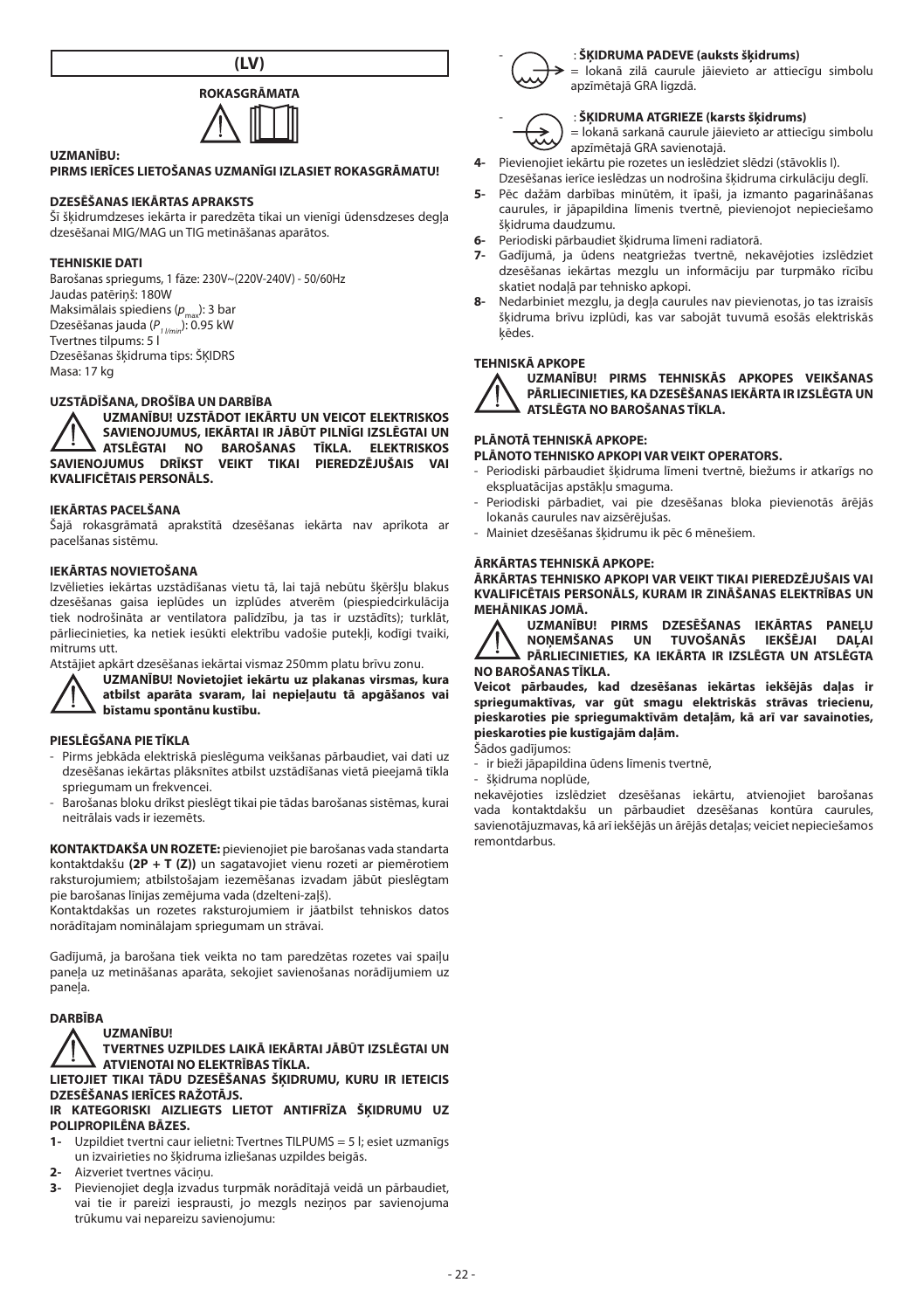

# **РЪКОВОДСТВО С ИНСТРУКЦИИ**



#### **ПРЕДИ ДА ИЗПОЛЗВАТЕ АПАРАТУРАТА, ПРОЧЕТЕТЕ ВНИМАТЕЛНО РЪКОВОДСТВОТО С ИНСТРУКЦИИ!**

### **ОПИСАНИЕ НА ОХЛАЖДАЩАТА ЕДИНИЦА**

Тази единица за охлаждане с течност трябва да се използва единствено за охлаждане на горелки с вода за заваръчни инсталации MIG/MAG и TIG (ВИГ).

#### **ТЕХНИЧЕСКИ ДАННИ**

**ВНИМАНИЕ:**

Захранващо напрежение 1ph: 230V~(220V-240V) - 50/60Hz Консумирана мощност: 180W Максимално напрежение (p<sub>max</sub>): 3 bar<br>Охлаждаща мощност (P<sub>1 //min</sub>): 0.95 kW Капацитет на резервоара: 5 l Вид охлаждаща течност: A ТЕЧНОСТ маса: 17 kg

## **ИНСТАЛИРАНЕ, БЕЗОПАСНОСТ И ФУНКЦИОНИРАНЕ**

**ВНИМАНИЕ! ИЗВЪРШЕТЕ ВСИЧКИ ОПЕРАЦИИ, СВЪРЗАНИ С ИНСТАЛИРАНЕТО И ЕЛЕКТРИЧЕСКОТО СВЪРЗВАНЕ ПРИ СПРЯНА И ИЗКЛЮЧЕНА ОТ ЗАХРАНВАЩАТА МРЕЖА АПАРАТУРА. ЕЛЕКТРИЧЕСКОТО СВЪРЗВАНЕ ТРЯБВА ДА СЕ ИЗВЪРШВА ЕДИНСТВЕНО ОТ ОБУЧЕН И КВАЛИФИЦИРАН ПЕРСОНАЛ.**

# **НАЧИНИ ЗА ПОВДИГАНЕ НА АПАРАТУРАТА**

Описаната в това ръководство охлаждаща единица няма системи за повдигане.

# **МЕСТОПОЛОЖЕНИЕ НА АПАРАТУРАТА**

Определете мястото на инсталиране на охлаждащата единица, така че да няма препятствия пред отворите за влизане и излизане на въздух за охлаждане (циркулация, форсирана чрез вентилатор, ако има такъв); уверете се същевременно, че не се аспирират прах, корозивни пари, влага и т.н.

Поддържайте поне 250mm свободно пространство около охлаждащата единица.

**ВНИМАНИЕ! Поставете апаратурата върху равна повърхност с подходяща товароносимост, за да се избегне преобръщане или опасно преместване.**

**СВЪРЗВАНЕ КЪМ МРЕЖАТА**

- Преди да извършите каквото и да е електрическо свързване, проверете, дали данните от табелата на охлаждащата единица съответстват на напрежението и честотата на мрежата на мястото на инсталиране.
- Охлаждащата единица трябва да бъде свързана единствено към захранваща система с неутрален проводник свързан към земята.

**ЩЕПСЕЛ И КОНТАКТ:** свържете захранващия кабел към нормализиран щепсел, **(2P + T)** и поставете контакт със съответните характеристики, специалната заземяваща клема трябва да бъде свързана към заземяващ проводник (жълто-зелен) на захранващата линия.

Щепселът и контактът трябва да са с номинално напрежение и ток, които съответстват на техническите данни

Евентуално, ако захранването се извършва от контакт или клеморед, предвидени за целта върху заваръчния апарат, следвайте инструкциите за свързване върху неговия панел.

# **ФУНКЦИОНИРАНЕ**

**ВНИМАНИЕ!**

**ОПЕРАЦИИТЕ ПО ПЪЛНЕНЕ НА РЕЗЕРВОАРА ТРЯБВА ДА СЕ ИЗВЪРШВАТ СЪС СПРЯНА И ИЗКЛЮЧЕНА ОТ ЗАХРАНВАЩАТА МРЕЖА АПАРАТУРА.**

**ИЗПОЛЗВАЙТЕ САМО ОХЛАЖДАЩА ТЕЧНОСТ, ПРЕПОРЪЧАНА ОТ ПРОИЗВОДИТЕЛЯ НА ОХЛАЖДАЩАТА "ЕДИНИЦА".**

**АБСОЛЮТНО ТРЯБВА ДА СЕ ИЗБЯГВА УПОТРЕБАТА НА АНТИФРИЗНА ТЕЧНОСТ НА ПОЛИПРОПИЛЕНОВА ОСНОВА.**

**1-** Напълнете резервоара през отвора: КАПАЦИТЕТ на резервоара =

5 l; внимавайте и избягвайте прекомерното преливане на течност в края на пълненето.

- 2- Затворете тапата на резервоара.<br>3- Сенржате крайните елементи на
- **3-** Свържете крайните елементи на горелката по следния начин и проверете правилното включване на същите, при положение, че не се сигнализира от групата липсващо или неправилно свързване:



## - : **ПУСКАНЕ НА ТЕЧНОСТТА (студено)**

 $\rightarrow$  = синя тръба flex съответстваща на контакта на групата за охлаждане с вода (GRA), посочена със съответния символ.



# - : **ВРЪЩАНЕ НА ТЕЧНОСТТА (топло)**

= червена тръба flex съответстваща на съединението на групата за охлаждане с вода (GRA), посочена със съответния символ.

**4-** Извършете свързването с контакта, затворете прекъсвача (положение I).

Охлаждащата единица започва да функционира като предизвиква циркулирането на течността в горелката.

- **5-** След няколко минути функциониране, особено ако се използват свързващи тръби за удължение, е необходимо да се долее нивото в резервоара с нужното количество течност.
- **6-** Проверявайте периодично нивото на течността в резервоара.
- **7-** В случай, че лисва обратен поток на течността в резервоара, изгасете незабавно охлаждащата група и направете справка за първоначалните интервенции със съдържанието на раздел поддръжка.
- **8-** Не пускайте групата да функционира, ако не са свързани тръбите на горелката, в противен случай ще има свободно изтичане на течност, която може да нанесе щети на електрическите инсталации, които се намират в близост.

#### **ПОДДРЪЖКА**

**ВНИМАНИЕ! ПРЕДИ ДА ИЗВЪРШИТЕ КАКВАТО И ДА Е ОПЕРАЦИЯ ПО ПОДДРЪЖКА, УВЕРЕТЕ СЕ, ЧЕ ОХЛАЖДАЩАТА ЕДИНИЦА Е СПРЯНА И ИЗКЛЮЧЕНА ОТ ЕЛЕКТРИЧЕСКАТА МРЕЖА.**

#### **ОБИКНОВЕНА ПОДДРЪЖКА:**

**ОПЕРАЦИИТЕ ПО ОБИКНОВЕНАТА ПОДДРЪЖКА МОГАТ ДА БЪДАТ ИЗВЪРШЕНИ ОТ ОПЕРАТОРА.**

- Проверявайте периодично нивото на течността в резервоара с честота, която е пропорционална на честотата на употребата.
- Проверявайте периодично, дали външните гъвкави тръби, свързани към охлаждащата единица, не са запушени.
- Подмяна на течността за охлаждане на всеки 6 месеца.

#### **ИЗВЪНРЕДНА ПОДДРЪЖКА:**

**ОПЕРАЦИИТЕ ПО ИЗВЪНРЕДНА ПОДДРЪЖКА ТРЯБВА ДА БЪДАТ ИЗВЪРШВАНИ ЕДИНСТВЕНО ОТ ЕКСПЕРТЕН ИЛИ КВАЛИФИЦИРАН ПЕРСОНАЛ В ОБЛАСТТА НА ЕЛЕКТРО-МЕХАНИКАТА.**



**ВНИМАНИЕ! ПРЕДИ ДА ОТСТРАНИТЕ ПАНЕЛИТЕ НА ОХЛАЖДАЩАТА ЕДИНИЦА И ДА ДОСТИГНЕТЕ ДО ВЪТРЕШНА Й ЧАСТ, УВЕРЕТЕ СЕ, ЧЕ АПАРАТУРАТА Е СПРЯНА И ИЗКЛЮЧЕНА ОТ ЗАХРАНВАЩАТА МРЕЖА.**

**Евентуални проверки, извършени под напрежение във вътрешната част на охлаждащата единица могат да причинят сериозен токов удар, породен от директния контакт с части под напрежение и/или наранявания, дължащи се на директния контакт с движещи се части.**

В следните случаи:

- прекалено често ако се налага доливане в резервоара,
- изтичане на течност,

незабавно изключете охлаждащата единица и извадете щепсела на захранването, проверете тръбите, съединенията и вътрешните и външните компоненти, които са свързани с охлаждащата инсталация и извършете необходимия ремонт.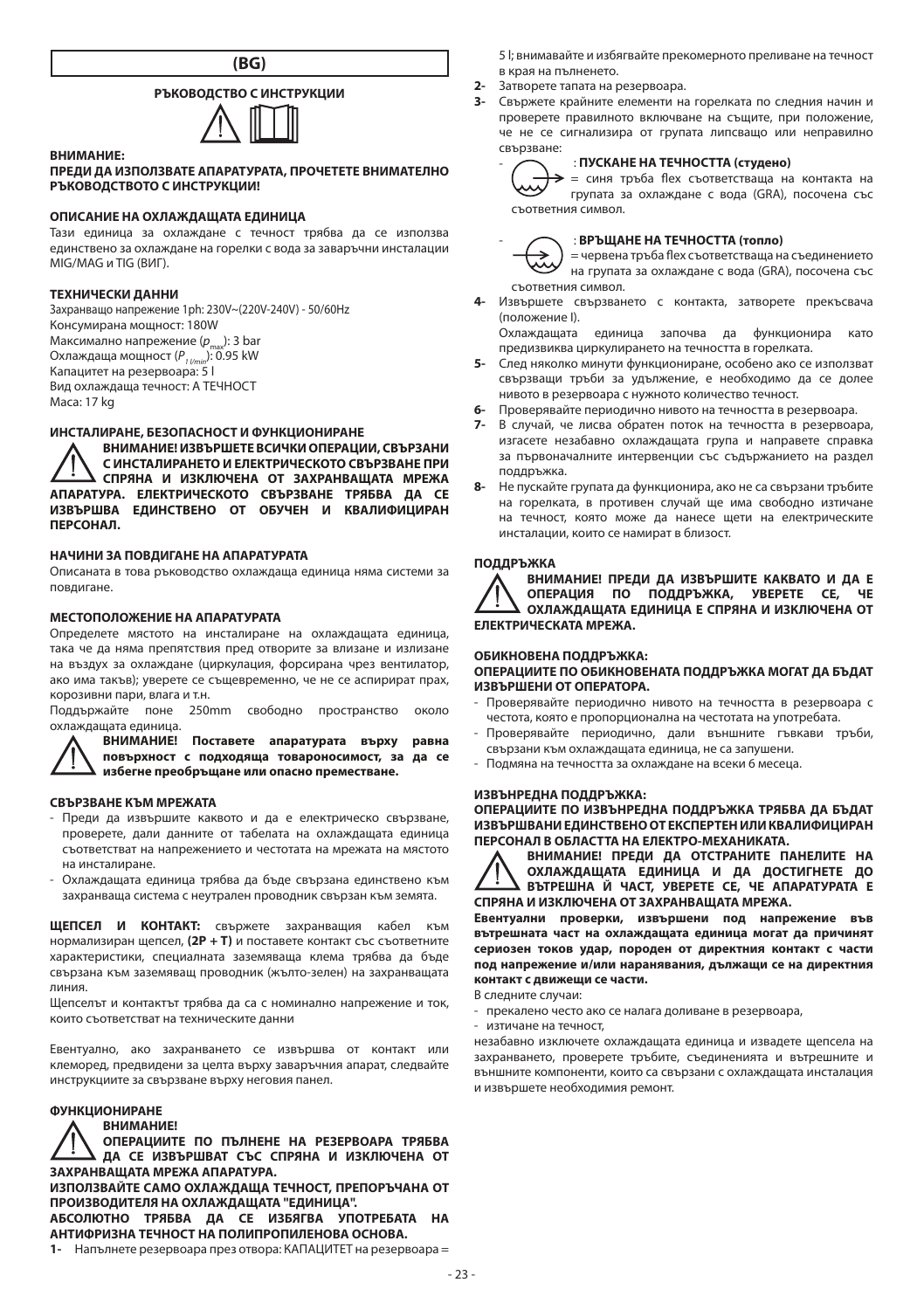



#### **PRZED UŻYCIEM URZĄDZENIA DOKŁADNIE PRZECZYTAJ INSTRUKCJĘ OBSŁUGI!**

#### **OPIS SYSTEMU CHŁODZENIA PŁYNEM**

System chłodzenia płynem musi być używany wyłącznie do schładzania wodą uchwytów spawalniczych przeznaczonych dla instalacji spawających metodami MIG/MAG i TIG.

#### **DANE TECHNICZNE**

**UWAGA:**

Napięcie zasilania 1ph: 230V~(220V-240V) - 50/60Hz Moc pochłonięta: 180W<br>Maksymalne ciśnienie (p Maksymalne ciśnienie (*p<sub>max</sub>*): 3 bar<br>Moc chłodzenia (*P<sub>1 l/min</sub>*): 0.95 kW Pojemność zbiornika: 5 l Rodzaj płynu chłodzącego: A PŁYN Ciężar: 17 kg

# **MONTAŻ, BEZPIECZEŃSTWO I FUNKCJONOWANIE**

**UWAGA! WYKONAJ WSZELKIE OPERACJE MONTAŻU I PODŁĄCZENIA ELEKTRYCZNE PO UPRZEDNIM WYŁĄCZENIU URZĄDZENIA I ODŁĄCZENIU GO OD SIECI ZASILANIA. PODŁĄCZENIA ELEKTRYCZNE MUSZĄ BYĆ WYKONYWANE WIADCZONY WYKWALIFIKOWANY.**

# **SPOSÓB PODNOSZENIA URZĄDZENIA**

Wszystkie systemy chłodzenia opisywane w tej instrukcji obsługi nie posiadają urządzeń do podnoszenia.

# **USTAWIENIE URZĄDZENIA**

Wyznacz miejsce montażu systemu chłodzącego w taki sposób, aby w pobliżu otworu wlotowego i wylotowego powietrza chłodzącego nie znajdowały się żadne przeszkody, (wymuszone krążenie powietrza z zastosowaniem wentylatora, jeżeli występuje); upewnij się jednocześnie, czy nie są zasysane pyły przewodzące, opary korozyjne, wilgoć, itd..

Zapewnij co najmniej 250mm wolnej przestrzeni wokół systemu chłodzącego.

**UWAGA! Ustaw urządzenie na płaskiej powierzchni, o nośności odpowiedniej dla jego ciężaru, celem uniknięcia jego wywrócenia lub przesunięcia, które są niebezpieczne.**

# **PODŁĄCZENIE DO SIECI**

- Przed wykonaniem jakiegokolwiek podłączenia elektrycznego sprawdź, czy dane podane na tabliczce systemu chłodzącego odpowiadają wartościom napięcia i częstotliwości sieci, będącym do dyspozycji w miejscu instalacji.
- System chłodzenia wodnego należy podłączyć wyłącznie do systemu zasilania, w którym przewód neutralny został podłączony do uziemienia.

**WTYCZKA I GNIAZDKO:** podłącz do przewodu zasilania znormalizowaną wtyczkę **(2P (B) + T (U))** i przygotuj gniazdko sieciowe o odpowiednich parametrach; podłącz specjalny zacisk uziemiający do przewodu uziomowego linii zasilania (żółto-zielony).

Nominalne wartości napięcia i prądu wtyczki i gniazdka muszą odpowiadać danym technicznym

W przypadku, kiedy zasilanie jest pobierane z gniazdka lub skrzynki zaciskowej przewidzianych do tego celu, śledź instrukcje dotyczące podłączenia, które zostaną wyświetlone na panelu spawarki.

# **FUNKCJONOWANIE**

**UWAGA! CZYNNOŚCI NAPEŁNIANIA ZBIORNIKA MUSZĄ BYĆ** WYKONYWANE PO WYŁĄCZENIU URZĄDZENIA **ODŁĄCZENIU GO OD SIECI ZASILANIA. STOSOWAĆ WYŁĄCZNIE PŁYN CHŁODZĄCY ZALECANY PRZEZ PRODUCENTA SYSTEMU CHŁODZENIA. BEZWZGLĘDNIE UNIKAĆ STOSOWANIA PŁYNU NIEZAMARZAJĄCEGO NA BAZIE POLIPROPYLENU.**

**1-** Napełnić zbiornik przez otwór wlewowy: POJEMNOŚĆ zbiornika =

- **2-** Zamknąć korek wlewu do zbiornika.
- **3-** Podłączyć końcówki uchwytu spawalniczego w opisany niżej sposób i sprawdzić prawidłowe ich włożenie, ponieważ nieprawidłowe podłączenie lub niepodłączenie nie będą sygnalizowane przez system:



# oznaczonego odpowiednim symbolem.

- : **DOPŁYW PŁYNU (zimny)**



# - : **POWRÓT PŁYNU (gorący)**

= przewód giętki czerwony w pobliżu przyłącza GRA oznaczonego odpowiednim symbolem.

= przewód giętki niebieski w pobliżu gniazda GRA

- **4-** Podłącz do gniazda i zamknij wyłącznik (pozycja I).
- System chłodzenia włącza się powodując krążenie płynu w uchwycie spawalniczym.
- **5-** Po upłynięciu kilku minut funkcjonowania, szczególnie, jeśli są stosowane przedłużające przewody łączące, należy zresetować poziom płynu w zbiorniku dolewając odpowiednią jego ilość.
- **6-** Okresowo sprawdzać poziom płynu w zbiorniku.
- **7-** W przypadku wystąpienia braku strumienia powrotnego wody w zbiorniku, natychmiast wyłączyć system chłodzący i w przypadku udzielania pierwszej pomocy odwołaj się do zaleceń zamieszczonych w części dotyczącej konserwacji.
- **8-** Nie włączaj systemu, jeśli nie zostały wcześniej podłączone przewody uchwytu spawalniczego, ponieważ może to powodować swobodny wypływ wody, który spowoduje uszkodzenie obwodów elektrycznych znajdujących się w pobliżu.

**KONSERWACJA**<br>A UWAGA! **UWAGA! PRZED WYKONANIEM CZYNNOŚCI KONSERWACYJNYCH UPEWNIĆ SIĘ, CZY SYSTEM CHŁODZĄCY JEST WYŁĄCZONY I ODŁĄCZONY OD SIECI ZASILANIA.**

# **RUTYNOWA KONSERWACJA:**

#### **CZYNNOŚCI RUTYNOWEJ KONSERWACJI MOGĄ BYĆ WYKONYWANE PRZEZ OPERATORA.**

- Okresowo sprawdzać poziom płynu w zbiorniku, z częstotliwością proporcjonalną do warunków użytkowania.
- Okresowo sprawdzać czy giętkie przewody rurowe zewnętrzne podłączone do systemu chłodzenia, nie są zatkane.
- Wymiana płynu chłodzącego co 6 miesięcy.

# **NADZWYCZAJNA KONSERWACJA:**

**CZYNNOŚCI NADZWYCZAJNEJ KONSERWACJI POWINNY BYĆ WYKONYWANE WYŁĄCZNIE PRZEZ PERSONEL DOŚWIADCZONY LUB WYKWALIFIKOWANY W ZAKRESIE ELEKTRYCZNO-MECHANICZNYM.**

**UWAGA! PRZED ZDJĘCIEM PANELI URZĄDZENIA CHŁODZĄCEGO I DOSTANIEM SIĘ DO JEGO WNĘTRZA NALEŻY UPEWNIĆ SIĘ, ŻE URZĄDZENIE ZOSTAŁO WYŁĄCZONE I ODŁĄCZONE OD SIECI ZASILANIA.**

**Ewentualne kontrole pod napięciem, wykonywane wewnątrz układu chłodzenia, mogą grozić poważnym szokiem elektrycznym, spowodowanym przez bezpośredni kontakt z częściami znajdującymi się pod napięciem i/lub zranieniami spowodowanymi przez bezpośredni kontakt z elementami znajdującymi się w ruchu.** W następujących przypadkach:

- nadmierna konieczność uzupełniania poziomu w zbiorniku,
- wycieki płynu,

natychmiast wyłączyć system chłodzenia, odłączyć wtyczkę zasilania i sprawdzić przewody, złączki i komponenty wewnętrzne i zewnętrzne, związane z systemem chłodzenia, następnie wykonać niezbędne naprawy.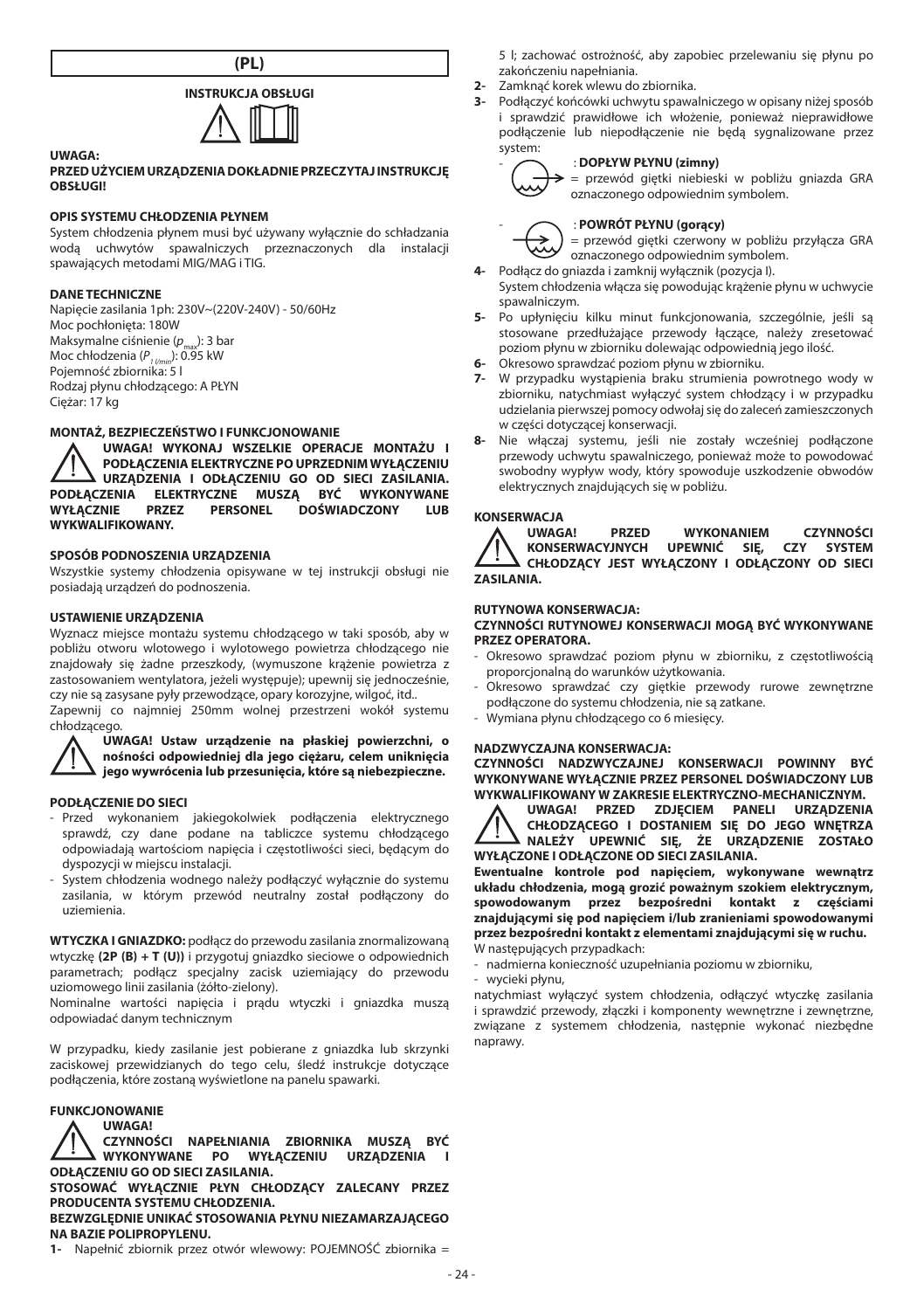**(AR)**

**دليل االرشادات**



#### **إنتبه:** .<br>إقرأ بعناية دليل الإرشادات قبل إستخدا*م* الجهاز!

**وصف وحدة التبريد**<br>يجب استخدام وحدة التبريد هذه حصرياً لتبريد شعلات تعمل بالماء لنظم لحام MIG/MAG<br>و TIG.

#### **بيانات فنية**

...<br>جهد التغذية بالطاقة 1 فاز: 230 فولت ~(220 فولت - 240 فولت) - 60/50 هرتز الطاقة المستهلكة: 180 وات ء<br>أقصى معدل ضغط ( \_ p): 3 بار قدرة التبريد(1,<sub>1/1/10</sub>): 0.95 كيلووات<br>قدرة الخزان: 5 لتر ۔<br>نوع سائل التبريد: سائل الكتلة: 17 كجم

#### **التثبيت واالمان والتشغيل**



#### **طريقة رفع الجهاز**

إن وحدة التبريد المبينة في هذا الدليل غير مزودة بنظم للرفع.<br>. ف

# **أجهزة موقع ال**

تحديد مكان تركيب وحدة التبريد بحيث لا توجد عقبات فى عند فتحة مدخل ومخرج هواء التبريد ف تحديد مكان تركيب وحدة التبريد بحيث لا توجد عقبات في عند فتحة مدخل ومخرج هواء التبريد<br>(دوران قسري بمروحة، إن وجدت)؛ في نفس الوقت تأكد من عدم شفط الآلة لغبار موصل، بخار ف .<br>ب التآكل، رطوبة، الخ.

أ.<br>الحفاظ على 250 ميلليمتر من المساحة على الأقل حول وحدة التبريد.

**أجهزة عىل سطح مستوي يستطيع تحمل الوزن لتجنب االضطرابات إنتبه! توضع ال** Ţ **أو الحركات الخطرة.**

# **التوصيل بالشبكة**

- -<br>- قبل إجراء أية توصيلات كهربائية، تأكد من أن بيانات لوحة وحدة التبريد تتوافق مع جهد وتردد التيار المتاح في موقع التثبيت. ف
	- ب يجب توصيل وحدة الت�يد حرصياً بنظام تغذية بالطاقة ذو موصل محايد متصل باالرض.

**ي (** ذو قدرة **القابس ومأخذ الطاقة:** يتم توصيل كابل التغذية بالطاقة بقابس عادي **)2 قطب + أ ضر�** . تعابس ويد عد العاصد: يسر لوصين من المعنية بالمناسبة بمناسبة لسلك الخطب المرضي، دو صارة<br>تناسب الخصائص المعادلة؛ يجب أن تكون المحطة الأرضية مناسبة لسلك الخط الأرضي (الأصفر-<br>الأسماء الخصائص المناسبة لل الأخض الشبكة التغذية بالطاقة. أ

بجب أن يمتلك القابس ومأخذ الطاقة الجهد والتيار الاسميين المعادلين للبيانات الفنية

ي حال كانت التغذية بالطاقة تتم من خالل مأخذ للطاقة أو مجموعة مشابك، معدة للغرض، عىل � ف آلة اللحام، يجب إتباع تعليمات التوصيل الواردة على لوحة هذه الاخيرة.

# **التشغيل**

**إنتبه! يجب تنفيذ عمليات ملء الخزان عندما يكون الجهاز مطفأ ومعزولة عن شبكة** 

**التغذية بالطاقة.**

- **نُجنب بشُكل مطلق استخدام سوائل مضادة للتجمد بأساس من البولي بروبلين.<br>1- هو من بما عبالجزان من خلال الفتحة: سعة الجزان = 5 لة ؛ براعي الانتباه لتجز <sup>1</sup>**- قم بملء الخزان من خالل الفتحة: سعة الخزان = 5 ل� <sup>ت</sup> ؛ يراعى االنتباه لتجنب خروج فائض **<sup>ي</sup> تجنب بشكل مطلق استخدام سوائل مضادة للتجمد بأساس من البول ي بروبل�** من السائل في نهاية الملء.<br>... ف
	- **2**  اغلق غطاء الخزان.
- **3**  يتم توصيل طرف الشعلة بالطريقة التالية مع التأكد من تثبيتها بشكل صحيح حيث ال ي تش� المجموعة إىل غياب االتصال أو تنفيذه بشكل خاطئ:



ب = االنبوب المرن االزرق قبالة مأخذ مجموعة الت�يد بالماء المشار اليها من الرمز ذو الصلة.

- : **عائد السائل )ساخن(**

- = الانبوب المرن الاحمر قبالة وصلة مجموعة التبريد بالماء المشار اليها من الرمز ذو الصلة.<br>4 يتم إجراء الاتصال بالمأخذ مع غلق المفتاح العا*م* (الوضعية I).
- تدخل وحدة التبريد مرحلة التشغيل حيث تعمل على دوران السائل في الشعلة.<br>بعد بضع دقائق من التشغيل، خاصة إذا كان هناك استخدامر لأنابيب مرنة من أجل التوصيلات ف **5** - بعد بضع دقائق من التشغيل، خاصة إذا كان هناك استخدام ل أو الإطالة، قد يكون من الضروري استعادة المستوى في الخزان من خلال إضافة كمية مناسبة ف
- من السائل.
- ي الخزان. **6**  يتم التحقق دورياً من مستوى السائل � في حالة غياب تدفق السائل العائد إلى الخزان، يجب إطفاء وحدة التبريد على الفور والرجوع، ֖֖֖֖֖֖֪ׅ֧֧֧֧֧֧֧֪ׅ֧֪ׅ֧֧֪ׅ֧֚֚֚֚֚֚֚֚֚֘֝֬֝֝֝֓֝֬֓֬֓֬֝֓֬֝֬֓֝֬֓֓֬֓֓֬֓֬֓֝֬֓֝֓֝֬֓֬֬֬֓֬֬֬֓֝֬֓֬֬ � - **7** ف ֧֪ׅ֧֪ׅ֧֛֪֪֦֧֪ׅ֧ׅ֧֪ׅ֖ׅ֪ׅ֧֪ׅ֖֧֪ׅ֧ׅ֛֚֚֚֚֚֚֡֝֟֟֓֕֬֝֬֝֬֝֬֓֕֓֕֓֕֓֬֝֬֝֬֝֓֬֝֬֝֓֬֝֓֬֝֬֓֝֬֓֬֝֬֓֓

ف

في حالات التدخل الاولى، إلى ما هو وارد في قسم الصيانة.<br>لما يسمى المساحمة **8 -** ب ال يجب تشغيل مجموعة الت�يد إذا لم تكن أنابيب الشعلة متصلة وإال سيكون هناك فقدان .<br>للسائل مما يتسبب في أضرار للدورات الكهربائية القريبة.<br>-ف



إنتبه! قبل القيام بعمليات الصيانة، تأكد من أن وحدة التبريد معطلة ومفصوله<br>عن شبكة الإمداد بالطاقة.

# **الصيانة الدورية:**

# **يمكن للعامل القيام بعمليات الصيانة الدورية.**

- ي تردد متناسب مع كثافة االستخدام. تحقق دورياً من أن مستوى السائل بالخزان � ف
- أ· تحقق دورياً من أن الأنابيب الخارجية المرنة المتصلة بوحدة التبريد ليست مسدودة.
	- ي يتم تغي� سائل ا ب لت�يد كل 6 أشهر.

#### **صيانة طارئة:**

**ن**

**ي - ئ ي المجال الكهربا� ف ن � ب ذوي خ�ة أو مؤ يهل� ومفصوله عن شبكة التغذية بالطاقة. <sup>ب</sup> إنتبه! قبل إزالة لوحات وحدة الت�يد ووضع اليدين بداخلها، تأكد من أنها معطلة <sup>ي</sup> الميكانيك. <sup>ي</sup> يجب أن يقوم بعمليات الصيانة الطارئة فقط عامل�**

سمت صدر التصب أية تحققات يتم تنفيذها تحت جهد داخل وحدة التبريد في صدمة<br>يمكن أن تتسبب أية تحققات يتم **أجزاء الواقعة تحت جهد و / أو إصابات م� <sup>ت</sup> تبة عىل <sup>ا</sup> إلتصال مع أجزاء متحركة. <sup>ي</sup> كهربائية خط�ة نتيجة ل إل <sup>ش</sup> تصال المبا� مع ال**

#### في الحالات التالية:<br>... ف

- -<br>الضرورة الملحة لاستعادة مستوى السائل بالخزان،
	-

- تسريبات السائل،<br>- تسريبات السائل،<br>قمر باطفاء وحدة التبريد على الفور وانزع كابل التغذية بالطاقة وتحقق من الانابيب والوصلات والمكونات الداخلية والخارجية المتعلقة بدورة التبريد ومن ثمر قمر بالإصلاحات الضرورية.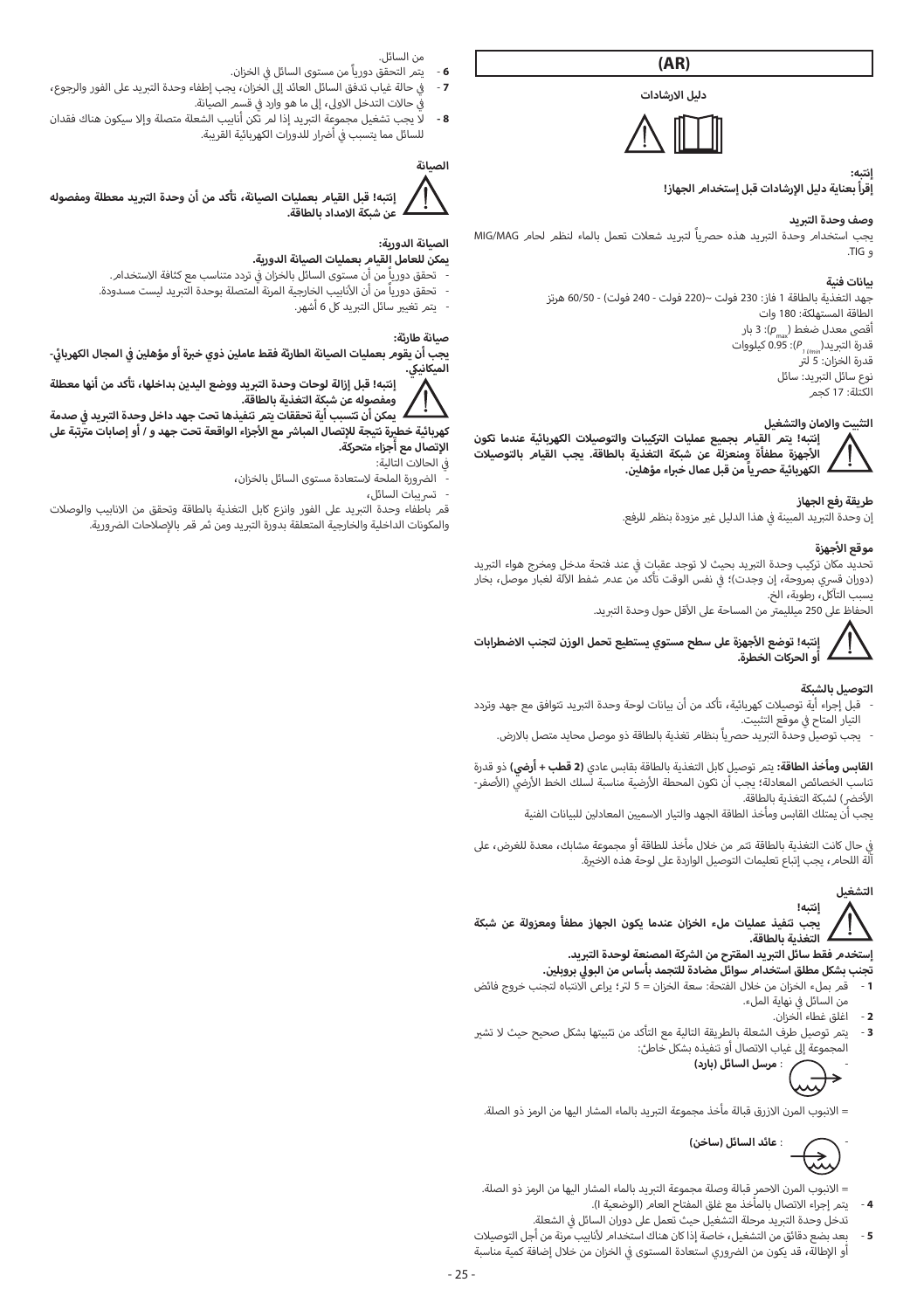**(EN) Symbol indicating separation of electrical and electronic appliances for refuse collection. The user is not allowed to dispose of these appliances as solid, mixed urban refuse, and must do it through authorised refuse collection centres. - (IT) Simbolo che indica la raccolta separata delle apparecchiature elettriche ed elettroniche. L'utente ha l'obbligo di non smaltire questa apparecchiatura come rifiuto municipale solido misto, ma di rivolgersi ai centri di raccolta autorizzati. - (FR) Symbole indiquant la collecte différenciée des appareils électriques et électroniques. L'utilisateur ne peut éliminer ces appareils avec les déchets ménagers solides mixtes, mais doit s'adresser à un centre de collecte autorisé. - (ES) Símbolo que indica la recogida por separado de los aparatos eléctricos y electrónicos. El usuario tiene la obligación de no eliminar este aparato como desecho urbano sólido mixto, sino de dirigirse a los centros de recogida autorizados. - (DE) Symbol für die getrennte Erfassung elektrischer und elektronischer Geräte. Der Benutzer hat pflichtgemäß dafür zu sorgen, daß dieses Gerät nicht mit dem gemischt erfaßten festen Siedlungsabfall entsorgt wird. Stattdessen muß er eine der autorisierten Entsorgungsstellen einschalten. - (RU) Символ, указывающий на раздельный сбор электрического и электронного оборудования. Пользователь не имеет права выбрасывать данное оборудование в качестве смешанного твердого бытового отхода, а обязан обращаться в специализированные центры сбора отходов. - (PT) Símbolo que indica a reunião separada das aparelhagens eléctricas e electrónicas. O utente tem a obrigação de não eliminar esta aparelhagem como lixo municipal sólido misto, mas deve procurar os centros de recolha autorizados. - (EL) Σύμβολο που δείχνει τη διαφοροποιημένη συλλογή των ηλεκτρικών κια ηλεκτρονικών συσκευών. Ο χρήστης υποχρεούται να μην διοχετεύει αυτή τη συσκευή σαν μικτό στερεό αστικό απόβλητο, αλλά να απευθύνεται σε εγκεκριμένα κέντρα συλλογής. - (NL) Symbool dat wijst op de gescheiden inzameling van elektrische en elektronische toestellen. De gebruiker is verplicht deze toestellen niet te lozen als gemengde vaste stadsafval, maar moet zich wenden tot de geautoriseerde ophaalcentra. - (HU) Jelölés, mely az elektromos és elektronikus felszerelések szelektív hulladékgyűjtését jelzi. A felhasználó köteles ezt a felszerelést nem a városi törmelékhulladékkal együttesen gyűjteni, hanem erre engedéllyel rendelkező hulladékgyűjtő központhoz fordulni. - (RO) Simbol ce indică depozitarea separată a aparatelor electrice şi electronice. Utilizatorul este obligat să nu depoziteze acest aparat împreună cu deşeurile solide mixte ci să-l predea într-un centru de depozitare a deşeurilor autorizat. - (SV) Symbol som indikerar separat sopsortering av elektriska och elektroniska apparater. Användaren får inte sortera denna anordning tillsammans med blandat fast hushållsavfall, utan måste vända sig till en auktoriserad insamlingsstation. - (DA) Symbol, der står for særlig indsamling af elektriske og elektroniske apparater. Brugeren har pligt til ikke at bortskaffe dette apparat som blandet, fast byaffald; der skal rettes henvendelse til et autoriseret indsamlingscenter. - (NO) Symbol som angir separat sortering av elektriske og elektroniske apparater. Brukeren må oppfylle forpliktelsen å ikke kaste bort dette apparatet sammen med vanlige hjemmeavfallet, uten henvende seg til autoriserte oppsamlingssentraler. - (FI) Symboli, joka ilmoittaa sähkö- ja elektroniikkalaitteiden erillisen keräyksen. Käyttäjän velvollisuus on kääntyä valtuutettujen keräyspisteiden puoleen eikä välittää laitetta kunnallisena sekajätteenä. - (CS) Symbol označující separovaný sběr elektrických a elektronických zařízení. Uživatel je povinen nezlikvidovat toto zařízení jako pevný smíšený komunální odpad, ale obrátit se s ním na autorizované sběrny. - (SK) Symbol označujúci separovaný zber elektrických a elektronických zariadení. Užívateľ nesmie likvidovať toto zariadenie ako pevný zmiešaný komunálny odpad, ale je povinný doručiť ho do autorizovaný zberní. - (SL) Simbol, ki označuje ločeno zbiranje električnih in elektronskih aparatov. Uporabnik tega aparata ne sme zavreči kot navaden gospodinjski trden odpadek, ampak se mora obrniti na pooblaščene centre za zbiranje. - (HR-SR) Simbol koji označava posebno sakupljanje električnih i elektronskih aparata. Korisnik ne smije odložiti ovaj aparat kao običan kruti otpad, već se mora obratiti ovlaštenim centrima za sakupljanje. - (LT) Simbolis, nurodantis atskirų nebenaudojamų elektrinių ir elektroninių prietaisų surinkimą. Vartotojas negali išmesti šių prietaisų kaip mišrių kietųjų komunalinių atliekų, bet privalo kreiptis į specializuotus atliekų surinkimo centrus. - (ET) Sümbol, mis tähistab elektri- ja elektroonikaseadmete eraldi kogumist. Kasutaja kohustuseks on pöörduda volitatud kogumiskeskuste poole ja mitte käsitleda seda aparaati kui munitsipaalne segajääde. - (LV) Simbols, kas norāda uz to, ka utilizācija ir jāveic atsevišķi no citām elektriskajām un elektroniskajām ierīcēm. Lietotāja pienākums ir neizmest šo aparatūru municipālajā cieto atkritumu izgāztuvē, bet nogādāt to pilnvarotajā atkritumu savākšanas centrā. - (BG) Символ, който означава разделно събиране на електрическата и електронна апаратура. Ползвателят се задължава да не изхвърля тази апаратура като смесен твърд отпадък в контейнерите за смет, поставени от общината, а трябва да се обърне към специализираните за това центрове - (PL) Symbol, który oznacza sortowanie odpadów aparatury elektrycznej i elektronicznej. Zabrania się likwidowania aparatury jako mieszanych odpadów miejskich stałych, obowiązkiem użytkownika jest skierowanie się do autoryzowanych ośrodków gromadzących**  .<br>رمـز يُشـير إلى التجميـع المنفصـل للأجهـزة الكهربائيـة والإلكترونيـة. يجـب عـلى المسـتخدم عـدم التخلص (odpady (AR **مـن هـذا الجهـاز وكأنـه نفايـات البلديـة الصلبـة المختلطـة، بـل عليـه التوجـه إىل ُ مراكـز تجميـع النفايـات المـرح بهـا**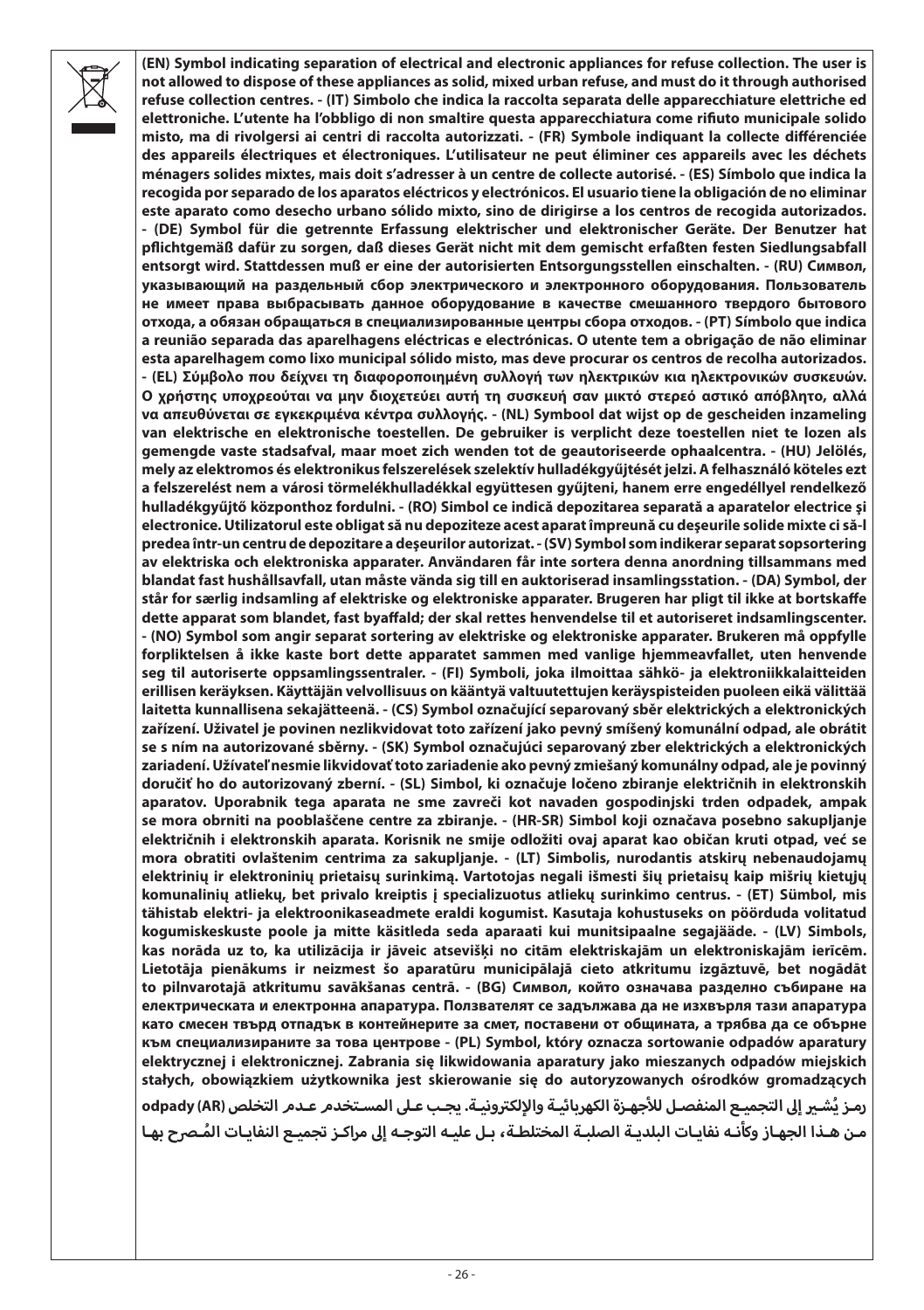#### **(EN) GUARANTEE**

The manufacturer quarantees proper operation of the machines and undertakes to replace free of charge any parts should they be damaged due to poor quality of materials or manufacturing defects within 12 months of the date of commissioning of the machine, when proven by certification. Returned machines, also under guarantee, should be dispatched CARNAGE PAID and will be returned CARNAGE FORWARD.<br>This with the exception of, when accompanied by an onicial

La ditta costruttrice si rende garante del buon funzionamento delle macchine e si impegna ad **effettuare gratuitam**ente la sostituzione dei pezzi che si deteriorassero per cattiva qualità di materiale e per difetti<br>di cost ogni responsabilità per tutti i danni diretti ed indiretti.

#### **(FR) GARANTIE**

Le fabricant garanti le fonctionnement corect des machines et s'engage à rempérantement les composants encompagnent paramentement of the machine margin en margin en margin en margin de la margin de la margin de la margin d en PORT DÛ. Font exception à cette règle les machines considérées comme biens de consommation selon la directive européenne 1999/44/CE et vendues aux états membres de l'EU uniquement. Le certificat de garantie n'est valable que s'il est accompagné de la preuve d'achat ou du bulletin de livraison. Tous les inconvénients dus à une utilisation incorrecte, une manipulation ou une négligence sont exclus de la garantie. La société décline en outre toute responsabilité pour tous les dommages directs ou indirects.

garante, la societe desine en oute tous consumer pour tous resolutional respective to the **(ES) GARANTÍA**<br>La empresa fabricante garantiza el buen funcionamiento de las máquinas y se compromete a efectuar gratuitamente la s La empresa tabrucante garantza e buen tuncionamento de la magnita en el estudio de la estudio de la pieza de la<br>de fabricación en los 12 meses poteriores al fecha de puesta en en la estudio de la magnita de la magnita de l están excluidos de la garantía. Además, se declina cualquier responsabilidad por todos los daños directos e indirectos.

#### **(DE) GEWÄHRLEISTUNG**

Der Hersteller übemimmt die Gewährleistung für den einer einer der eine der eine der eine der eine der eine de<br>Herstellungsfehlem innerhalb von 12 Monaten ab der Inbetriehnahme schachten werden der einer der den einer der<br> Rahmen der Gewährleistung - FRACHTFREI geschehen. Sie werden anschließend per FRACHTNACHNAME wieder zurückgesendet. Von den Regelungen ausgenommen sind Maschinen, die nach der Europaischen Richtlinie 1999/44/EG unter die Verbrauchsguter fallen, und nur dann, wenn sie in einem Mitgliedstaat der EU verkauft worden sind. Der Garantieschein ist nur gültig, wenn ihm der Kassenbon<br>oder der Lieferschei

#### **(RU) ГАРАНТИЯ**

Компания-производитель гарантирует хорошую работу машинного оборудования и обязуется бесплатно произвести замену частей, имеющих неисправности, явившиеся следствием плохого качества материала или дефектов производства, в течении 12 месяцев с даты пуска в эксплуатацию машинного оборудования, проставленной на сертификате. Возвращенное оборудование, даже находящееся под деяствием гарми, должно быть направлено на должно и примерованно в усможность и с примеровании<br>считающееся товарами потребления, в соответствии с вропейской други и примеровании примеровали примеровали и п считающееся повравит погресления в соответствительности прирагается действительно при своим сопроводительного при<br>Считается действительным только при условии, что к нему прилагается товаросопроводительная накладная. Неисп порчи или небрежного обращения, не покрываются действием гарантии. Дополнительно производитель снимает с себя любую ответственность за какой-либо прямой или непрямой ущерб.

#### **(PT) GARANTIA**

A empresa tabricante toma-se garante do bom uncionamento da mandamente a substituracional en accepcional en su<br>de material e por defeitos de fabricação no prazo de 12 meses da data da mandamento compromadamentos de mandame despachadas em PORTO FRANCO e serão devolvidas com FRETE A PAGAR. São excepção, a quanto estabelecido, as máquinas que são consideradas como bens de consumo segundo a directiva europeia 1999/44/CE, somente se vendidas nos estados membros da EU.O certificado de garantia tem validados membros en en<br>utilização imprópria, adulteração ou descuido, são excludados anda exeme-se de que de a exposedente a para par

#### **(EL) ΕΓΓΥΗΣΗ**

Η κατασκευαστική εταιρία εγγυάται την καλή λειτουργία των μηχανών και δεσμεύεται να εκτελέσει δωρεάν την αντικατάσταση τμημάτων σε περίπτωση φθοράς τους εξαιτίας κακής ποιότητας υλικού η ελατωμάτων κατακευής εντός 12 μηνων από την ημερομηνη αποκραστους επιβρασμένη από το πιστοποιητικό, Ια μηχονηματικού που το πολύ τους εντολύσεις τους εντολύσεις ανακολύσεις τους κατανολύσεις τους εντολύσεις τους τους το την ευρωπαϊκή οδηγία 1999/44/EC μόνο αν πωλούνται σε κράτη μέλη της ΕΕ. Το πιστοποιητικό εγγύησης ισχύει μόνο αν συνοδεύεται από επίσημη απόδειξη πληρωμής ή απόδειξη παραλαβής. Ενδεχόμενα προβλήματα οφειλόμενα σε κακή χρήση, παραποίηση ή αμέλεια, αποκλείονται απο την εγγύηση. Απορρίπτεται, επίσης, κάθε ευθύνη για οποιαδήποτε βλάβη άμεση ή έμμεση. **(NL) GARANTIE**

De fabrikant is garant voor de goede werking van de machines en verplicht er zich toe gratis de vervanging uit te voeren van de stukken die afslijten omwille van de slechte kwaliteit van het materiaal en omwille van fabricagefouten, binnen de 12 maanden vanaf de datum van in bedrijfstelling van de machine, bevestigd op het certificaat. De geretourneerde machines, ook al zijn ze in garantie, moeten PORTVRIJ verzonden worden en zullen op KOSTEN BESTEMMELING teruggestuurd worden. Hierop maken een uitzondering de machines die vallen onder de verbruiksartikelen overeenkomstig de Europese richtlijn,<br>1999/44/Es, alleen indien ze ve

#### **(HU) JÓTÁLLÁS**

A gyártó cég jótállást vállal a gépek rendeltetésszerű üzemeléséért illetve vállalja az alkatrészek ingyenes kicserélését ha azok az alapanyag rossz minőségéből valamint gyártási hibából erednek a gép üzembe helyezésének a bizonylat szerint jazokható napjátó számot a határtoma a magyar a magyar a magyar a magyar a magyar a magyar a magyar a magyar a magyar a magyar a magyar a magyar a magyar a magyar a magyar a magyar a magyar

#### **(RO) GARANŢIE**

Fabricantul garantează buna funcționare a aparatelor produse și se angajează la înlocuirea gratuită a pieselor care s-ar putea deteriora din cauza calității scadente a materialului sau din cauza defectelor de construcție în max. 12 luni de la data puneriin funcțiune a aparatului, dovedul en un cuperature estinica proma<br>PRIMIRE.Fac excepție, conform normelor, aparatele care se acategorisce ca și bunuri de consum conforme dispond de garanţie este valabil numai dacă este însoţit de bonul fiscal sau de fişa de livrare. Nefuncţionarea cauzată de o utilizare improprie, manipulare inadecvată sau neglijenţă este exclusă din dreptul la garanţie. În plus fabricantul îşi declină orice responsabilitate faţă de toate daunele provocate direct şi indirect.

#### **(SV) GARANTI**

Tillverkaren garanterar att maskinerna fungerar bra och ätar sig att kostnadsfritt byta ut dar som går sönder posa. dälg materialrvalitet och defekter inom 12 mänader efter idriftsättningen av maskinen,<br>som ska styrkas av leveranssedel. Problem som beror på felaktig användning, åverkan eller vårdslöshet täcks inte av garantin. Tillverkaren frånsäger sig även allt ansvar för direkt och indirekt skada.

#### **(DA) GARANTI**

Producenten stiller garantiomen Eumerer ordentligt, og forpligter sjuther ander ander an either ein state and the ender of the form of the form of the masked include the form of the form of the form of the form of the form

#### **(NO) GARANTI**

Tilverkeren garantere maskinens konekte funksion og forplikter seg å utføre gratis byggen af granner om den gra<br>måneder fra maskinen igangsetting, i overenstemmelse med sertifikatet. Maskiner som sedes tilsage i spanner om

#### **(FI) TAKUU**

Valmistuyritys takaa koneiden hyvän toimivuuden sekä huolehtii huonolaatuiseen maan maan myös myös myös maan m<br>Käyttöönottopäivästä, mikä ilmene sertifikaatista. Palautettavat koneet, myös takaa maan myös myös myös myös m<br> välittömistä tai välillisistä vaurioista.

#### **(CS) ZÁRUKA**

Výrobce ruči za správnou činnost stopu obce sprovést bezplatnou výměnu dlu opotřebovaných vlastní komistovaní province v obce vysobe province v obce vysobe vysobe vysobe vysobe vysobe vysobe vysobe vysobe vysobe vysobe vys spadající do spotřebního majetku ve smyslu směrnice 1999/44/ES pouze za předpokladu, že byly prodány v členských státech EU. Záruční list má platnost pouze v případě, že je předložen spolu s účtenkou nebo dodacím listem. Poruchy vyplývající z nesprávného použití, úmyslného poškození nebo chybějící péče nespadají do záruky. Odpovědnost se dále nevztahuje na všechny přímé a nepřímé škody.

SK) ZARUKA (SV) (SK) ZARUKA mální znásledkom konštrukny mální zakonovaná (SK) ZARUKA (SV) (SK) ZARUKA zakonová<br>Kroja do prevádzky, uvedeného na záručnom liste. Vrátené stroje a to i v podmienkach záručné podby musia byť od dohody výnimku tvoria stroje spadajúce do spotrebného obrazu po postavilne obrazu po podredne v postavých sú po<br>predložený spolu s účtenkou alebo dodacím listom. Poruhy vyslú postaveného záslu alebo nedostatočnej starostil nevzťahuje na všetky priame i nepriame škody.

Proizvajalec zagotavlja pravilno delovanje strojev in se zavezuje, da bo brezplačno zamenjal dele, ki se bodo obrabili zaradi slabe kakovosti materiala in zaradi napak pri proizvodnji v roku 12 mesecev od dneva nakupa označenega ne tem certifikatu. Izjema so le aparati, ki so del potrošnih obrava od postavu od postavu o<br>priložen veljaven račun. Napake, ki izhajajo iz nepravne posebno stanovanosti, ga projek za postava iz od posta delujoč aparat mora pooblaščen servis popraviti v roku 45 dni, v nasprotnem primeru se kupcu izroči nov aparat. Proizvajalec zagotavlja dobavo rezervnih delov še 5 let od nakupa izdelka.Na podlagi zakona o spremembah in dopolnitvah Zakona o varstvu potrošnikov (ZVPot-E) (Ur.J.RS š. 78/2011) podjetje Telvin s.p.a., kot organizator servisne mreže izrecno izjavlja: da velja garancija za izdelek na teritorialnem<br>obnovomosti pr